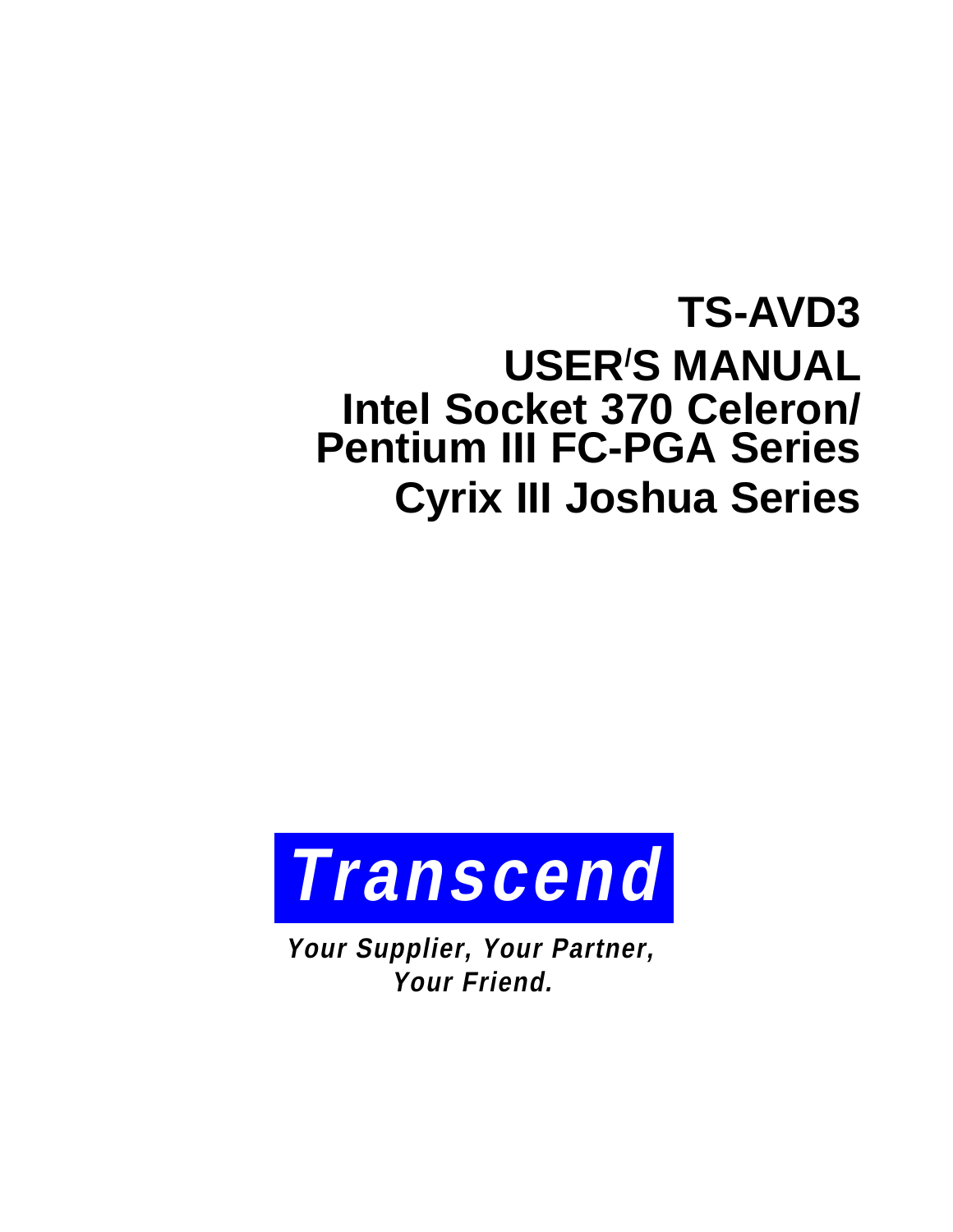# **TS-AVD3 Motherboard**

Supporting Intel<sup>®</sup> Socket 370 Celeron<sup>™</sup>, Pentium III<sup>™</sup> FC-PGA Series and Cyrix III Joshua Series Processor.

66/100/133 MHz Front Side Bus Frequency

## VIA® Apollo Pro 133 Chipset

#### **Welcome !!**

Congratulations on your purchase of this great value motherboard, with its range of special features and innovative onboard functions, built around the advanced architecture of the new VIA® Apollo Pro Plus Chipset. More details to follow later in this manual.

#### **Our Website**

Please come and visit us at our website on http://www.transcendusa.com/. You'll find plenty of interesting information about this and many other quality Transcend products.

#### **Your User's Manual**

This User's Manual is designed to help end users and system manufacturers to set up and install the motherboard. All of the information within has been carefully checked for accuracy. However, Transcend Information, Inc. (hereafter referred to as "Transcend") carries no responsibility or liability for any errors or inaccuracies which this manual may contain. This includes references to products and software. In addition, the information and specifications are subject to change without prior notice.

#### **Disclaimer**

Transcend provides this manual "as is" without any warranty of any kind, either expressed or implied, including - but not limited to - the implied warranties, conditions of merchantability or fitness for a particular purpose. Transcend, its management, employees, distributors and agents are in no way liable for any indirect special, incidental or consequential damages, including loss of profits, loss of business and the like. This is even if Transcend has been advised of the possibility of such damages arising from any defect or error in this manual or product.

#### **Trademarks**

All brands, product names and trademarks mentioned in this document are the property of their respective owners or companies and are used solely for identification or explanation. It is Transcend policy to respect all product rights.

#### **Copyright**

This manual may not, in whole or in part, be photocopied, reproduced, transcribed, translated or transmitted, in whatever form or language, without the written consent of the manufacturer, except for copies retained by the purchaser for personal archiving purposes.

Manual Version: 1.0

Release Date: April, 2000 Copyright © 2000 Transcend Information, Inc.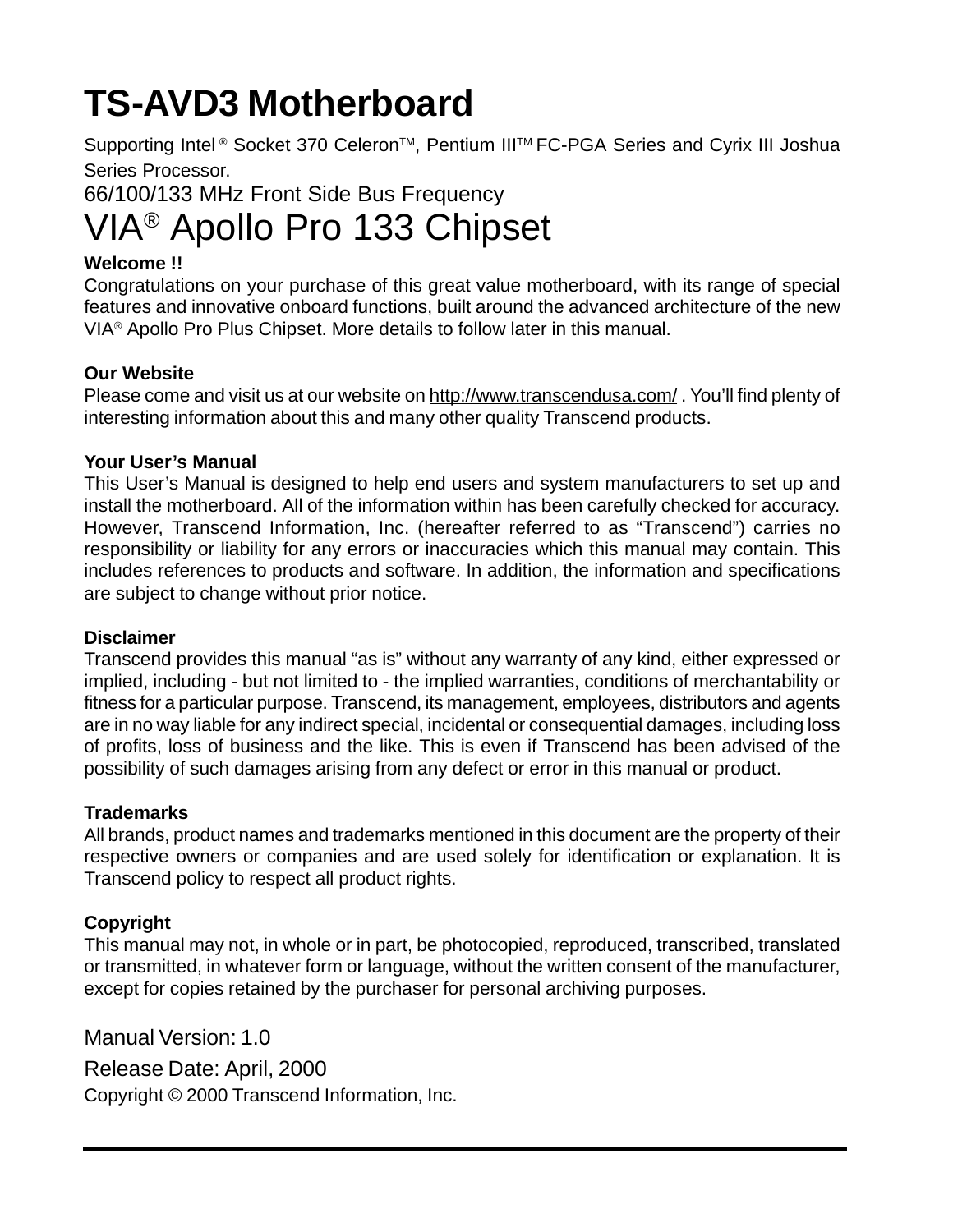## **Table of Contents**

|     | <b>CHAPTER 1 INTRODUCTION</b>          | 1  |
|-----|----------------------------------------|----|
|     |                                        |    |
|     |                                        |    |
| 1.3 |                                        |    |
|     |                                        |    |
|     | <b>CHAPTER 2 HARDWARE INSTALLATION</b> | 5  |
|     |                                        |    |
|     |                                        |    |
|     |                                        |    |
|     |                                        |    |
|     |                                        |    |
|     |                                        |    |
|     |                                        |    |
|     |                                        |    |
|     |                                        |    |
|     |                                        |    |
|     |                                        |    |
|     |                                        | 15 |
|     |                                        |    |
|     |                                        |    |
|     |                                        |    |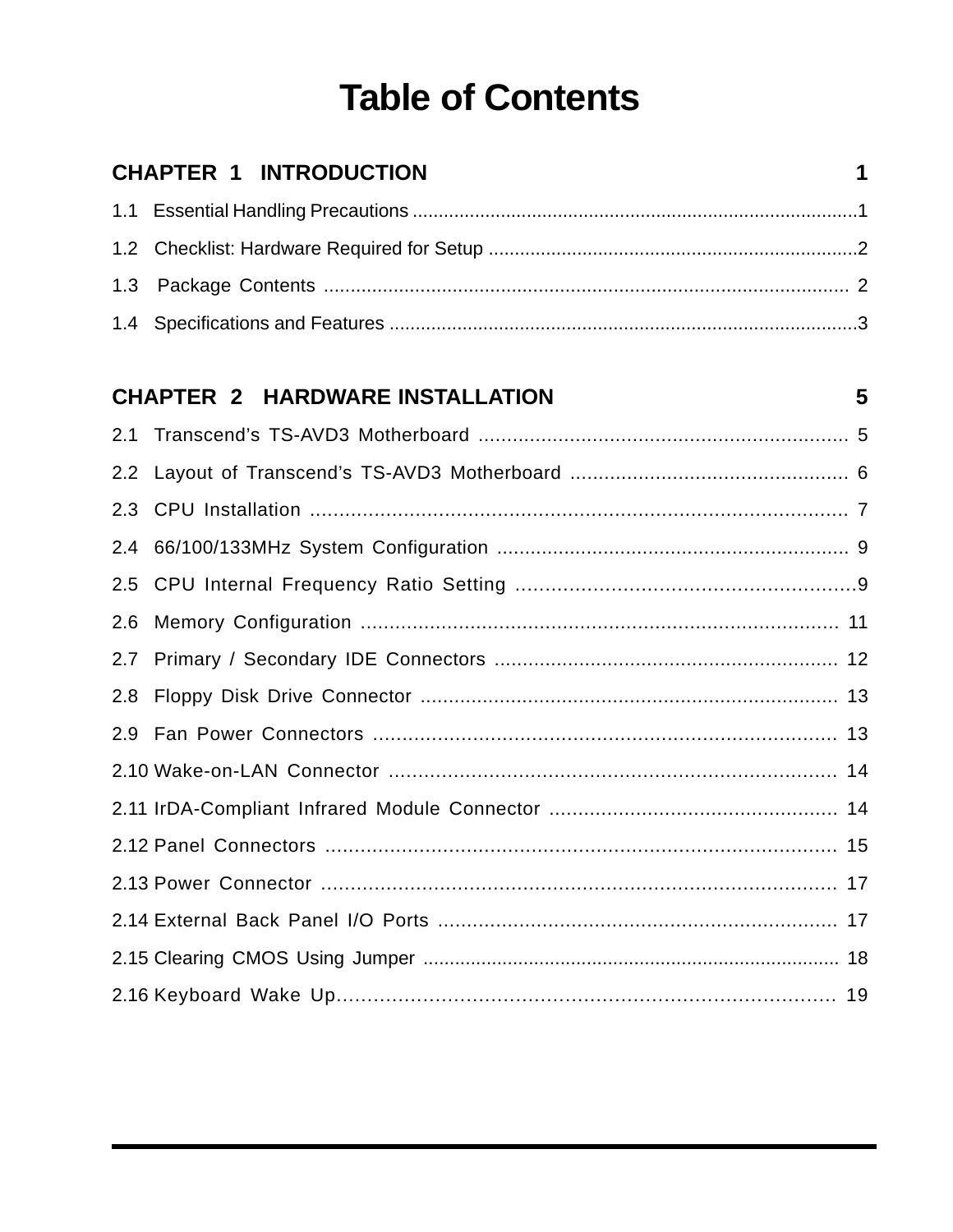### **CHAPTER 3 BIOS SETUP**

| 3.1  |  |
|------|--|
| 3.2  |  |
| 3.3  |  |
| 3.4  |  |
| 3.5  |  |
| 3.6  |  |
| 3.7  |  |
| 3.8  |  |
| 3.9  |  |
| 3.10 |  |
| 3.11 |  |
| 3.12 |  |
| 3.13 |  |
|      |  |
|      |  |

#### **CHAPTER 4 BIOS UPGRADE** 45  $4.1$  $4.2$ Downloading the Correct BIOS File from the Transcend Web Site...................45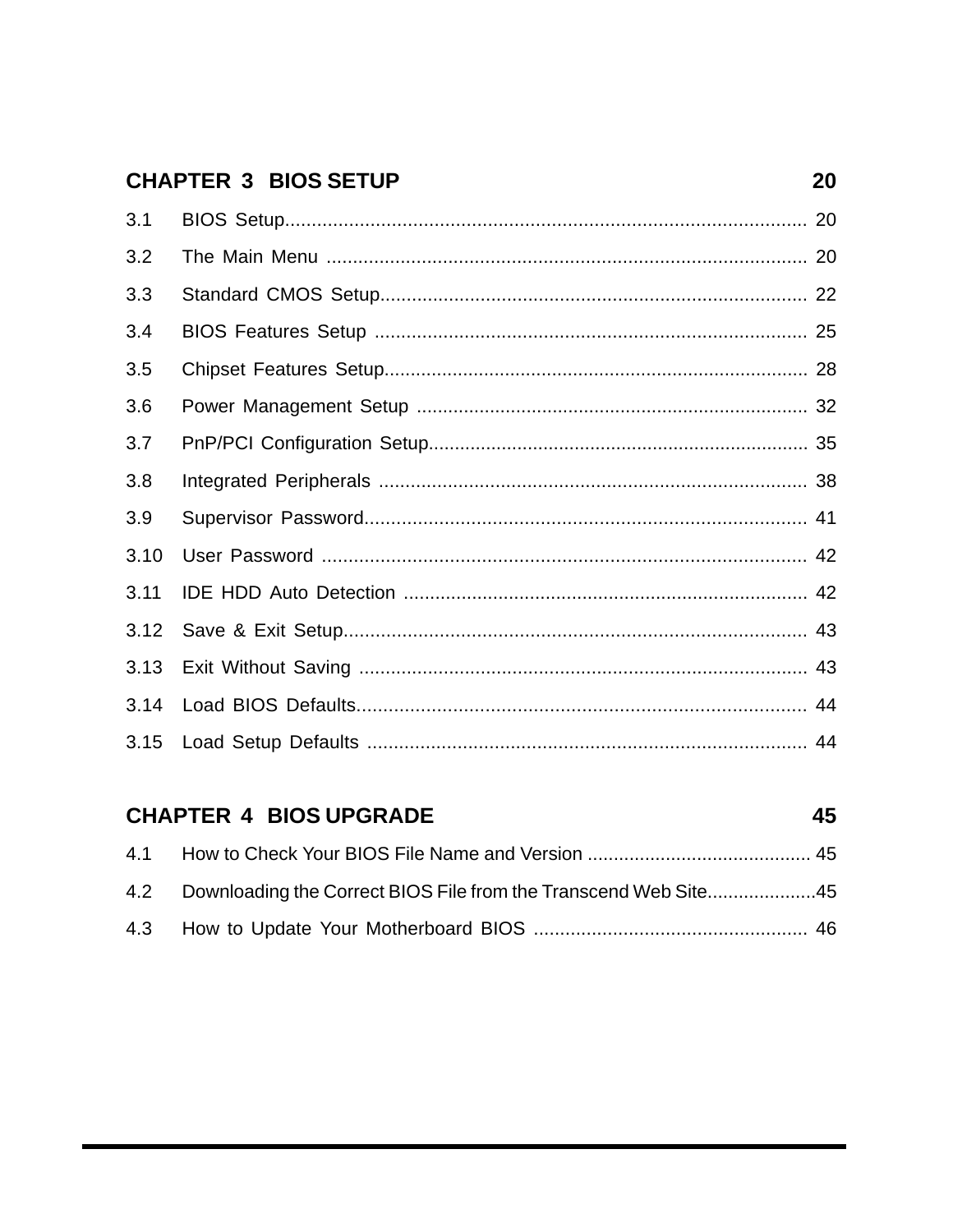## **CHAPTER 1 INTRODUCTION**

### **1.1 Essential Handling Precautions**

### **IMPORTANT. Read this page before unpacking your motherboard!**

### • **Power Supply**

Be careful! Always ensure that the computer is disconnected from the power supply when working on the motherboard and its components.

### • **Static**

Static electricity may cause damage to the delicate integrated circuit chips on your motherboard. Before handling the motherboard outside of its protective packaging, ensure that there is no static electric charge in your body. To avoid this risk, please observe these simple precautions while handling the motherboard and other computer components:

- 1. If possible, wear an anti-static wrist strap. This fits around your wrist and is connected to a natural earth ground.
- 2. Touch a grounded or anti-static surface, or a metal fixture such as a pipe or the chassis of your system, before touching the motherboard.
- 3. When you have removed the motherboard from its anti-static packaging, try to hold it only by the edges, without touching any components.
- 4. Avoid contacting the components on add-on cards, motherboards, and modules with the golden fingers (gold-colored connectors) which plug into the expansion slots.
- 5. It is safest to handle system components only by their mounting brackets.
- 6. Keep components which are not connected to the system in the anti-static packaging whenever possible.

These precautions help to reduce the risk of static build-up and ensure any static discharge is harmless to your equipment.

### • **Battery Replacement**

The battery which holds the system settings memory on your motherboard should not require replacement for at least five years, and probably much longer. In picture 2.2, it is located near the bottom right hand corner.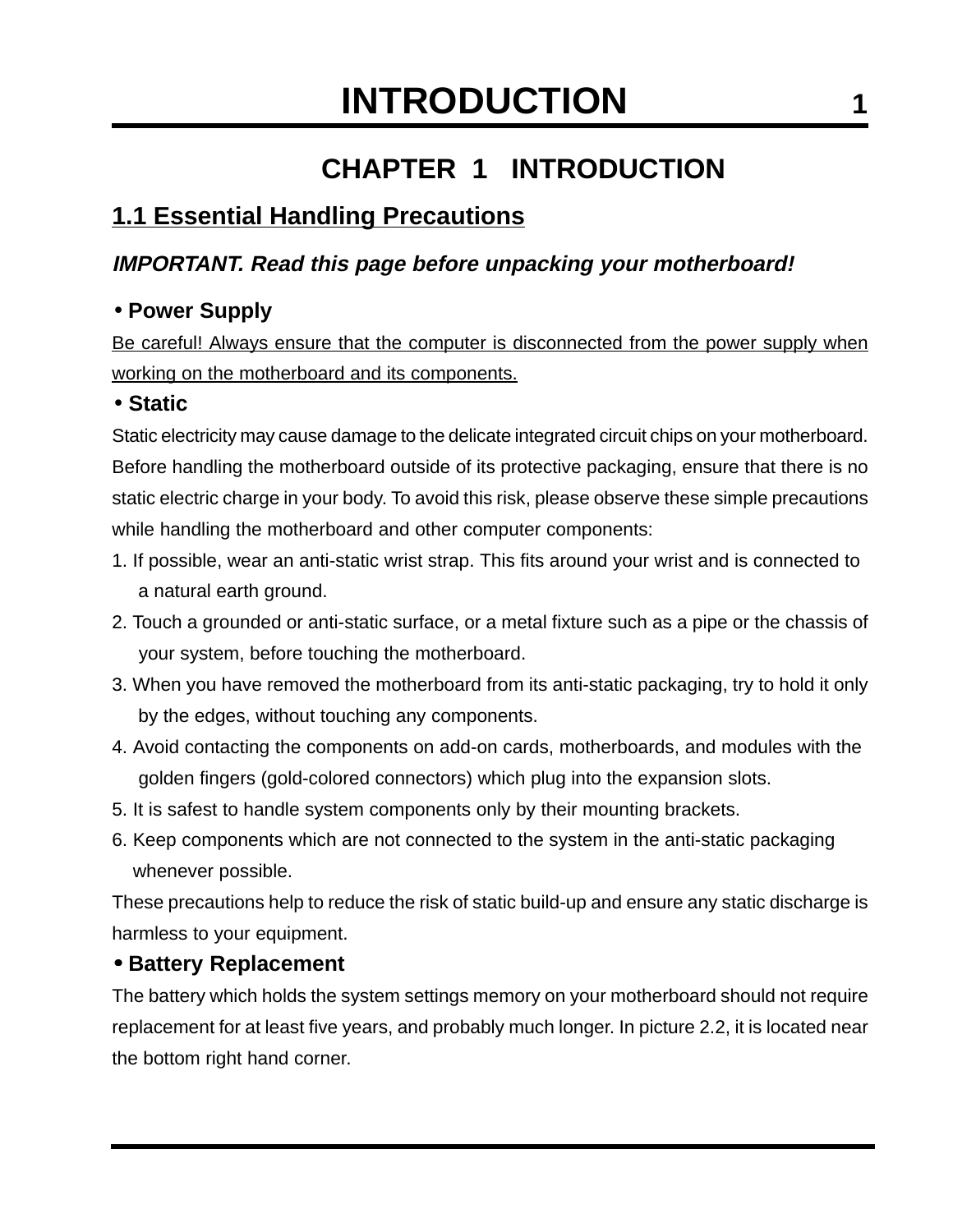# **2 INTRODUCTION**

Please replace your battery only with the same type, or a similar type recommended by the manufacturer. If the battery is replaced incorrectly, there is a risk of a short circuit or explosion. Used batteries should disposed of according to the manufacturer's instructions.

### • **Electric Screwdrivers**

To reduce the risk of damage to the motherboard due to excessive torque, avoid setting electric screwdrivers above 7.5 kg/cm.

### **1.2 Checklist: Hardware Required for Setup**

It is advisable to have all of these items of hardware available before you unpack your motherboard from its anti-static packaging and start building your system.

- Computer case and chassis with appropriate power supply.
- Monitor.
- Slot 1 Central Processing Unit.
- DIMM memory module.
- PS/2 or USB Keyboard.
- PS/2 or USB Mouse.
- Hard Disk Drive.
- Floppy Disk Drive.
- CD-ROM Drive.
- (Optional) External Peripherals: printer, speakers, plotter, MODEM.
- (Optional) Internal Peripherals: MODEM, LAN cards.

### **1.3 Package Contents**

This motherboard package should contain the following items. Please check them as soon as you unpack. If you find any damaged or missing items, please contact your retailer.

- TS-AVD3 motherboard
- 1 x CD-ROM
- 1 x FDD cable
- 1 x Ultra DMA/66 cable
- User's Manual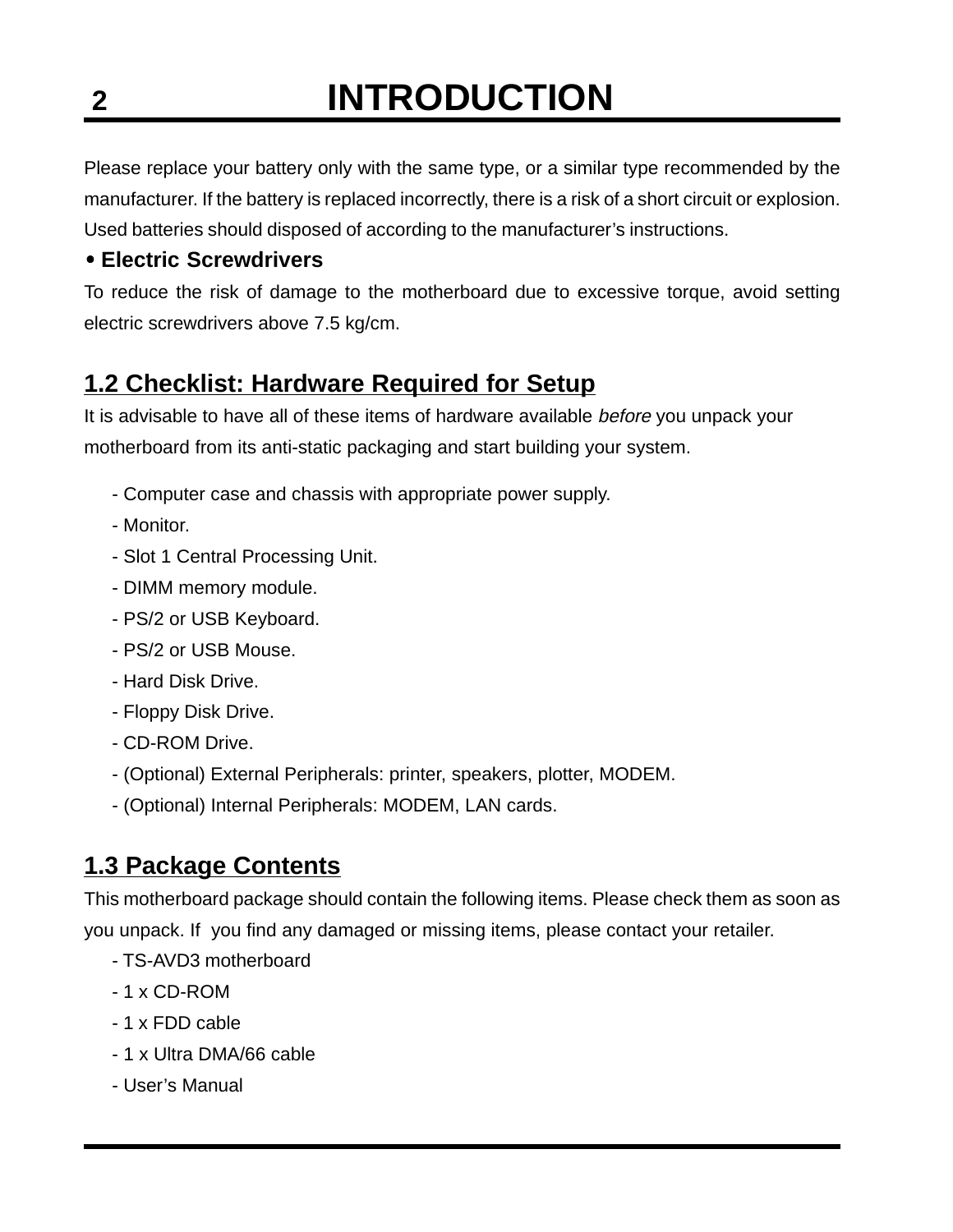### **1.4 Specifications and Features**

### • **CPU**

- Supports Intel<sup>®</sup> Socket 370 Celeron<sup>™</sup> and Pentium<sup>®</sup> III FC-PGA Series.
- Supports Cyrix III Joshua Series

### • **Chipset**

- VIA 693A/596B AGPset (133MHz Ultra DMA /66)

### • **DRAM Memory**

- Supports Synchronous DRAM
- Supports Virtual Channel Memory
- 3pcs of 168-pin DIMM module sockets on board
- 8~768MB memory size
- 8/16/32/64/128/256MB SDRAM DIMM
- Supports ECC
- 64 data bits structure only
- PC100 / PC133 SDRAM compliant

### • **I/O BUS Slot**

- 1 x AGP slot
- 5 x Master / Slave PCI slots (PCI 2.1 compliant)
- 1 x ISA slot (one PCI/ISA shared)

### • **I/O Functions**

- Supports PIO Mode 3,4 ATAPI devices and Ultra DMA/33/66
- Supports 2 high speed UART 16550 COM ports
- Supports SPP/EPP/ECP LPT port
- Supports 1.44/2.88 MB floppy drive
- Supports PS/2 Mouse and PS/2 Keyboard
- Supports IrDA port
- Supports 2 USB ports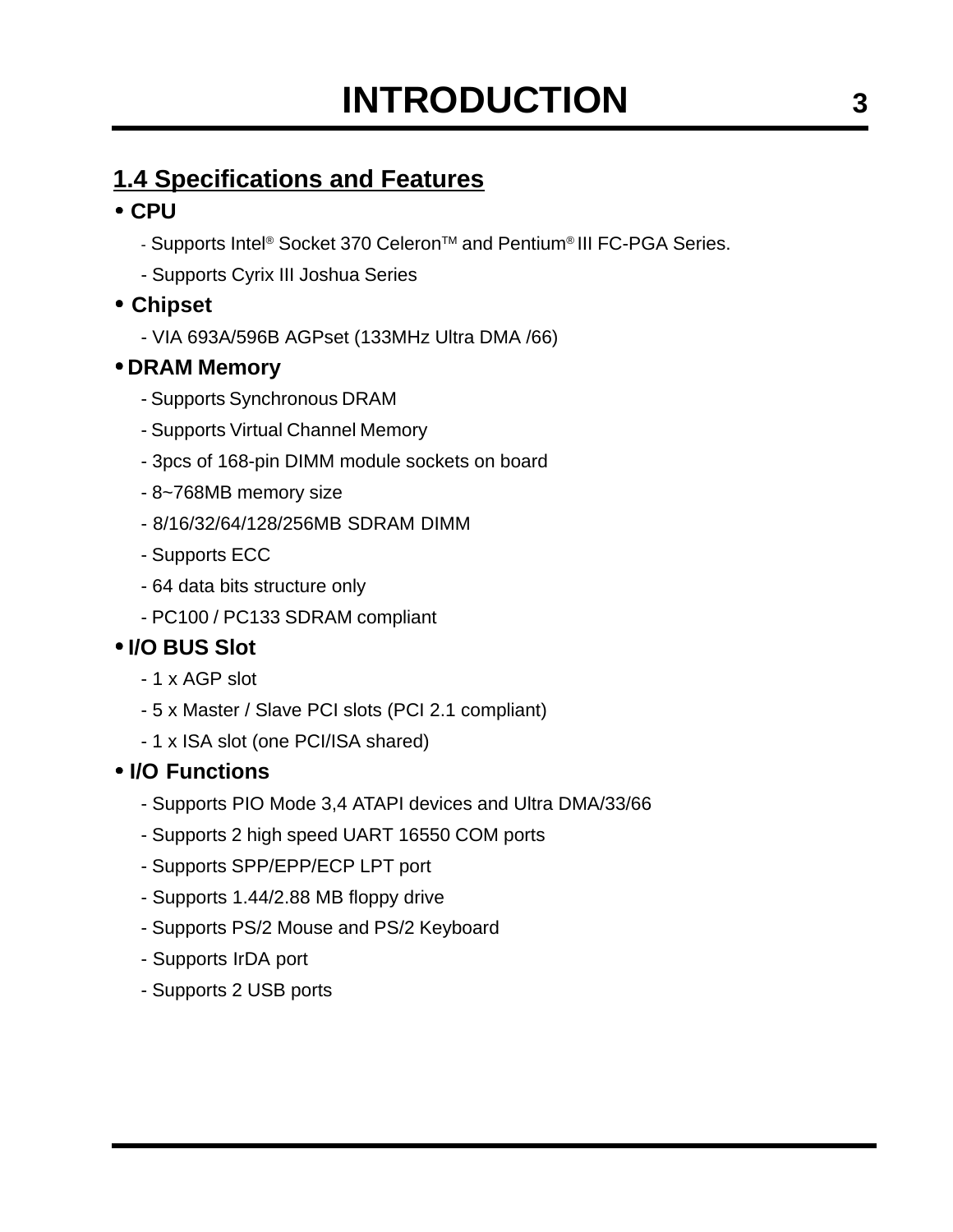# **4 INTRODUCTION**

### • **Award BIOS**

- Supports Plug-and-Play, PC98
- Supports ACPI, APM, DMI and Green Feature
- Easy BIOS Recovery

### • **Wake Up Features**

- PS/2 Mouse and Keyboard Wake Up
- Supports Wake-on-LAN function
- Remote Ring Wake Up
- Time Wake Up

### • **PCB Dimensions**

- ATX form factor, 4-layer PCB, 20.4cm x 30.5cm (8 inch x 12 inch)

### • **Switching Voltage Regulator**

- Intel VRM 8.4 compliant

### • **Other Features**

- Year 2000 compliant
- Anti-Virus Boot up
- System voltage monitors for CPU Vcore, VTT, +3.3V, +/-5V and +/-12V
- CPU temperature monitor
- FAN speed monitor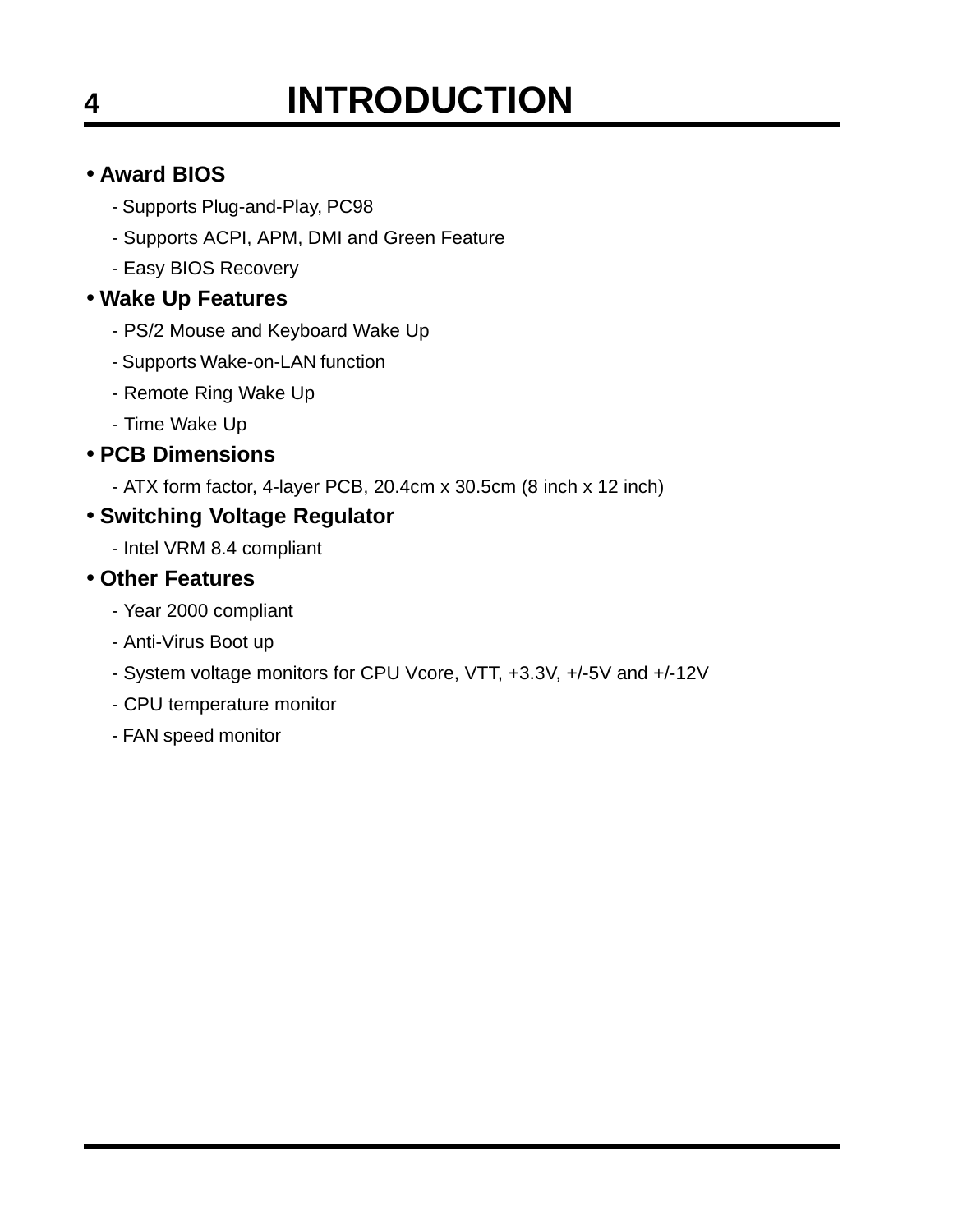## **CHAPTER 2 HARDWARE INSTALLATION**

### **2.1 Transcend's TS-AVD3 Motherboard**

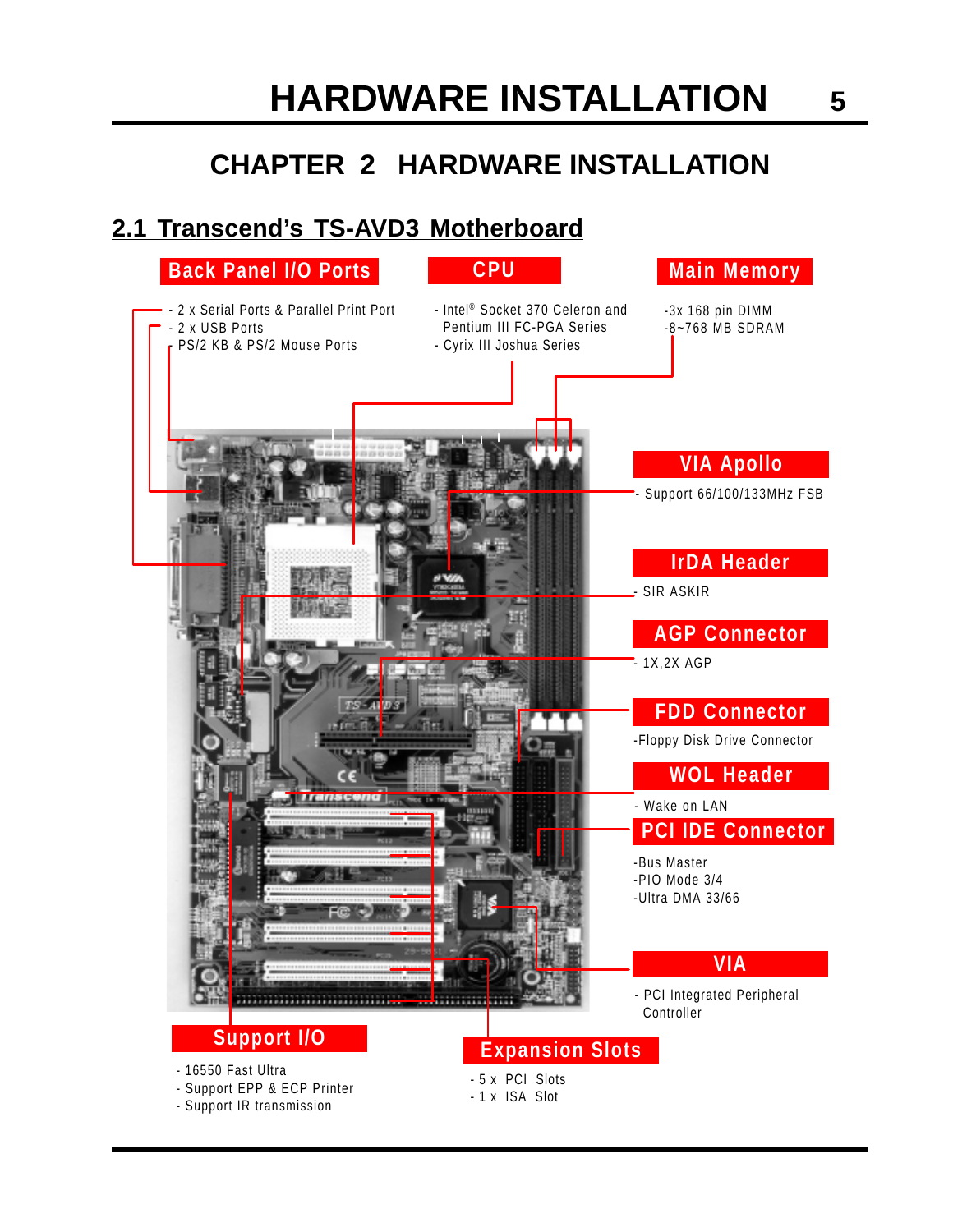### **2.2 Layout of Transcend's TS-AVD3 Motherboard**

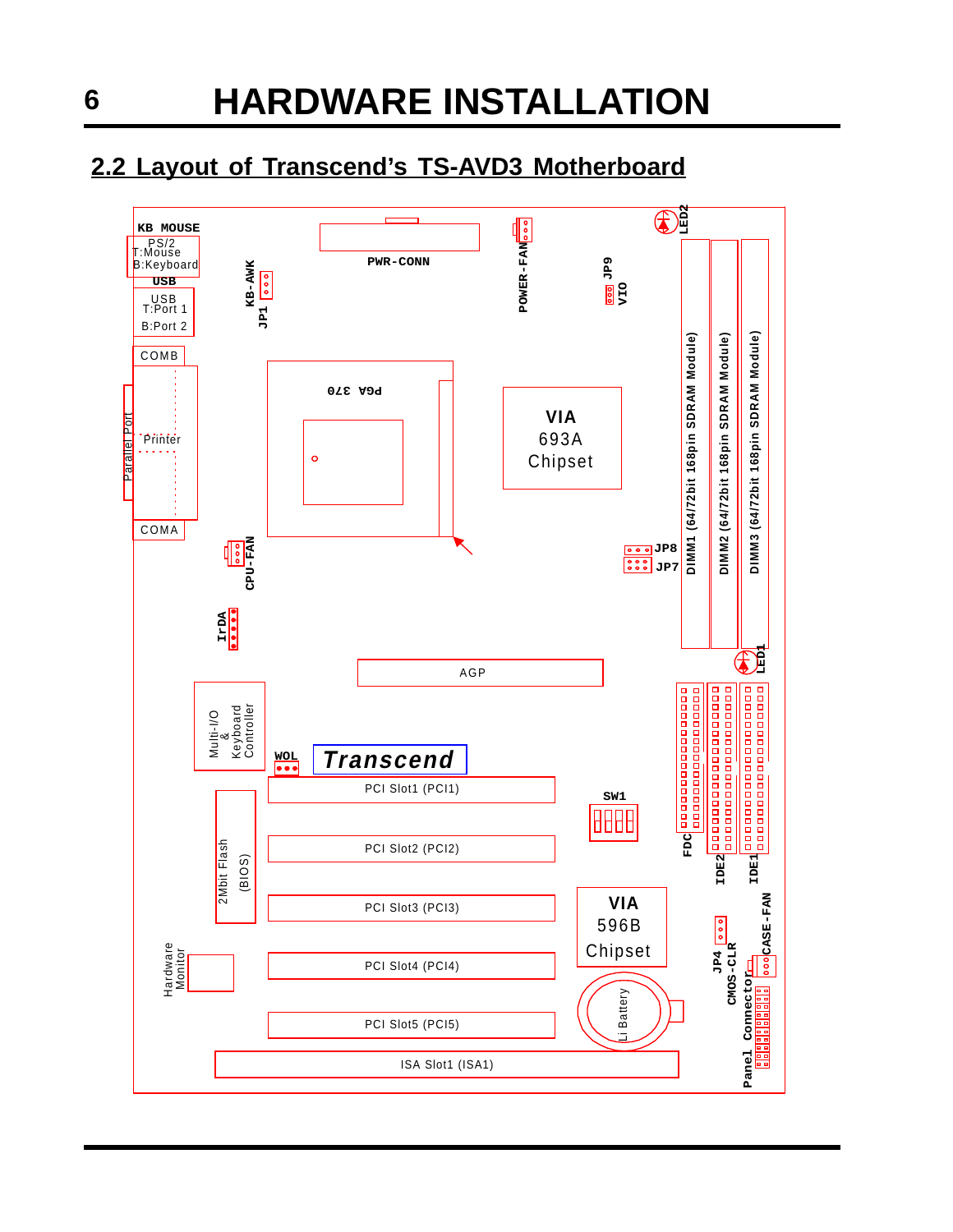### **2.3 CPU (Central Processing Unit) Installation**

So far you have familiarized yourself with the handling precautions, checked you have all of the necessary hardware for building your system, inspected the motherboard package contents and looked at the layout of the motherboard. This chapter will take you step by step through the process of installing the different hardware devices onto it.

### **Caution**

- **1. Remember to always make sure the system power is off before installing or removing any devices.**
- **2. Don't forget the static electricity precautions.**
- **3. Be careful ! Inserting hardware onto your motherboard incorrectly can damage it.**

The motherboard has a ZIF Socket 370 which houses the CPU. A fan is necessary for the CPU to prevent overheating. If there is no fan on it, please purchase one before you turn on your system.

**WARNING! Be sure that sufficient air circulation is available across the processor's passive heatsink. Without sufficient circulation, the processor could overheat and damage both the processor and the motherboard. You may install an auxiliary fan, if necessary.**

Please follow the steps below to install the CPU:

### Step1:

To install the CPU, first turn off your system and remove its cover. Locate the ZIF socket and open it by first pulling the lever sideways away from the socket then upwards to a 90-degree right angle. Insert the CPU in the correct direction as shown below. The picture below is for reference only. You should have a CPU fan to cover the face of the CPU. With the added weight of the CPU fan, no force is required to insert the CPU. Once completely inserted, close the socket's lever while holding down the CPU.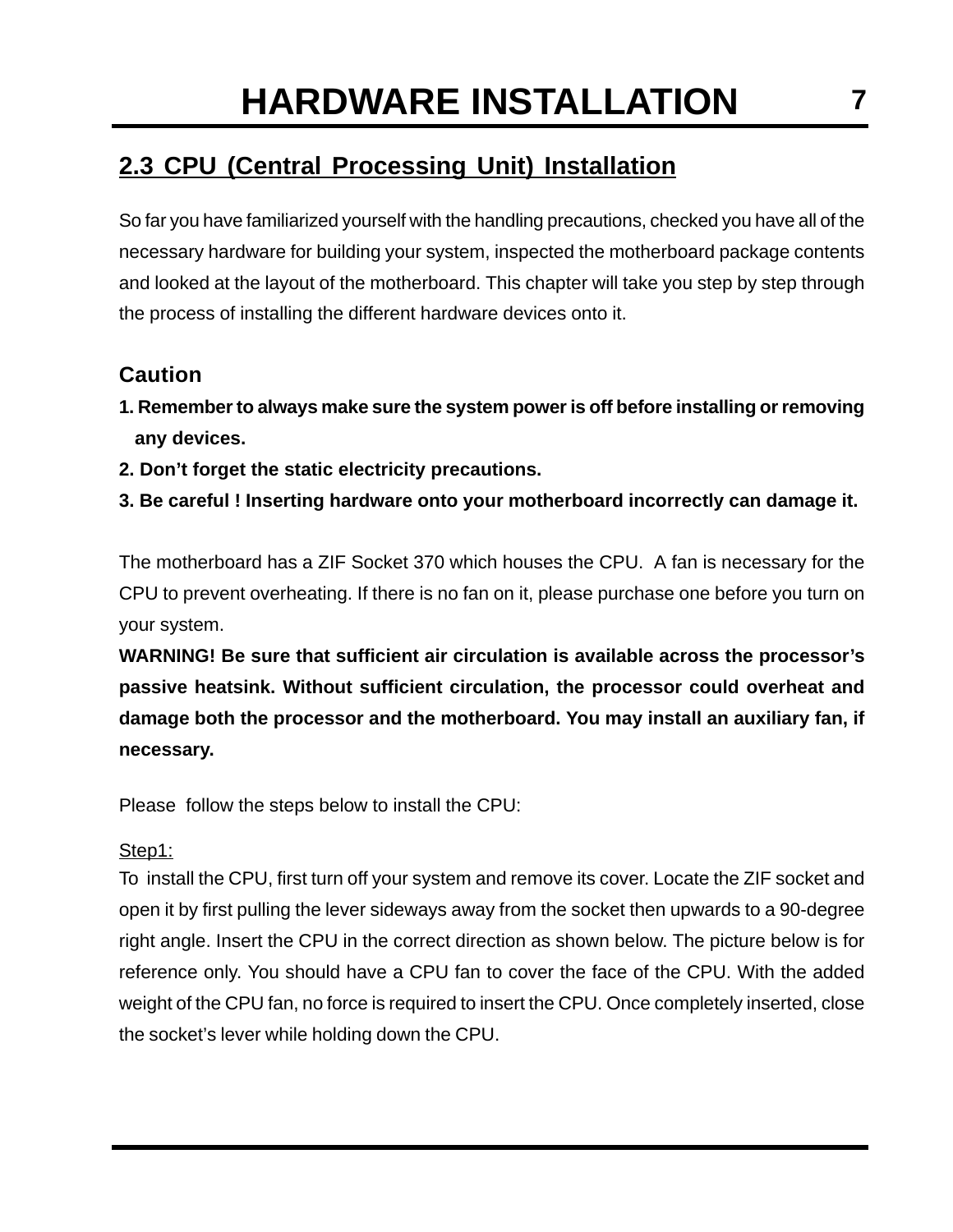



#### Step2:

Next, according to the CPU type you install, set JP8 to short pin1 & pin2 for either Intel<sup>®</sup> Celeron™ and Pentium® III FC-PGA series CPUs, or set JP8 to short pin2 & pin3 for a CYRIX Joshua series CPU. Connect the CPU's fan cable to the CPU-FAN connector as indicated on the diagram below. Ensure that the cable is connected correctly! It will be obvious which way it fits.

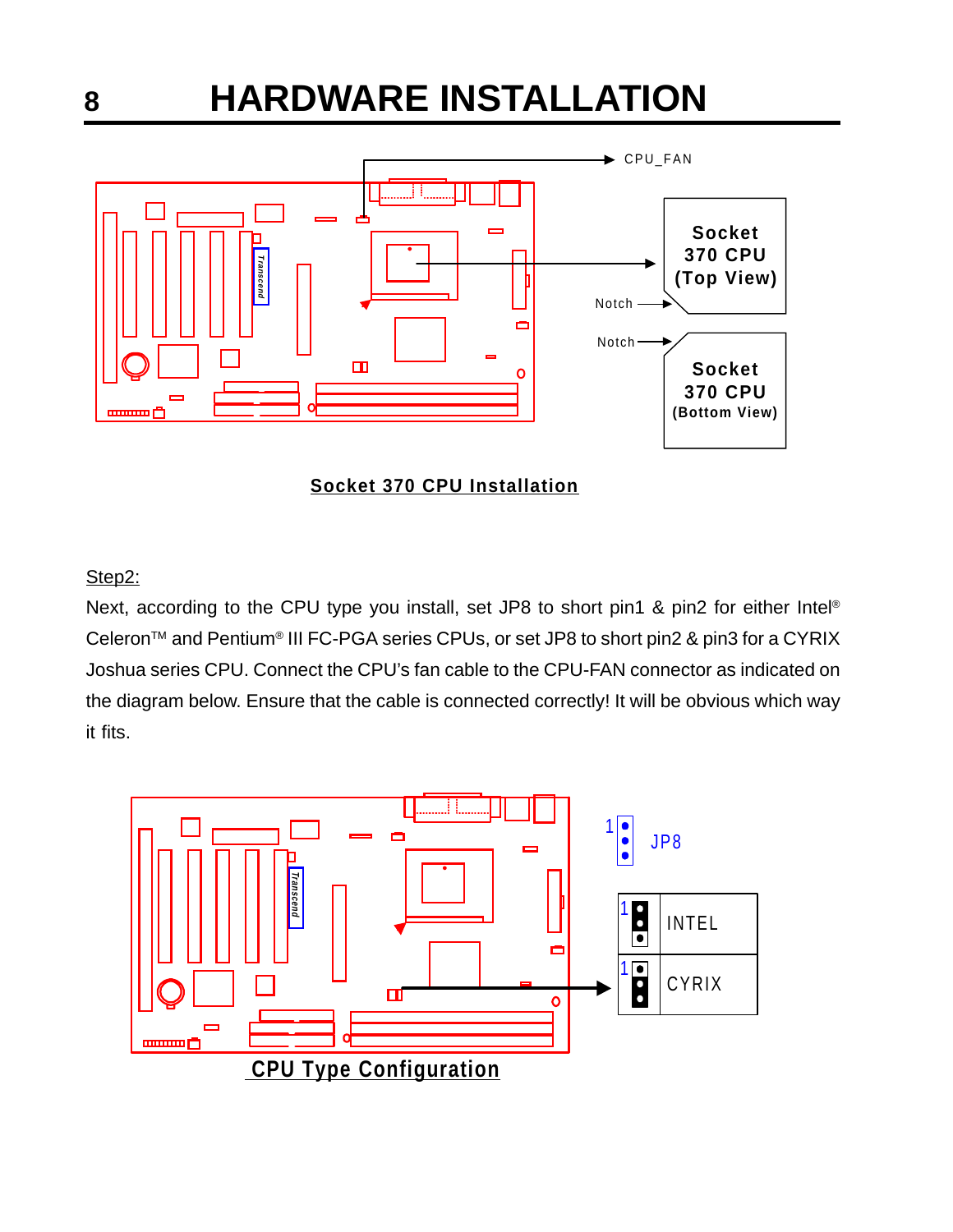### **2.4 66/100/133MHz System Configuration**

Jumper 7 (JP7) allows you to set the FSB (Front Side Bus) to 66, 100 or 133MHz configuration. When you set the FSB to 66MHz, you can select a system bus frequency from 66MHz to 83MHz through "CPU Host/PCI clock" in "Chipset Features Setup" (Please refer to page 30). When you set the FSB to 100MHz, you can select a system bus frequency from 100MHz to 124MHz through "CPU Host/PCI clock" in "Chipset Features Setup" (Please refer to page 30). When you set FSB to 133MHz, you can select the system bus frequency from 124MHz to 150MHz through "CPU Host/PCI clock" in "Chipset Features Setup" (Please refer to page 30).

**NOTE: If you are not familar with this feature, we recommend you set this jumper to "AUTO".**



## **2.5 CPU Internal Frequency Ratio Setting**

Switch 1 (SW1) is designated for adjusting the CPU internal frequency ratio. The frequency ratio is defined in the table shown below. The internal frequency can be calculated by the following formula:

### **CPU internal frequency = frequency ratio x system bus frequency \***

\* System bus frequency is set in "CPU Host/PCI Clock" of "Chipset Features Setup" in BIOS SETUP MENU (Please refer to page 30).

### **NOTE: Because Intel has locked the frequency ratio for new CPUs, setting SW1 to**

**adjust the frequency ratio is useless. Howerer, it is effective for old version CPUs.**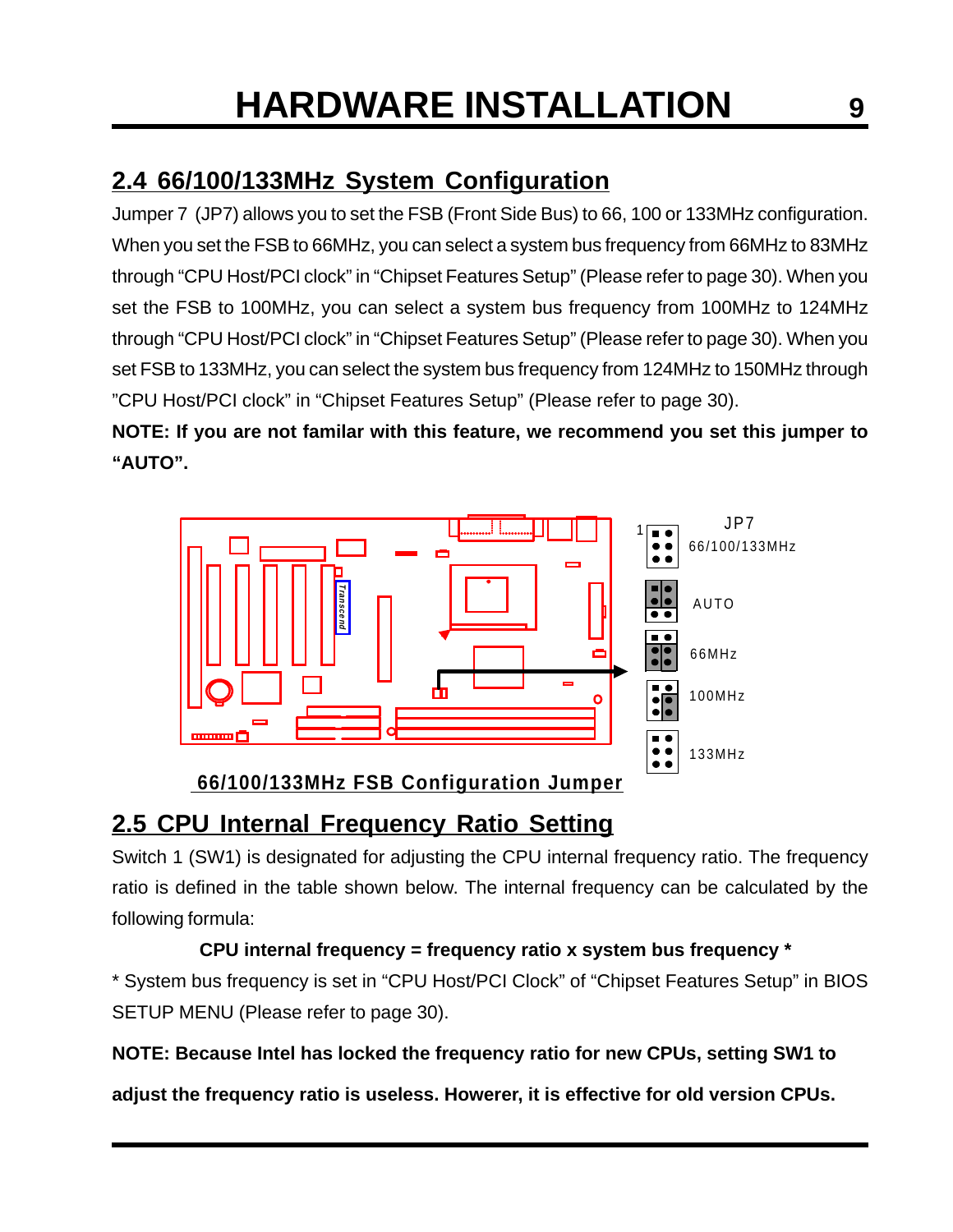| <b>CPU</b> Internal |                 |             |   | SW <sub>1</sub> |   |   |
|---------------------|-----------------|-------------|---|-----------------|---|---|
| Frequency           | JP <sub>1</sub> | Freq.-Ratio | 1 | $\overline{2}$  | 3 | 4 |
| 233/350/466         | 66/100/133MHz   | x3.5        | O | O               | X | X |
| 266/400/533         | 66/100/133MHz   | $x$ 4.0     | O | X               | O | O |
| 300/450/600         | 66/100/133MHz   | $x$ 4.5     | Ω | X               | O | X |
| 333/500/666         | 66/100/133MHz   | x 5.0       | Ω | X               | X | Ω |
| 366/550/733         | 66/100/133MHz   | x 5.5       | Ω | X               | X | X |
| 400/600/800         | 66/100/133MHz   | x6.0        | X | O               | O | O |
| 433/650/866         | 66/100/133MHz   | x6.5        | X | Ω               | O | X |
| 466/700/933         | 66/100/133MHz   | x 7.0       | X | Ω               | X | O |
| 500/750/1G          | 66/100/133MHz   | x 7.5       | X | Ω               | X | X |
| 533/800/1066        | 66/100/133MHz   | x8.0        | X | X               | Ω |   |



 $|\ddot{\psi}|\ddot{\psi}|\ddot{\psi}|: 533/800/1066$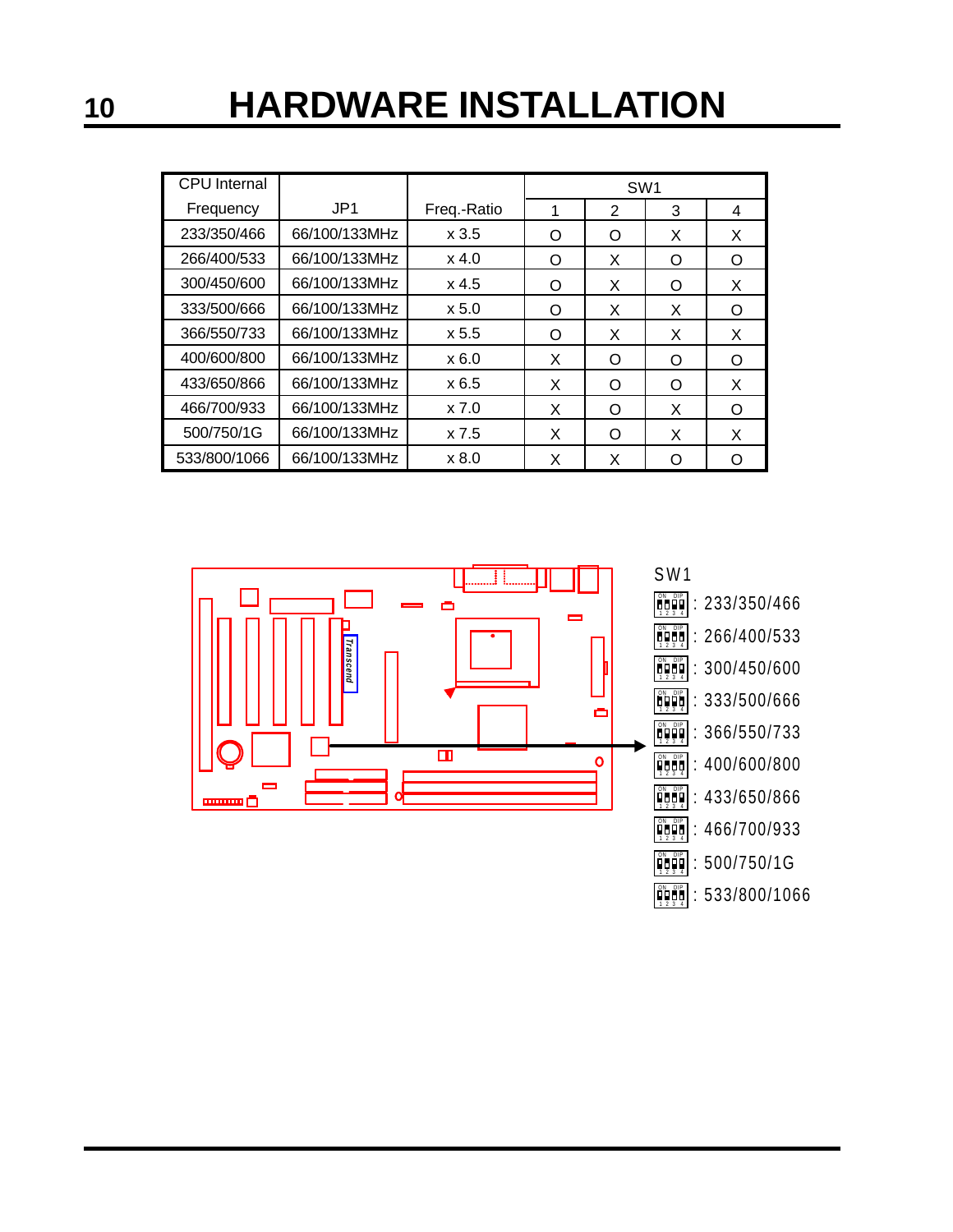### **2.6 Memory Configuration**

This motherboard must be installed with DIMMs (Dual Inline Memory Modules). The DIMMs must be 3.3 Volt synchronous DRAM modules. The VIA Apollo Pro 133 chipset supports PC100, PC133, and Virtual Channel Memory (VCM). It also supports ECC (Error Checking and Correcting) mode. You can install memory in any combination as follows:

| <b>DIMM</b> Location | 168-pin DIMM                      |
|----------------------|-----------------------------------|
| DIMM1                | SDRAM 8,16, 32, 64,128, 256MBytes |
| DIMM <sub>2</sub>    | SDRAM 8,16, 32, 64,128, 256MBytes |
| DIMM <sub>3</sub>    | SDRAM 8,16, 32, 64,128, 256MBytes |
| <b>Total Memory</b>  | 768MBytes (max.)                  |

**NOTE: Different type of DRAM modules should not be installed on one motherboard at the same time.**

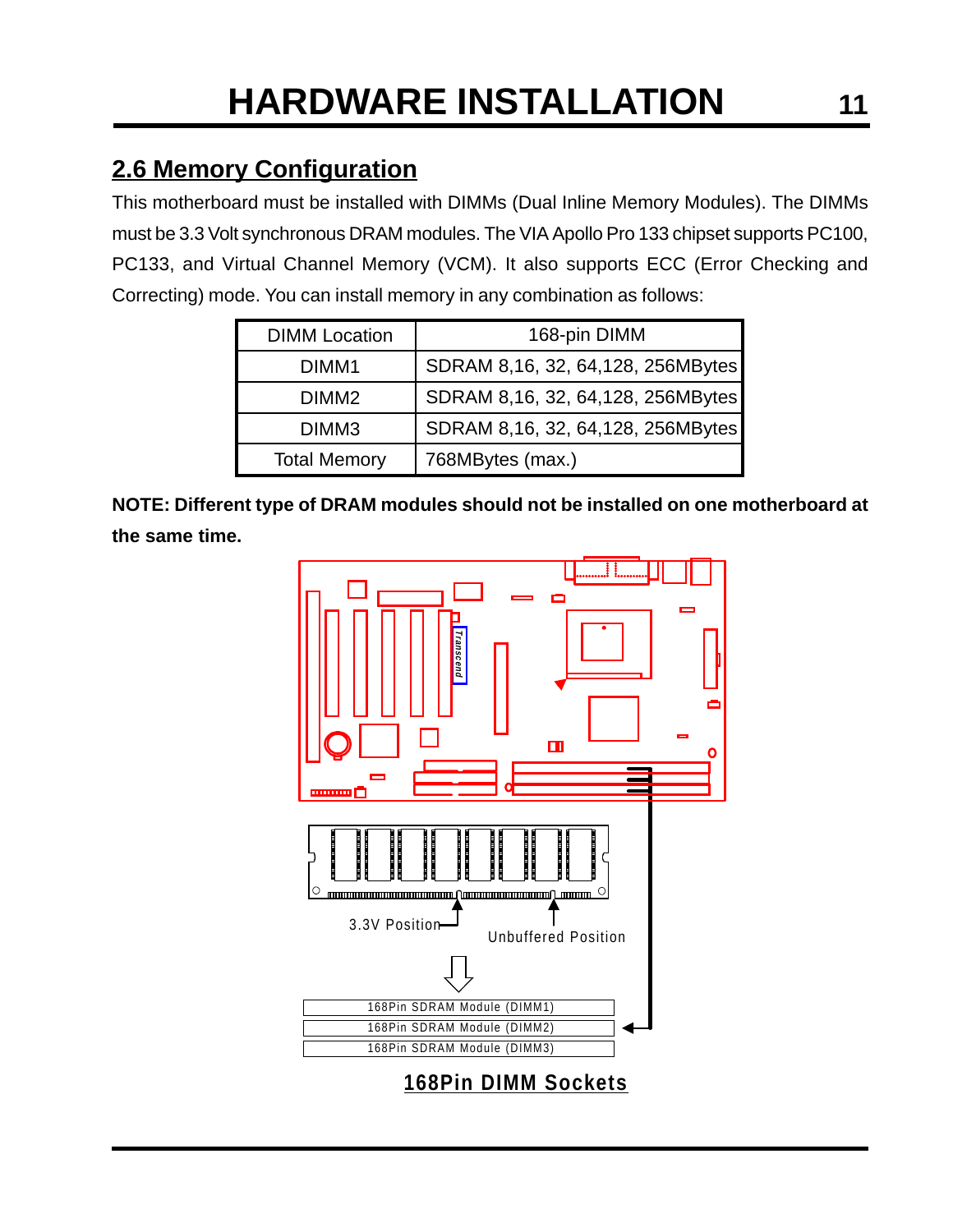### **2.7 Primary / Secondary IDE Connectors (Two 40-pin IDE)**

This mainboard supports two 40-pin IDE connectors marked as IDE1 (primary IDE channel) and IDE2 (secondary IDE channel). Each channel supports two IDE devices, making a total of four devices. Connect your Hard Disk (the main one if you are using more than one) to the "Master" connector (at the end of the cable) and connect it to IDE1 (see important note below). If your HDD supports UltraDMA/66, you must use an 80-wire cable, otherwise the HDD won't be able to reach this speed.

If you intend to operate two IDE devices from the same channel, one device must be set to "Master" mode, the other to "Slave" mode. A Hard Disk, CD ROM or other IDE device can have either setting, depending on device's jumper. Please refer to the device's manual for more information.

**NOTE: The connectors must be attached to the IDE channels the right way round. Make sure that the red stripe on one edge of the ribbon cable (this may be faint and could also be a dotted line) is the nearest to PIN1 (on the left as the motherboard is shown in the picture below).**

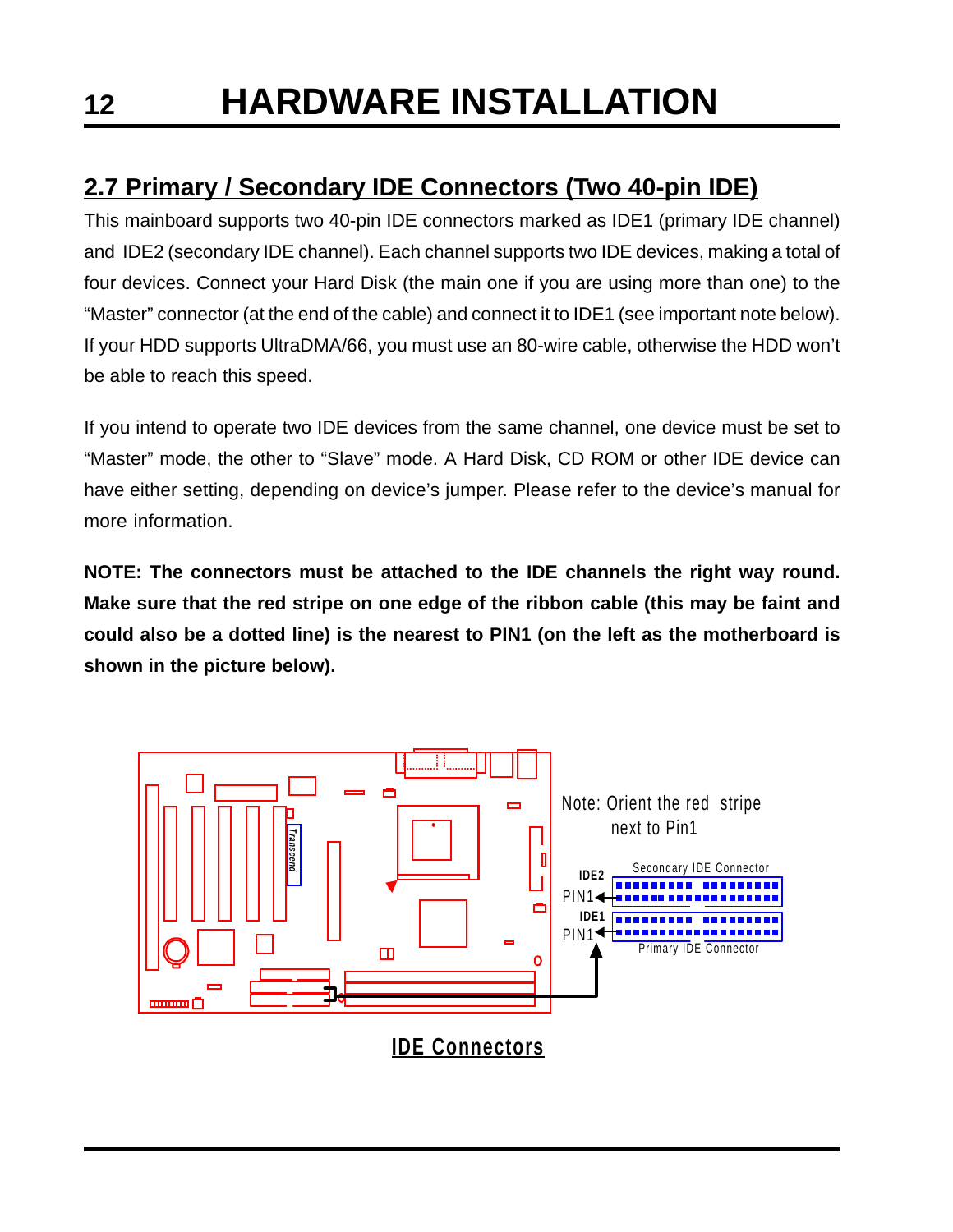### **2.8 Floppy Disk Drive Connector (34-pin FDC)**

This connector supports the provided floppy disk drive ribbon cable. After connecting the single end to the board, connect the two plugs on the other end to the floppy drives.



### **Floppy Disk Drive Connector**

### **2.9 Fan Power Connectors**

There are three fan power connectors on the mainboard: CPU-FAN, POWER-FAN, and CASE-FAN. Each connector provides +12V power. Make sure they are in the right orientation, or they may cause damage. These connectors support cooling fans of 500 mA (6W) or less.

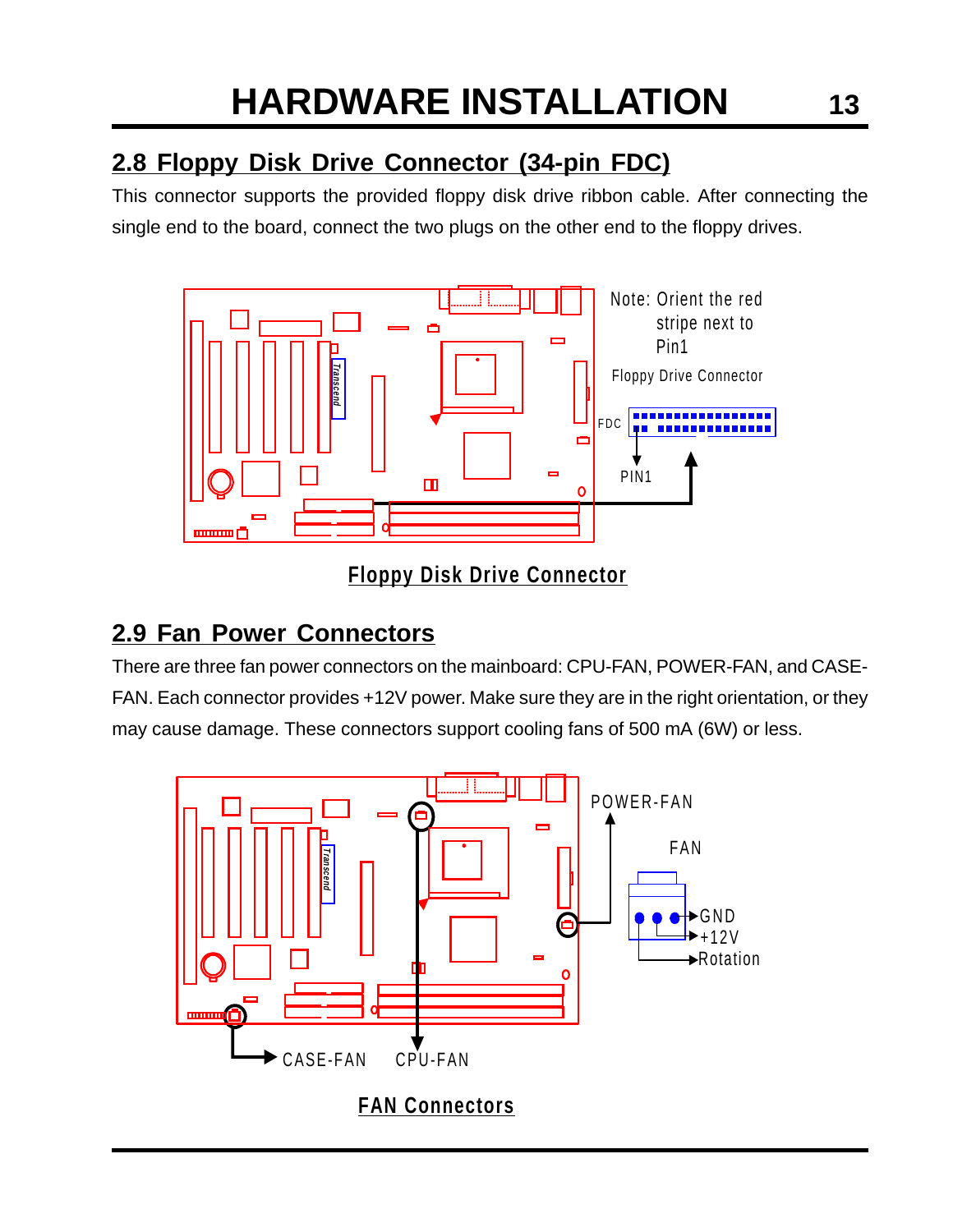### **2.10 Wake-on-LAN Connector (3-pin WOL)**

This connector connects to LAN cards with a Wake-on-LAN output. The system can be Powered Up when a wakeup packet or signal is received from the LAN card.

**NOTE: This function requires that the "LAN Wake Up" function in the POWER MANAGEMENT SETUP is set to "Enabled" and that your system has an ATX power supply with at least 720mA +5V standby power.**



**Wake-on-LAN Connector**

## **2.11 IrDA-Compliant Infrared Module Connector (5-pin IrDA)**

The IrDA connector can be configured to support wireless infrared modules. With this module and application software such as Laplink or Win95 Direct Cable Connection, the user can transfer files to or from laptops(notebooks), PDAs and printers.

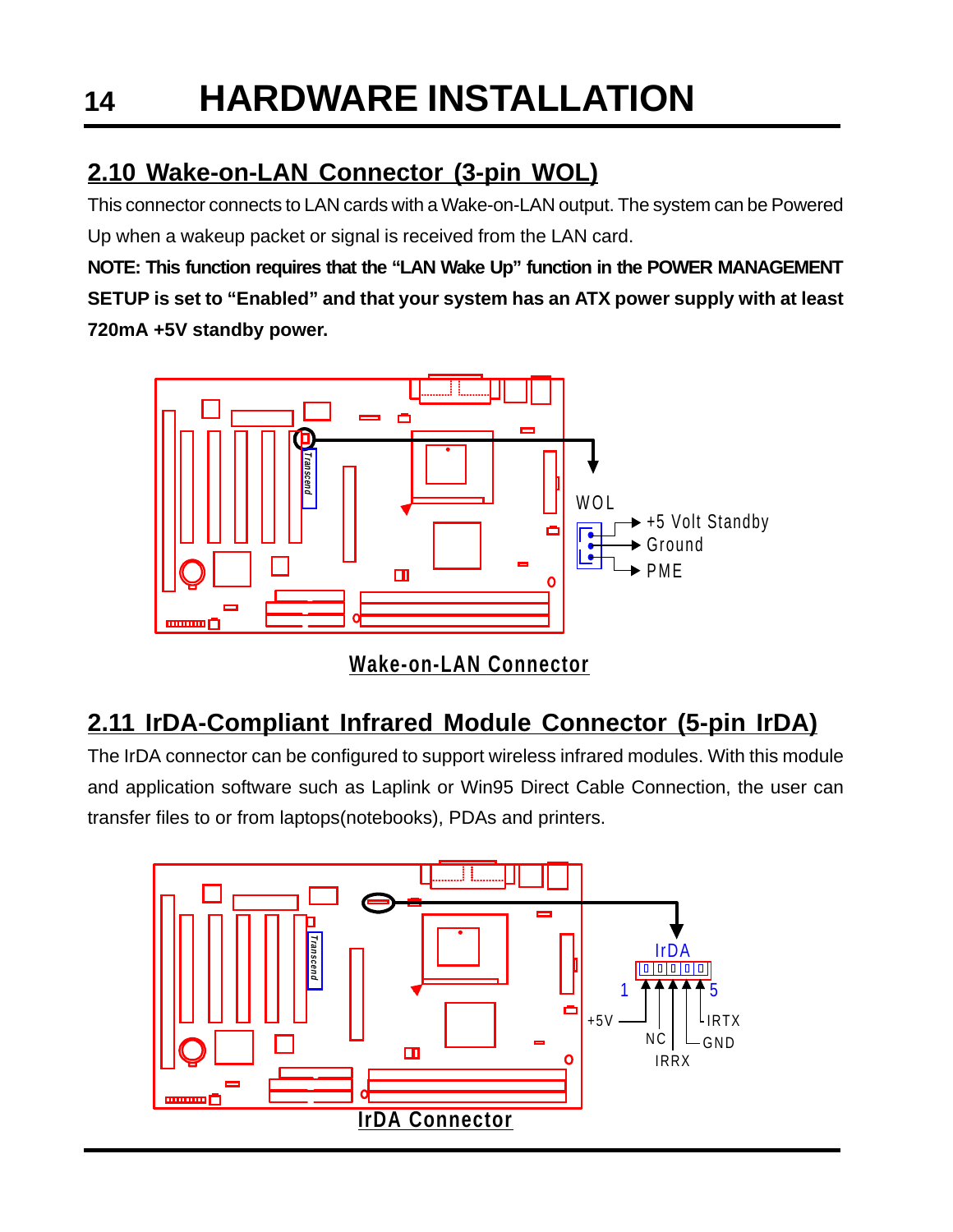### **2.12 Panel Connectors**



### **Panel Connector**

### **Power LED Lead (3-pin POWER LED)**

This 3-pin connector attaches to the power LED.

- Pin1 : +5V
- Pin2 : NC
- Pin3 : GND

### **Keylock Lead (2-pin KEYLOCK)**

Use the keylock to enable or disable the keyboard.

- Pin4 : KEYLOCK
- Pin5: GND

### **Speaker Lead (4-pin SPEAKER)**

This 4-pin connector connects to the case-mounted speaker.

- Pin7 : +5V
- Pin8: GND
- Pin9 : NC
- Pin10: SPK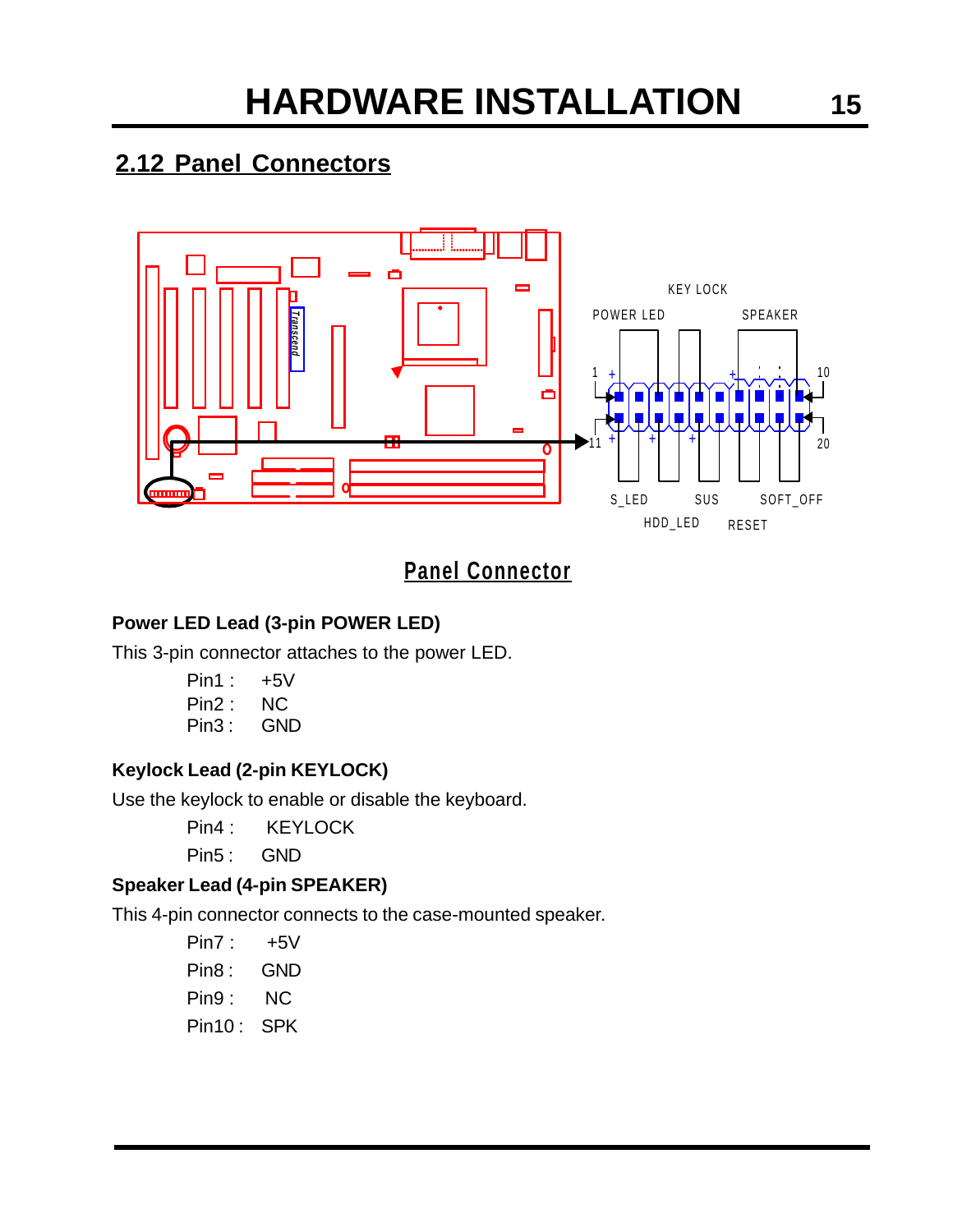#### **Suspend Mode LED Lead (2-pin S\_LED)**

The S\_LED will light when the suspend mode works.

Pin11 : +5V

Pin12 : GND

#### **Harddisk LED Lead (2-pin HDD\_LED)**

This 2-pin connector connects to LED of harddisk. The LED lights when a HDD is active.

Pin13 : +5V

Pin14 : GND

#### **Reset Switch Lead (2-pin RESET)**

This 2-pin connector connects to the case-mounted reset switch for rebooting your computer without turning off your power switch.

Pin17 : RESET

Pin18 : GND

### **Software Power-Off Lead (2-pin SOFT\_OFF)**

Attach the SOFT\_OFF Switch of the panel to this connector.

Pin19 : SOFT-OFF

Pin20 : GND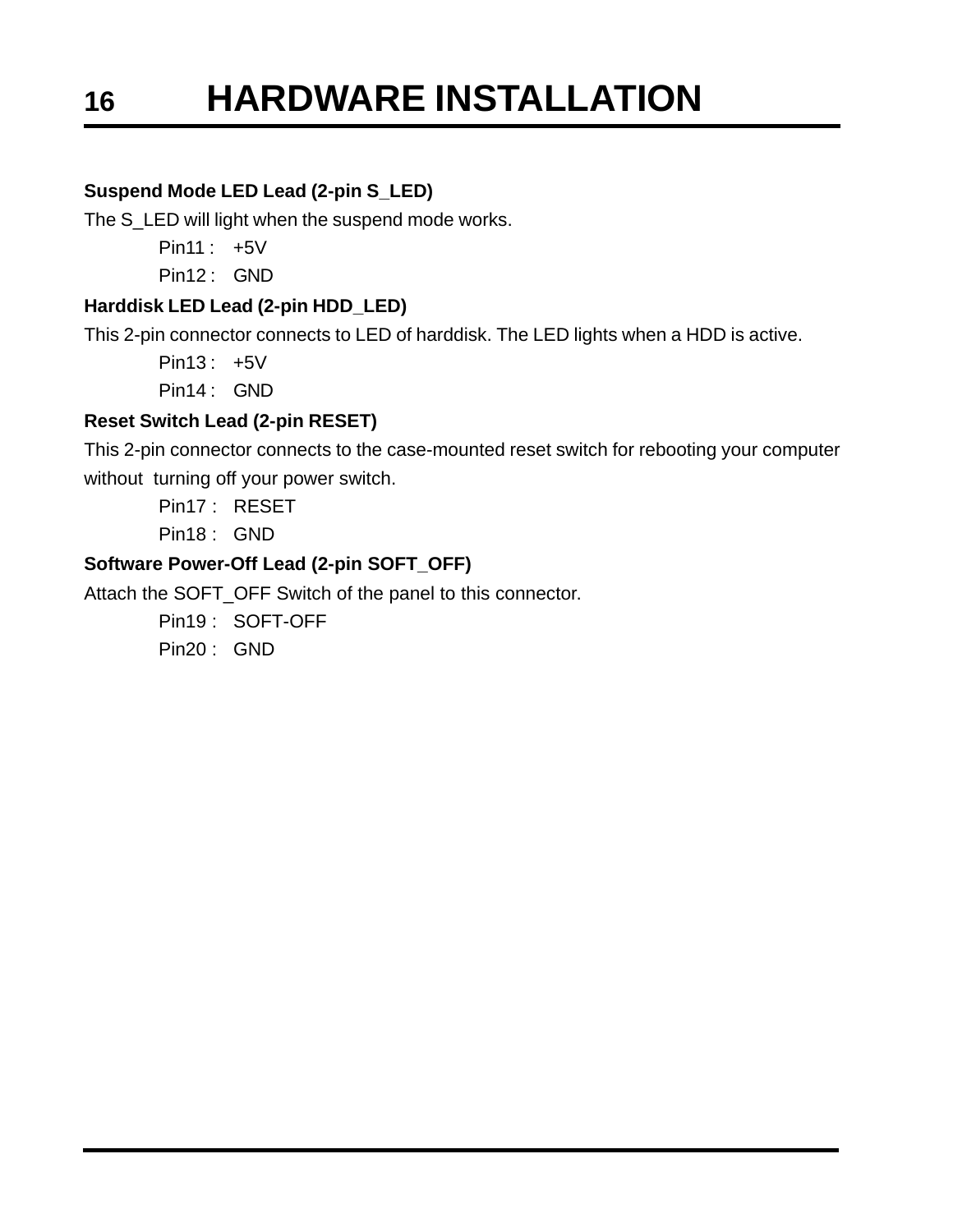### **2.13 Power Connector (20-pin PWR-CONN)**

Make sure to plug the ATX power supply connector to the right direction. The pin definition is shown below. Make sure that your ATX power supply can support at least 720mA on the standby lead.



### **2.14 External Back Panel I/O Ports**

There are 5 kinds of external connectors on the motherboard. **The view angle of drawing**

### **shown on next page is from back panel of the housing.**

- 1. PS/2 Mouse Port (Green, 6-pin MOUSE) The onboard PS/2 Mouse port is a 6-pin Mini-Din connector marked "MOUSE"
- 2. PS/2 Keyboard Port (Purple, 6-pin KB) The onboard PS/2 Keyboard port is a 6-pin Mini-Din connector marked "KB".
- 3. Universal Serial Bus (USB) Ports 1 & 2 (Black, two 4-pin USBs) You can attach USB devices to the USB port. The motherboard contains two USB ports, which are marked as "USB".
- 4. Parallel Port (Burgundy, 25-pin PRN)

The onboard printer port is a 25-pin D-type connector marked "PRN".

5. Serial Ports (Turquoise, two 9-pin COMA/COMB)

The onboard serial ports are 9-pin D-type connectors on the back panel of motherboard. The serial port 1 is marked as "COMA", and the serial port 2 is marked as "COMB".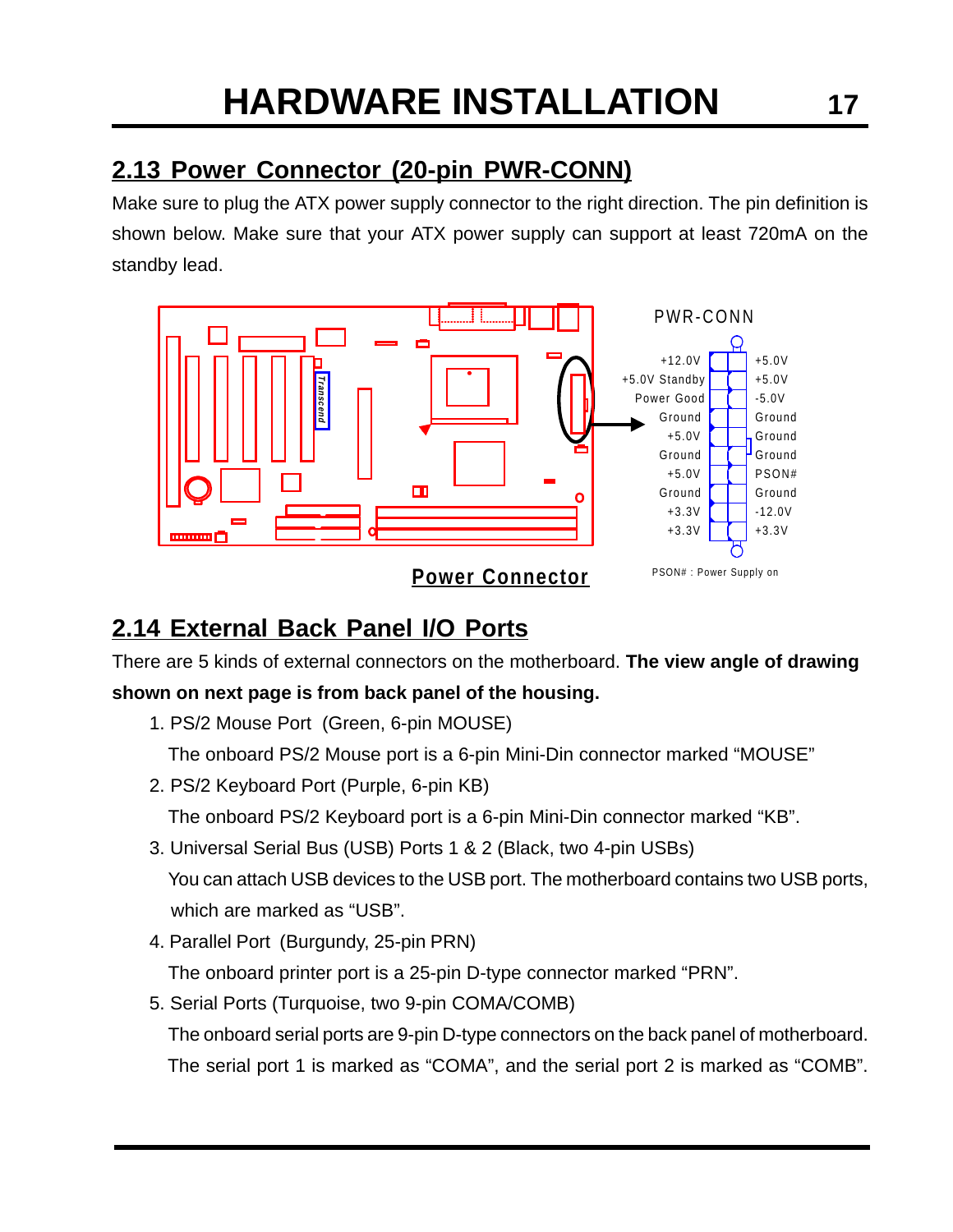

### **2.15 Clearing CMOS Using Jumper (JP4)**

To clear the CMOS data, you should turn off your computer power and short pin1 and pin2 of JP4.

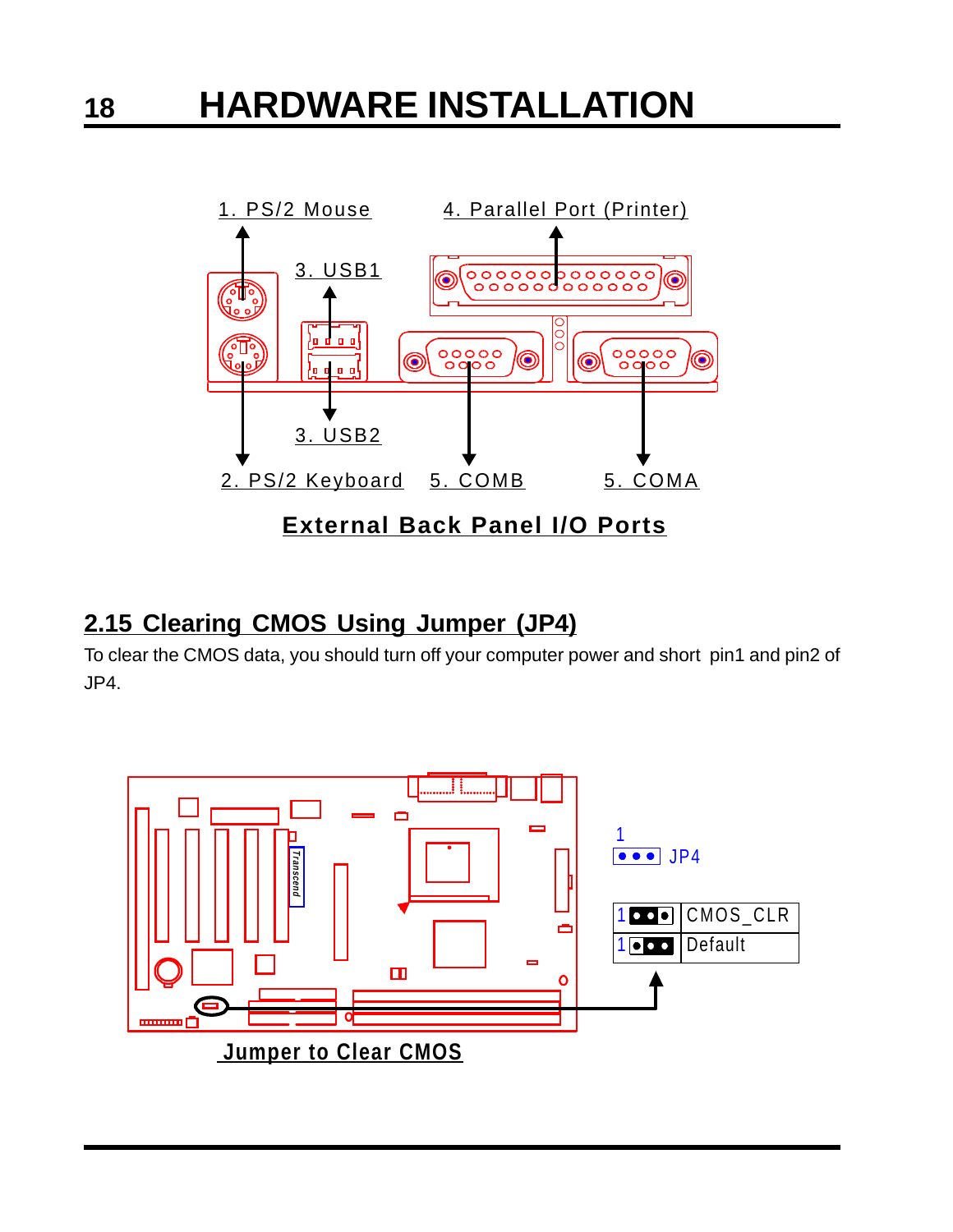### **2.16 Keyboard Wake Up (3-pin KB-AWK)**

This function makes the Keyboard Power Up the system. Set this jumper to "Enable" if you would like your Keyboard to Power Up your computer. Then, go to the "Integrated Peripherals" in the BIOS SETUP MENU (please refer to page 38), and choose the setting you prefer.



 **Keyboard Wake Up**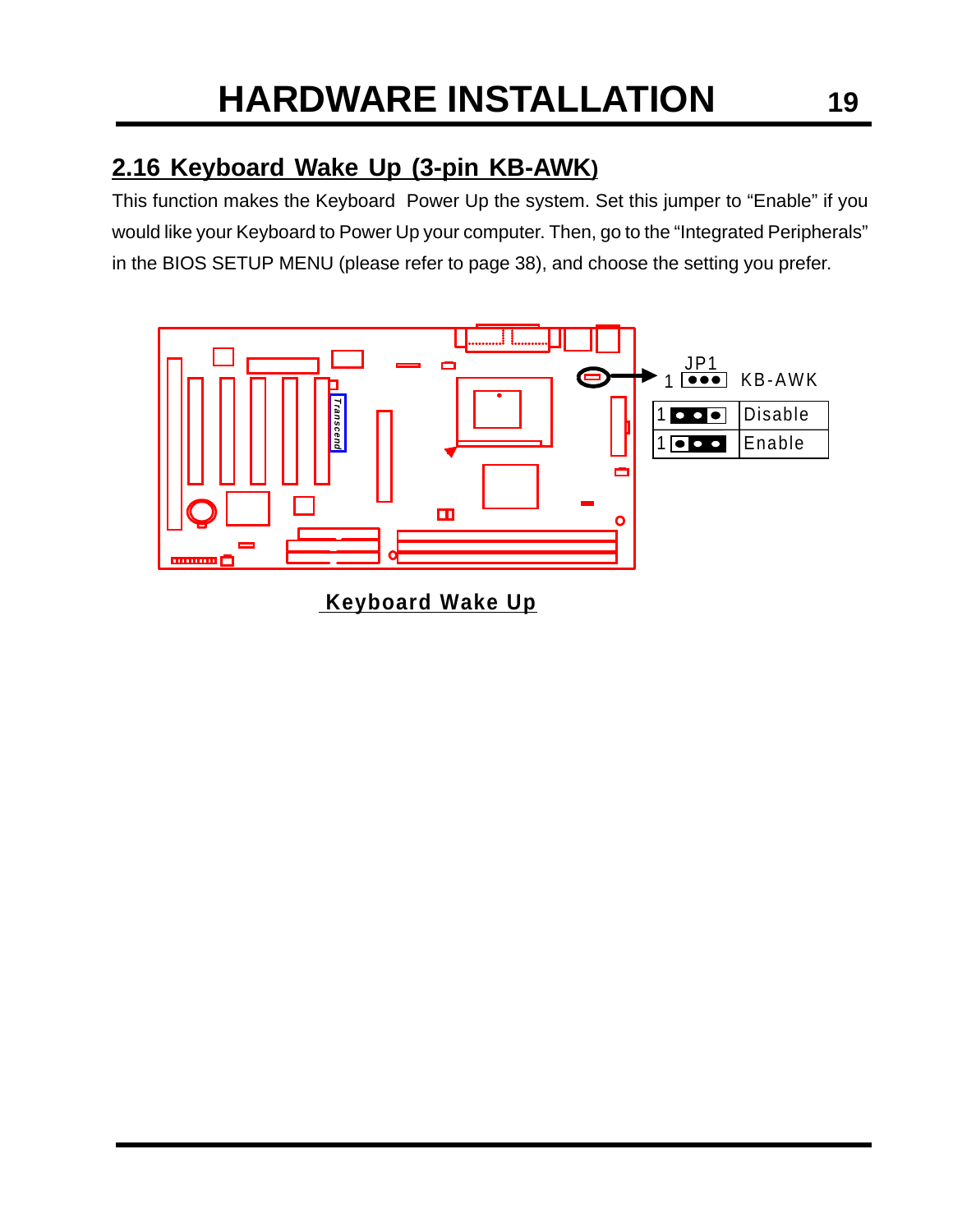## **CHAPTER 3 BIOS SETUP**

### **3.1 BIOS Setup**

Award BIOS has a built-in Setup program that allows users to modify the basic system configuration. This information is stored in CMOS RAM. So it can retain the Setup information when the power is turned off. When the battery of CMOS fails, it will cause the data to be lost. When this happens, you should set up your configuration parameters again after replacing the battery.Please refer to Section 1.1,Essential Handing Precautions (Page1.)

### **3.2 The Main Menu**

As you turn on or reboot the system, the BIOS is immediately activated. It will read the system configuration information, and check the system through Power On Self Test (POST). During the POST process, press the [Del] key, and you can enter the Award BIOS configuration system. The following screen will appear.

| ROM PCI/ISA BIOS (2A6LGTLK)<br>CMOS SETUP UTILITY<br>AWARD SOFTWARE, INC. |                                                     |  |  |  |
|---------------------------------------------------------------------------|-----------------------------------------------------|--|--|--|
| STANDARD CMOS SETUP                                                       | INTEGRATED PERIPHERALS                              |  |  |  |
| <b>BIOS FEATURES SETUP</b>                                                | SUPERVISOR PASSWORD                                 |  |  |  |
| CHIPSET FEATURES SETUP                                                    | USER PASSWORD                                       |  |  |  |
| POWER MANAGEMENT SETUP                                                    | IDE HDD AUTO DETECTION                              |  |  |  |
| PNP/PCI CONFIGURATION                                                     | SAVE & EXIT SETUP                                   |  |  |  |
| LOAD BIOS DEFAULTS                                                        | EXIT WITHOUT SAVING                                 |  |  |  |
| <b>LOAD SETUP DEFAULTS</b>                                                |                                                     |  |  |  |
| Esc : Quit<br>F10 : Save & Exit Setup                                     | † 1 → ←   : Select Item<br>(Shift)F2 : Change Color |  |  |  |
| Time, Date, Hard Disk Type                                                |                                                     |  |  |  |

In the Award BIOS system, you can use the arrows  $(\uparrow \downarrow \rightarrow \leftarrow \rightarrow \uparrow$  to highlight the item, and press the [Enter] key to enter the sub-menu. The following keys help you navigate in Setup.

- [Esc] Main Menu: Quit and not save changes into CMOS RAM Other pages: Exit current page and return to Main Menu
- [PgUp] Increase the numeric value or make changes
- [PgDn] Decrease the numeric value or make changes
	- [ + ] Increase the numeric value or make changes
	- [ ] Decrease the numeric value or make changes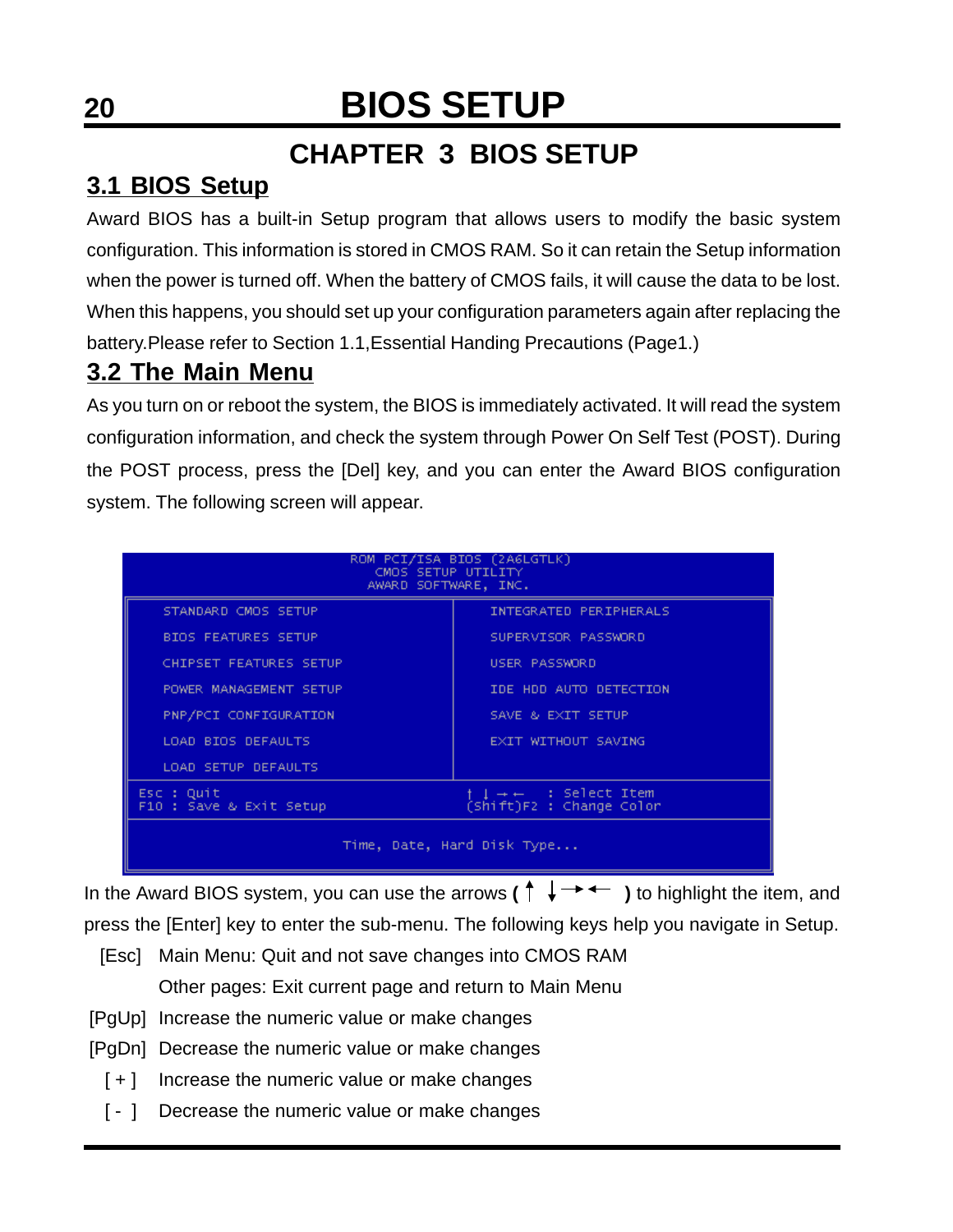- [F1] General help, only for Status Page Setup Menu and Option Page Setup Menu
- [F2] Change color from total 16 colors

[F2] to select color forward

[Shift + F2] to select color backward

- [F3] Calendar, only for Status Page Setup Menu
- [F5] Restore the previous CMOS value from CMOS, only for Option Page Setup Menu
- [F6] Load the default CMOS RAM value from BIOS default table, only for Option Page Setup Menu
- [F7] Load the default
- [F10] Save all the CMOS changes, only for Main Menu

The Following is a brief summary of each setup category.

### • **STANDARD CMOS SETUP**

Options in the original PC AT-compatible BIOS

### • **BIOS FEATURES SETUP**

Award enhanced BIOS options

### • **CHIPSET FEATURES SETUP**

Available options specific to your system chipset

### • **POWER MANAGEMENT SETUP**

Advanced Power Management (APM) and Advanced Configuration Power Interface(ACPI) options

### • **PNP/PCI CONFIGURATION**

Plug and Play standard and PCI Local Bus configuration options

### • **LOAD BIOS DEFAULTS**

BIOS defaults are factory settings for the most stable, minimal-performance system operations

### • **LOAD SETUP DEFAULTS**

Setup defaults are factory settings for optimal-performance system operations

### • **INTEGRATED PERIPHERALS**

I/O subsystems that depend on the integrated peripherals controller in your system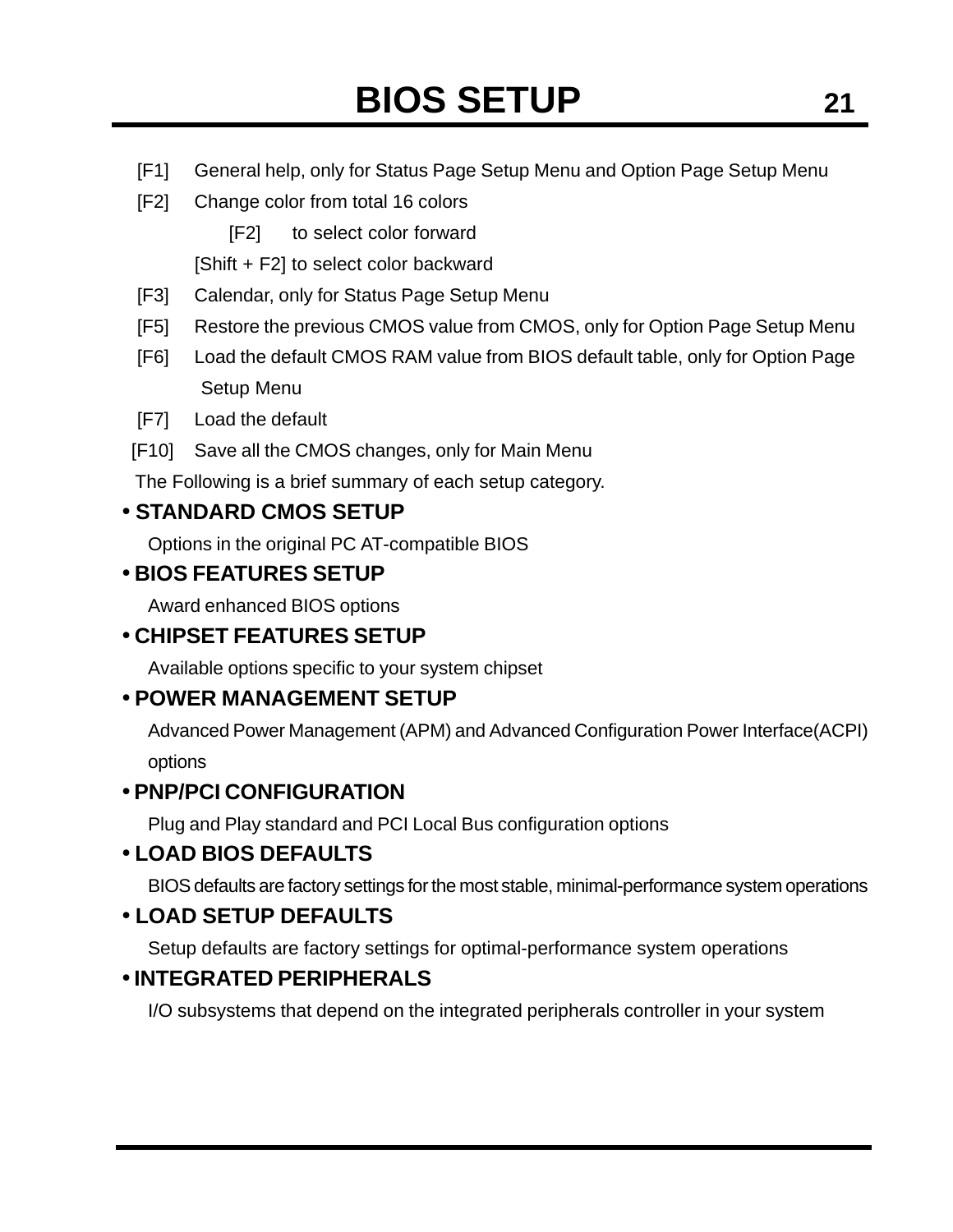### • **SUPERVISOR / USER PASSWORD**

To change, set, or disable a password.

### • **IDE HDD AUTO DETECTION**

Automatically detect and configure IDE hard disk parameters.

### • **SAVE & EXIT SETUP**

Save settings in nonvolatile CMOS RAM and exit Setup.

### • **EXIT WITHOUT SAVING**

Abandon all changes and exit Setup.

### **3.3 Standard CMOS Setup**

| ROM PCI/ISA BIOS (2A6LGTLM)<br>STANDARD CMOS SETUP<br>AWARD SOFTWARE, INC.                                                                      |  |                                                                   |             |              |                                          |                                                                     |                                        |                                              |
|-------------------------------------------------------------------------------------------------------------------------------------------------|--|-------------------------------------------------------------------|-------------|--------------|------------------------------------------|---------------------------------------------------------------------|----------------------------------------|----------------------------------------------|
| Date (mm:dd:yy) : Wed, Apr 12 2098<br>Time (hh:nm:ss) : $15$ : $2$ : $55$<br>HARD DISKS TYPE                                                    |  |                                                                   |             |              | SIZE CYLS HEAD PRECOMP LANDZ SECTOR MODE |                                                                     |                                        |                                              |
| Primary Master : 0<br>Primary Slave : 0<br>Secondary Master : 0<br>Secondary Slave : 0<br>Secondary Slave :<br>Drive A : None<br>Drive B : None |  | $0 \qquad \qquad$<br>$0 \qquad \qquad$<br>$0 \qquad \qquad$<br>Ũ. | 0<br>0<br>O | 0<br>$\circ$ | $0 \qquad \qquad$<br>Ũ.                  | $0 \qquad \qquad$<br>$0 \qquad \qquad$<br>$0 \qquad 0 \qquad$<br>O. | $0 \qquad \qquad$<br>$0 \qquad \qquad$ | 0 NORMAL<br>0 NORMAL<br>O NORMAL<br>0 NORMAL |
| Video : EGA/VGA<br>Halt On : All Errors<br>ESC : Quit<br>: Help<br>F1                                                                           |  | t i = = = : Select Item<br>(Shift)F2 : Change Color               |             |              |                                          |                                                                     | PU/PD/+/- : Modify                     |                                              |

### • **Date (mm:dd:yy) / Time (hh:mm:ss)**

Highlight the items and use [PageUp] / [PageDown] to change the value of Date/Time.

### • **Primary / Secondary; Master / Slave**

This motherboard can support four IDE devices. We recommend that you set both TYPE and MODE to "AUTO" for all drives. The BIOS can automatically detect the specifications and optimal operating mode of almost all IDE hard drives. When you select "AUTO" for a hard drive, the BIOS detects its specifications during POST while the system boots. If you want to select drive type "AUTO", the other methods of selecting the drive type are also available.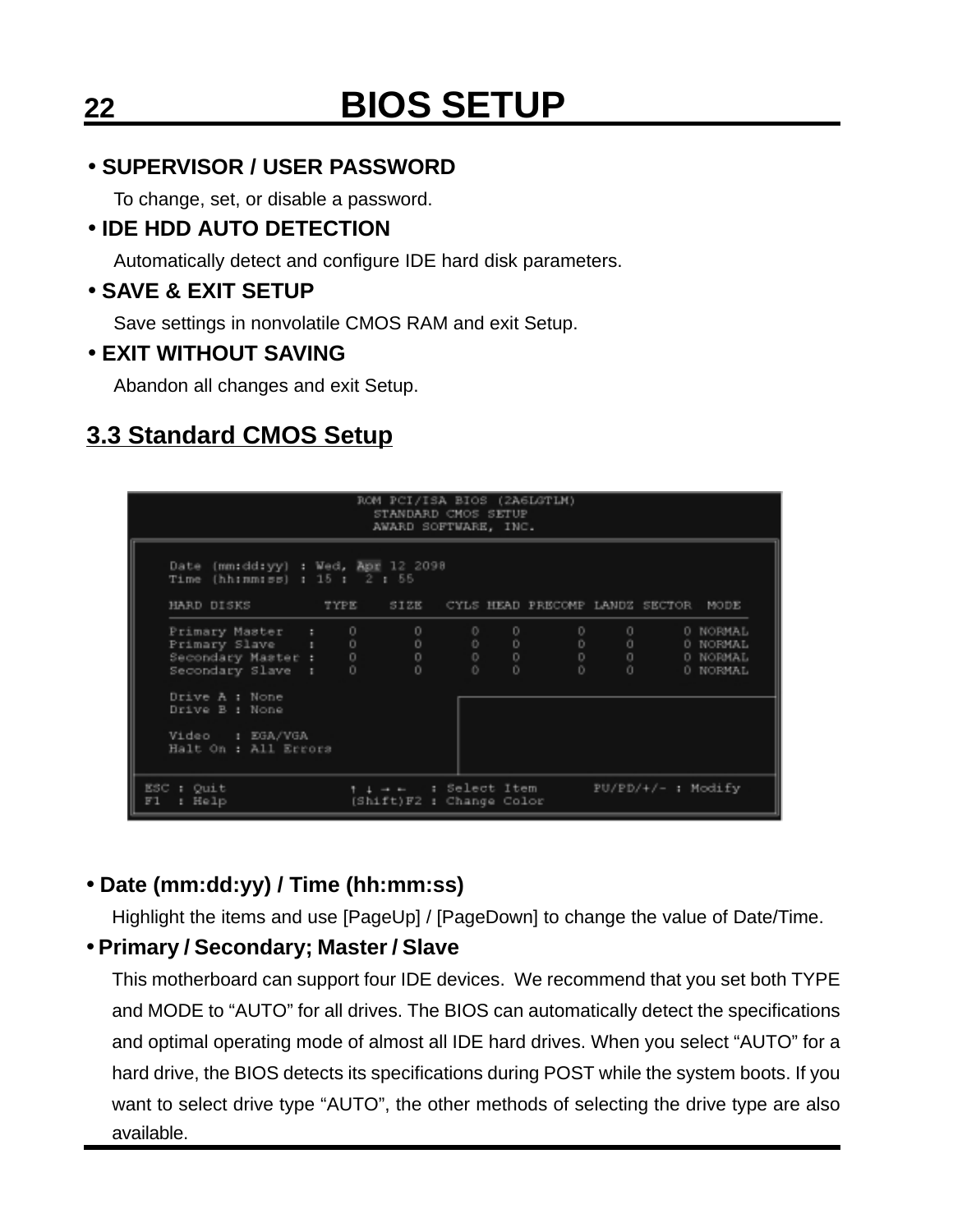- 1. Match the specifications of your installed IDE hard drive(s) with the preprogrammed values for drive type 1 through 45.
- 2. Select "USER" and enter values into each drive parameter field.
- 3. Use the "IDE HDD AUTO DETECTION" function in Main Menu.

Here are the brief explanation of drive specifications.

- TYPE : The BIOS contains a table of pre-defined drive types. Each defined drive type has a specified number of cylinders, number of heads, write precompensation factor, landing zone, and number of sectors. Drives whose specifications do not accommodate any pre-defined type are classified as type "USER".
- SIZE : Disk drive capacity (approximately). Note that this size is usually slightly larger than the size of a formatted disk given by a disk-checking program.
- CYLS : Number of cylinders
- HEAD : Number of heads
- PRECOMP : Write precompensation cylinder
- LANDZ : Landing zone
- SECTOR : Number of sectors
- MODE : AUTO, NORMAL, LARGE, or LBA
	- AUTO : The BIOS automatically determines the optimal mode.
	- NORMAL : Maximum number of cylinders, heads, and sectors supported are 1024, 16, and 63 respectively.
	- LARGE : For drives that do not support LBA and have more than 1024 cylinders.
	- LBA (Logical Block Addressing) : During drive access, the IDE controller transforms the data address described by sector, head, and cylinder number into a physical block address. This will significantly improve data transfer rates for drives with greater than 1024 cylinders.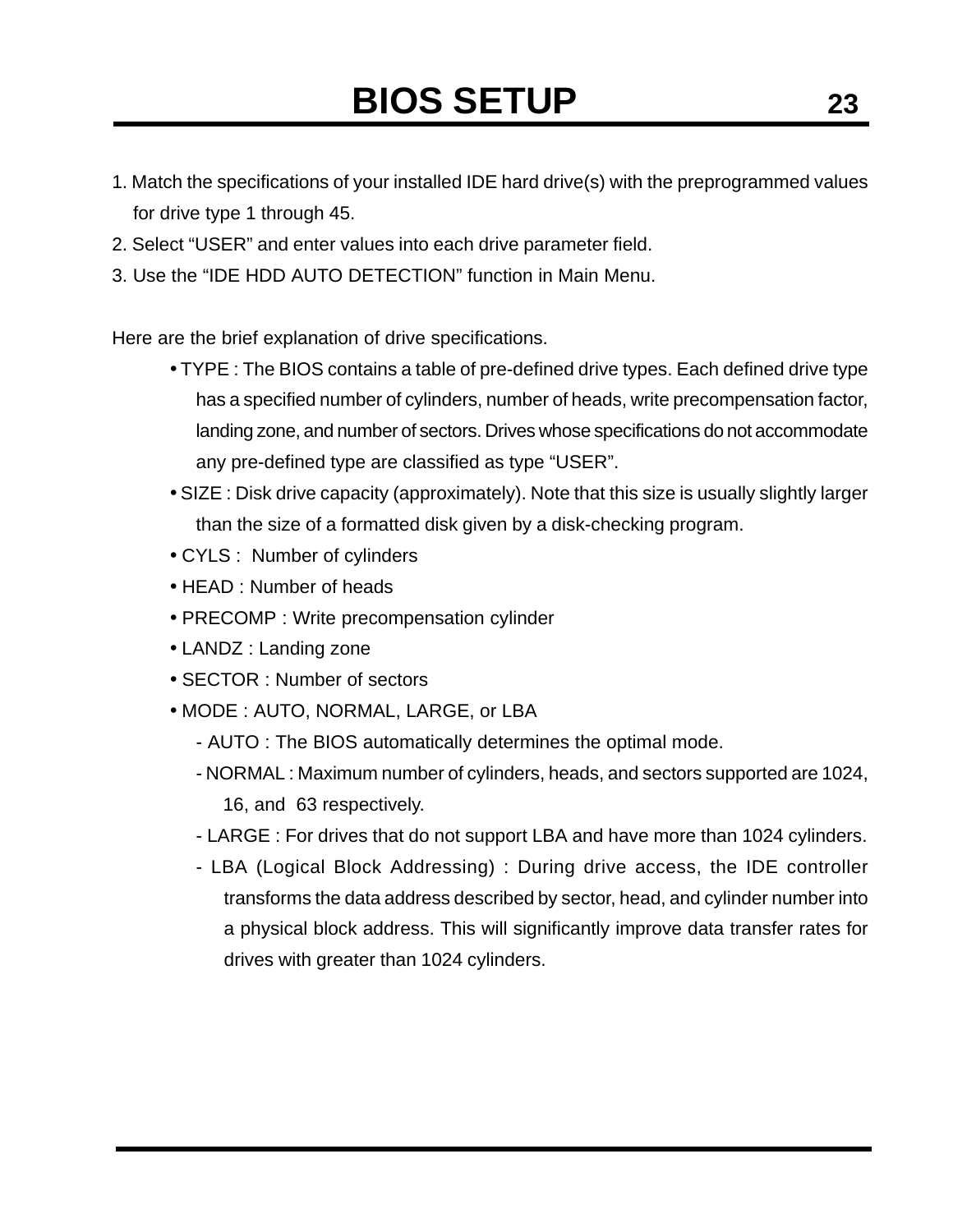### • **Drive A / Drive B**

Select the correct specifications of the diskette drive(s) installed in the computer.

- None : No diskette drive installed.
- 360K, 5.25 in. : 5-1/4 inch standard drive; 360 kilobyte capacity.
- 1.2M, 5.25 in.: 5-1/4 inch high-density drive; 1.2 megabyte capacity.
- 720K, 3.5 in.: 3-1/2 inch double-sided drive; 720 kilobyte capacity.
- 1.44M, 3.5 in.: 3-1/2 inch double-sided drive; 1.44 megabyte capacity.
- 2.88M, 3.5 in.: 3-1/2 inch double-sided drive; 2.88 megabyte capacity.

### • **Video**

Select the type of primary video subsystem in your computer. The BIOS will detect the correct video type automatically. The BIOS supports a secondary video subsystem, but do not select it in this Setup.

- EGA/VGA : Enhanced Graphics Adapter/Video Graphics Array. For EGA, VGA, SEGA, SVGA or PGA monitor adapters.
- CGA 40 : Color Graphics Adapter, Powers Up in 40-column mode.
- CGA 80 : Color Graphics Adapter, Powers Up in 80-column mode.
- MONO : Monochrome adapter, includes high resolution monochrome adapters.

### • **Halt On**

During the Power On Self Test (POST), the computer stops if the BIOS detects a hardware error. You can set the BIOS to ignore certain errors during POST and continue the boot-up process. The followings are the selections.

- No Errors : POST does not stop for any error.
- All Errors : If the BIOS detects any non-fatal error, POST stops and prompts you to take corrective action.
- All, But Keyboard : If the BIOS detects any non-fatal error except Keyboard, POST stops and prompts you to take corrective action.
- All, But Diskette : If the BIOS detects any non-fatal error except floppy disk drive, POST stops and prompts you to take corrective action.
- All, But Disk / Key : If the BIOS detects any non-fatal error except floppy disk drive or keyboard, POST stops and prompts you to take corrective action.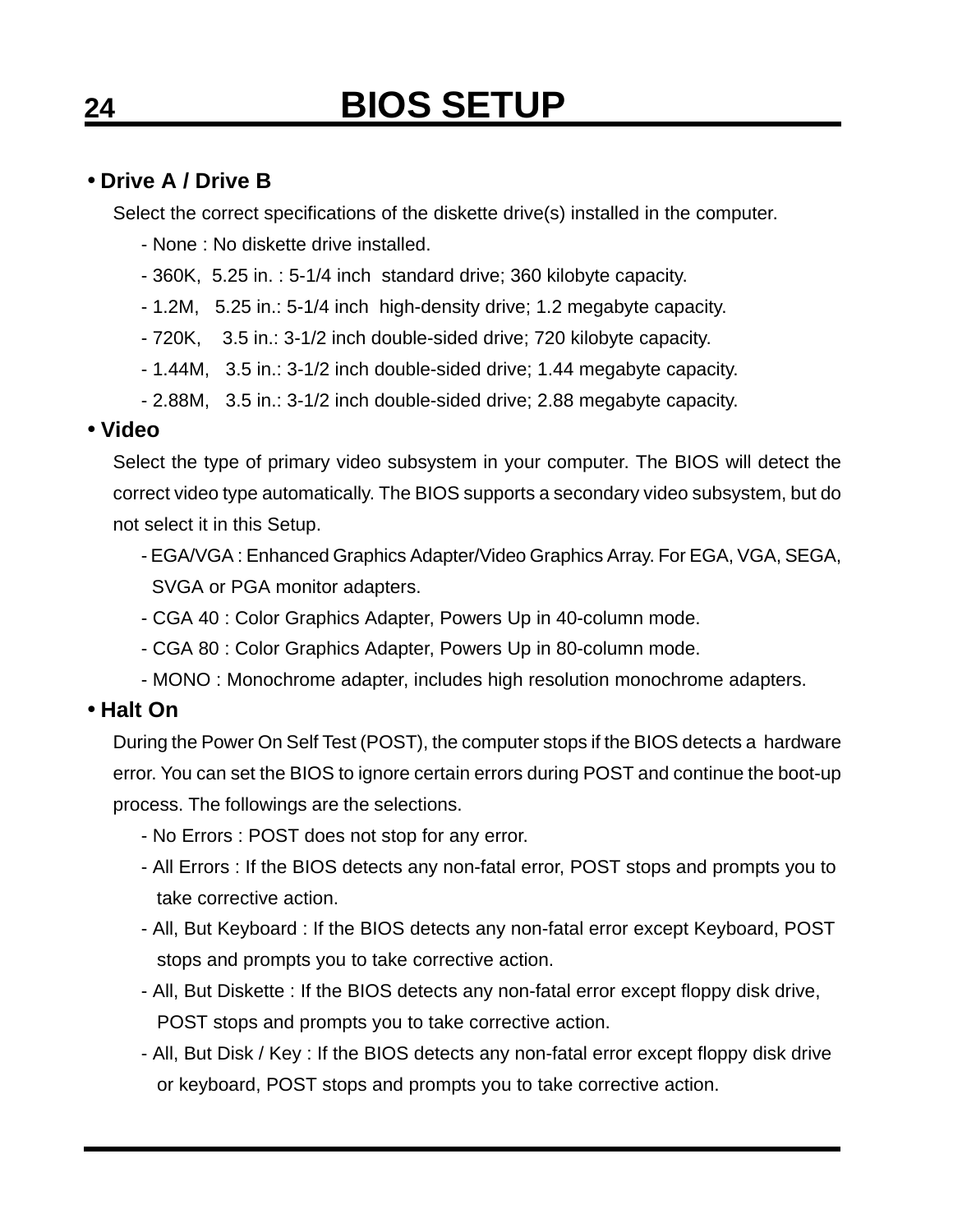### **3.4 BIOS Features Setup**

This "BIOS Features Setup" option allows you to improve your system performance and set up system features according to your preference.

|                                                                                                                                                                                                                                                                                                                                                                                                         | BIOS FEATURES SETUP<br>AWARD SOFTWARE, INC.                                                                                            | ROM PCI/ISA BIOS (2A6LGTLM)                                                                                                                                                                                                                             |
|---------------------------------------------------------------------------------------------------------------------------------------------------------------------------------------------------------------------------------------------------------------------------------------------------------------------------------------------------------------------------------------------------------|----------------------------------------------------------------------------------------------------------------------------------------|---------------------------------------------------------------------------------------------------------------------------------------------------------------------------------------------------------------------------------------------------------|
| Virus Warning<br>CPU Internal Cache<br>External Cache<br>CPU L2 Cache ECC Checking : Enabled<br>Processor Number Feature<br>Quick Power On Self Test<br>Boot Sequence<br>Swap Floppy Drive : Disabled<br>Boot Up Floppy Seek . Disabled<br>Boot Up NumLock Status : Off<br>IDE HDD Block Mode<br>Gate A20 Option<br>Memory Parity/ECC Check<br>Typematic Rate Setting<br>Typematic Rate (Chars/Sec) : 6 | : Enabled<br>: Disabled<br>: Disabled<br>: Enabled<br>: Disabled<br>: $A, C, SCST$<br>: Disabled<br>s Normal<br>: Disabled<br>Disabled | Video BIOS Shadow<br>: Disabled<br>C8000-CBFFF Shadow<br>: Disabled<br>CC000-CFFFF Shadow<br>: Disabled<br>D0000-D3FFF Shadow<br>: Disabled<br>D4000-D7FFF Shadow<br>: Disabled<br>D8000-DBFFF Shadow<br>: Disabled<br>DC000-DFFFF Shadow<br>: Disabled |
| Typematic Delay (Msec)<br>Security Option Security<br>PCI/VGA Palette Snoop<br>OS Select For DRAM > 64MB : Non-OS2<br>HDD S.M.A.R.T. Capability                                                                                                                                                                                                                                                         | 250<br>×.<br>: Setup<br>: Disabled  <br>: Disabled                                                                                     | ESC : Quit<br>time : Select Item<br>F1.<br>$PU/PD/*/-$ : Modify<br>: Help III<br>F5 : Old Values (Shift)F2 : Color<br>F6<br>Defaults<br>: Load BIOS<br>F7<br>: Load Setup Defaults                                                                      |

### • **Virus Warning**

When the function is enabled, you will receive a warning message if a program (specifically, a virus) attempts to write to the boot sector or the partition table of the hard disk drive. You should then execute an anti-virus program. Keep in mind that this feature protects the boot sector only, not the entire hard drive.

**NOTE: Many disk diagnostic programs that access the boot sector table can trigger the virus warning message. If you plan to run such a program, we recommend that you first disable the virus warning .**

### • **CPU Internal Cache / External Cache**

Cache memory is additional memory that is much faster than conventional DRAM (system memory). CPUs from 486-type or up contain internal cache memory. Most, but not all, modern PCs have additional (external) cache memory. When the CPU requests data, the system transfers the requested data from the main DRAM into cache memory for even faster access by the CPU. The External Cache field may not appear if your system does not have external cache memory.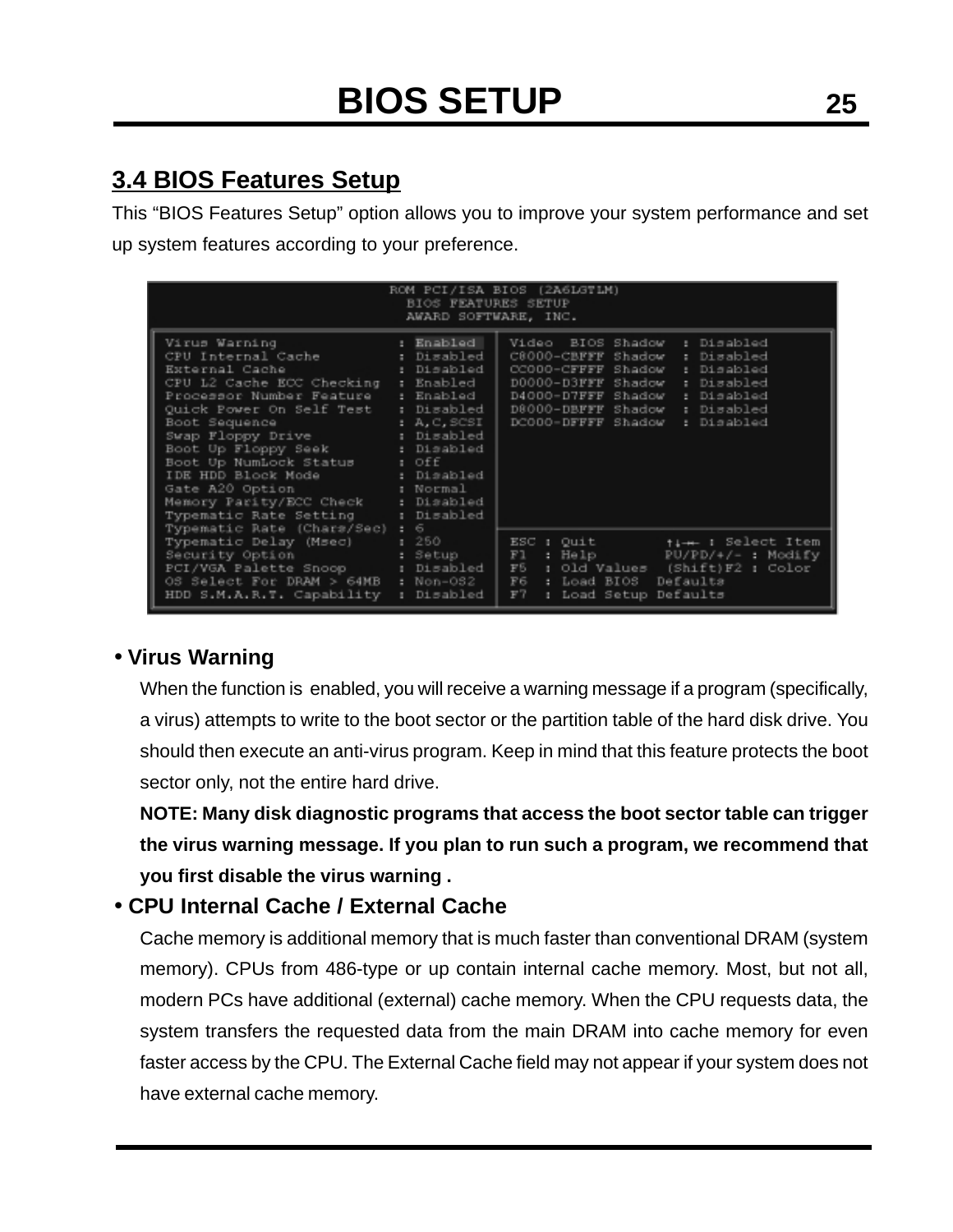### • **CPU L2 Cache ECC Checking**

Select "Enabled" to make sure the data is accurate.

### • **Processor Number Feature**

This option is for INTEL Pentium III CPUs, The end-user can choose to open or close it.

### • **Quick Power On Self Test**

Select "Enabled" to reduce the amount of time required to run the Power On Self Test (POST). A quick POST skips certain steps. We recommend that you normally disable quick POST. It's better to find a problem during POST than to lose data during your work.

### • **Boot Sequence**

The original IBM PCs loaded the DOS operating system from drive A (floppy disk). So, IBM PC-compatible systems are designed to search for an operating system first on drive A, and then on drive C (hard disk). However, the BIOS now offers 11 different boot sequence options. In addition to the traditional drives "A" and "C", options include IDE hard drives "D", "E", and "F"; plus a "SCSI" hard drive, a "LS" / "ZIP" drive and a CD-ROM drive.

### • **Swap Floppy Drive**

This field is effective only in systems with two floppy drives. Selecting "Enabled" assigns physical drive B to logical drive A, and physical drive A to logical drive B.

### • **Boot Up Floppy Seek**

While enabled , the BIOS tests (seeks) floppy drives to determine whether they have 40 or 80 tracks. Because very few modern PCs have 40-track floppy drives (360KB), we recommand that you set this field to "Disabled" to save time.

### • **Boot Up NumLock Status**

Toggle between "On" and "Off "to control the state of the NumLock key when the system boots. When toggled On, the numeric keypad generates numbers instead of controlling cursor operations.

### • **IDE HDD BLOCK MODE**

Block mode is also called Transfer, Multiple Commands or Multiple Sector Read/Write.

### • **Gate A20 Option**

Choose "Fast" (default) or "Normal". "Fast" allows RAM access above 1MB to use the fast gate A20 line.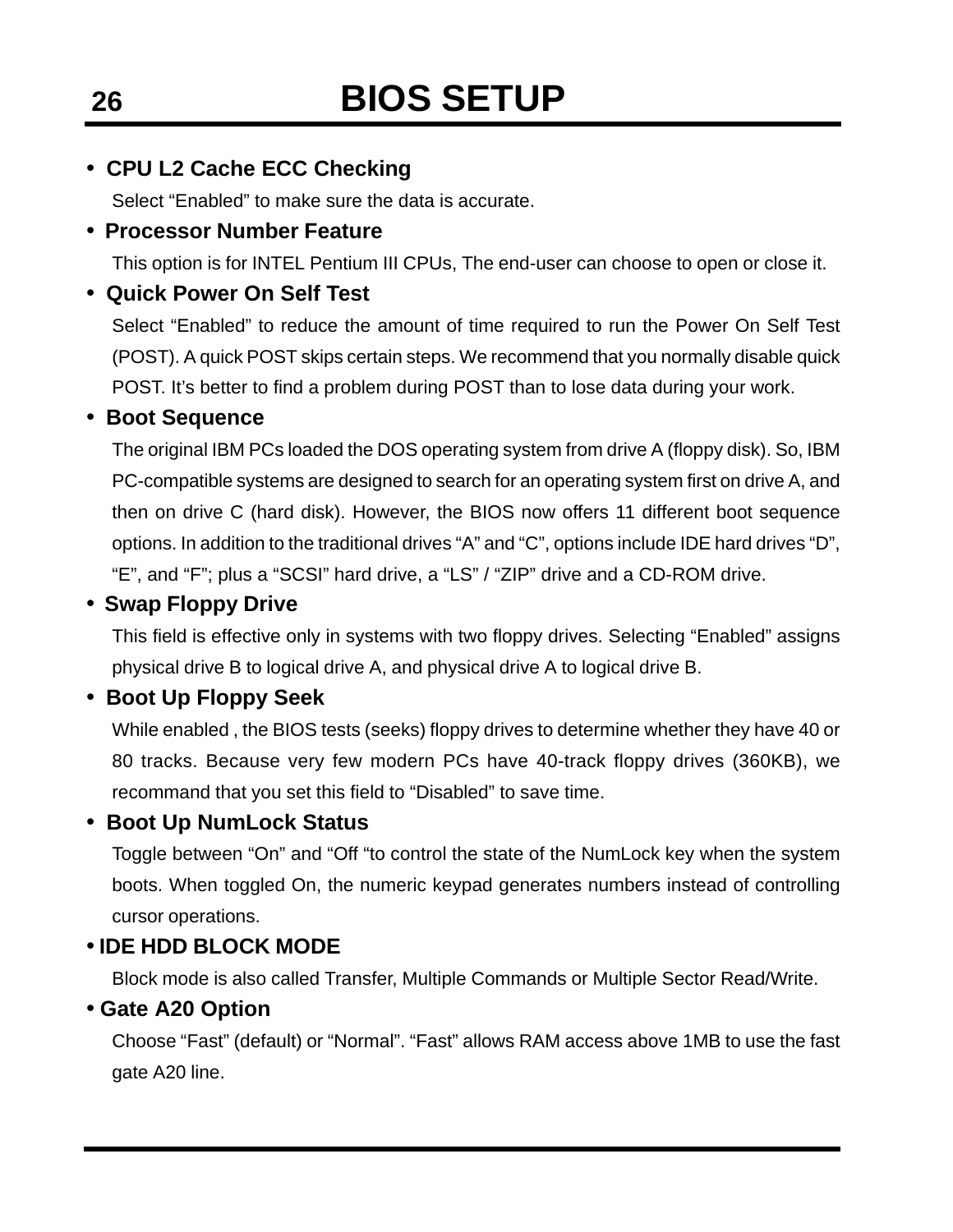### • **Memory Parity / ECC Check**

When parity DRAM modules are installed, select "Enabled" to correct 1 bit memory errors in the memory. Otherwise, select "Disabled".

### • **Typematic Rate Setting**

When this function is"Disabled", the following two items ( "Typematic Rate" and "Typematic Delay" ) are irrelevant. Keystrokes repeat at a rate determined by the keyboard controller in your system. When this function is "Enabled", you can select a typematic rate and typematic delay.

### • **Typematic Rate (Chars / Sec)**

When the typematic rate setting is "Enabled", you can select a typematic rate (the rate at which characters repeat) when you hold down a key of "6", "8", "10", "12", "15", "20", "24" or "30" characters per second.

### • **Typematic Delay (Msec)**

When the typematic delay setting is "Enabled", you can select a typematic delay (the delay before key strokes begin to repeat) of "250", "500", "750" or "1000" milliseconds.

### • **Security Option**

If you have set a password, select whether the password is required while the "system" boots, or only when you enter "Setup".

### • **PCI/VGA Palette Snoop**

Some display cards, such as graphics accelerators or MPEG vido cards, might not show color properly. Set "Enabled" to correct this problem , or leave this field on "Disabled".

### • **OS Select For DRAM > 64MB**

Select "OS2" only if you are running OS/2 operating system with more than 64 MB of RAM in your system.

### • **HDD S.M.A.R.T Capability**

S.M.A.R.T.: Self-Monitoring Analysis and Reporting. If your hard disk supports this function, select "Enabled".

### • **Video BIOS Shadow**

Select "Enabled" to change the video BIOS location form ROM to RAM, where the CPU can read data through the 64-bit DRAM bus. This can enhance system performance.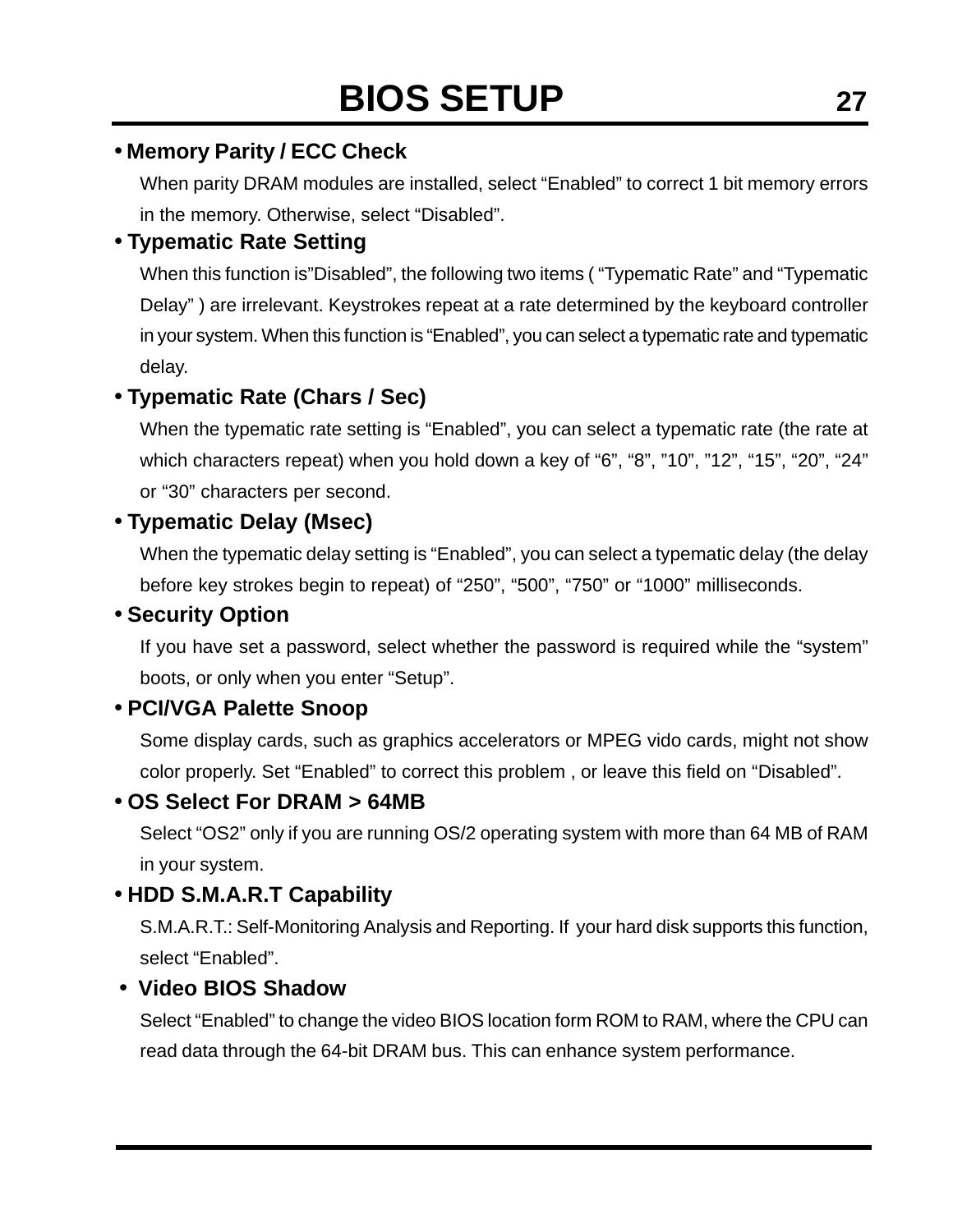### • **C8000-DFFFF Shadow**

You can shadow the ROM on other expansoin card by setting these fields. If you install other expansion cards with ROMs, you need to know which address the ROMs use specifically. Shadowing a ROM reduces the memory available between 640K and 1024K depending on the used amount.

### **3.5 Chipset Features Setup**

This option will change the values of the chipset registers and the system setting will alter. Do not change any values if you are not familiar with the chipset.

| ROM PCI/ISA BIOS (2A6LGTLM)<br><b>CHIPSET FEATURES SETUP</b><br>AWARD SOFTWARE, INC.                                                                                                                                                                                                                                                                                                                                                                                                                                                               |                                                                                                                                                                                                                                                                                                                                                                                                                           |  |  |  |  |
|----------------------------------------------------------------------------------------------------------------------------------------------------------------------------------------------------------------------------------------------------------------------------------------------------------------------------------------------------------------------------------------------------------------------------------------------------------------------------------------------------------------------------------------------------|---------------------------------------------------------------------------------------------------------------------------------------------------------------------------------------------------------------------------------------------------------------------------------------------------------------------------------------------------------------------------------------------------------------------------|--|--|--|--|
| Bank 0/1 DRAM Timing<br>: SDRAM 8/10ns<br>: SDRAM 8/10ns<br>Bank 2/3 DRAM Timing<br>Bank 4/5 DRAM Timing<br>: SDRAM 8/10ns<br>$\mathbf{1}$ $\mathbf{3}$<br>SDRAM Cycle Length<br>DRAM Clock<br>: Host CLK<br>Memory Hole<br>: Disabled<br>Read Around write <b>can</b><br>: Disabled<br>Concurrent PCI/Host -<br>: Disabled<br>System BIOS Cacheable<br>: Disabled<br><b>Video RAM Cacheable</b><br>: Disabled<br>: 128M<br>AGP Aperture Size<br>AGP-2X Mode<br>: Disabled<br>OnChip USB<br>: Enabled<br><b>USB Keyboard Support</b><br>: Disabled | CPU Host Clock (CPU/PCI) : Default<br>Disabled<br><b>CPU Warning Temperature</b><br>÷<br><b>Current System Temp.</b><br>÷<br><b>Current CPU Temperature</b><br><b>Current CPU FAN Speed</b><br><b>Current POWER FAN Speed</b><br><b>UCORE</b> :<br>UTT<br>$+3.30 - 1$<br>e<br>$+50$<br>$+12$ U $-1$<br>$-12$ U<br>÷.<br>$-50$<br>$30$ SB $(0)$ :<br>$-2-$<br>$50$ SB $(0)$ :<br>: Disabled<br><b>Shutdown Temperature</b> |  |  |  |  |
|                                                                                                                                                                                                                                                                                                                                                                                                                                                                                                                                                    | ESC.<br>Quit<br>$\uparrow \downarrow \rightarrow +$ : Select Item<br>÷<br>F1.<br>: He1p<br>PU/PD/+/- : Modify<br>F5.<br>: Old Values (Shift)F2 : Color<br>F6.<br>Defaults<br>: Load BIOS<br>F7<br>: Load Setup Defaults                                                                                                                                                                                                   |  |  |  |  |

### • **Bank 0/1, 2/3, 4/5, DRAM Timing**

The DRAM timing of Bank 0/1, 2/3, 4/5, in this field is set by the system board manufacturer, depending on whether the board has fast paged DRAMs, EDO (extended data output) DRAMs or SDRAMs.

The Choices: "Normal", "Medium", "Fast", "Turbo", "SDRAM 10ns", "SDRAM 8ns".

### • **SDRAM Cycle Length**

This controls SDRAM performance; default is "3" clocks. If your SDRAM DIMM specification is 2 CAS latency, change "3" to "2" for better performance.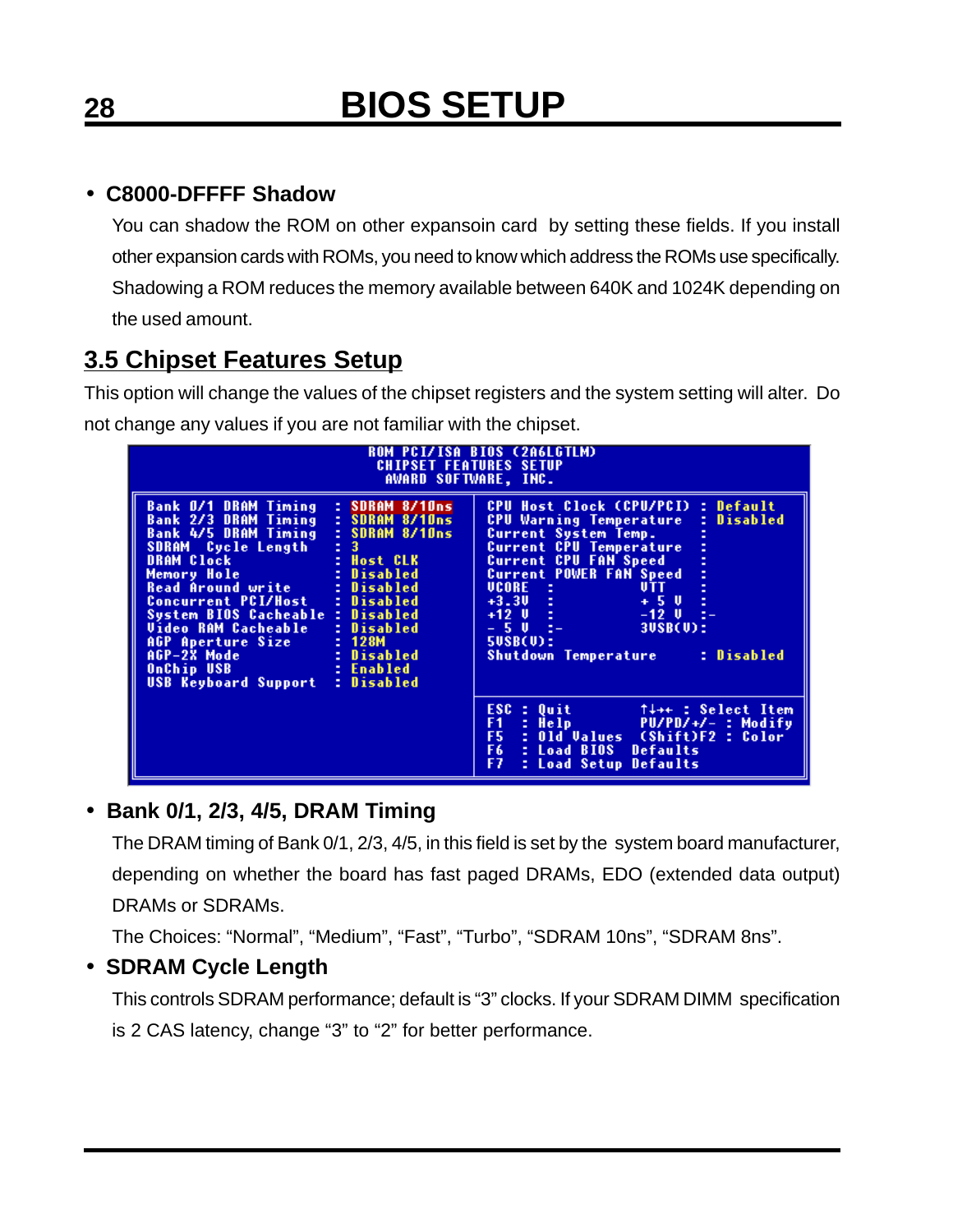### • **DRAM Clock**

Set the clock frequency of the DRAMs. The default value is "Host Clock". You can select "HCLK+33M" if your DRAM modules are faster than your CPU (Eg. a 66MHz FSB CPU with PC100 SDRAM, or a 100MHz FSB CPU with PC133 SDRAM); or select "HCLK-33M" for a faster CPU with slower SDRAMs.

### • **Memory Hole At 15M-16M**

Enabling this feature reserves memory from 15MB to 16MB for ISA expansion cards that specifically require this setting. This makes the memory from 15MB and up unavailable to the system. Expansion card only access memory up to 16MB. The default is "Disabled" in case the memory size may be reduced to 15MB for some Operation Systems.

### • **Read Around Write**

DRAM optimization feature: If a memory read is addressed to a location whose latest write is being held in a buffer before being written to memory, the read is satisfied through the buffer contents, and the read is not sent to the DRAM. The choices: "Enabled" and "Disabled".

### • **Concurrent PCI/Host**

When "Disabled", the CPU bus will be occupied during the entire PCI operation period.

### • **System BIOS Cacheable**

Selecting Enabled allows caching of the System BIOS, resulting in better system performance. However, if any program writes to this memory area, a system error may occurr.

### • **Video RAM Cacheable**

Selecting "Enabled" allows caching of the video RAM , resulting in better system performance.

### • **AGP Aperture Size (MB)**

Select the size of the Accelerated Graphics Port (AGP) aperture. The aperture is a portion of the PCI memory address range dedicated to graphics memory address space. Memory map and graphics data structures can reside in a Graphic Aperture .Host cycles that hit the aperture range are forwarded to the AGP without any translation. See http:// www.agpforum.org/ for AGP information.

#### • **AGP-2X Mode**

Select "Enabled" to support AGP-2X (clock=133MHz) mode.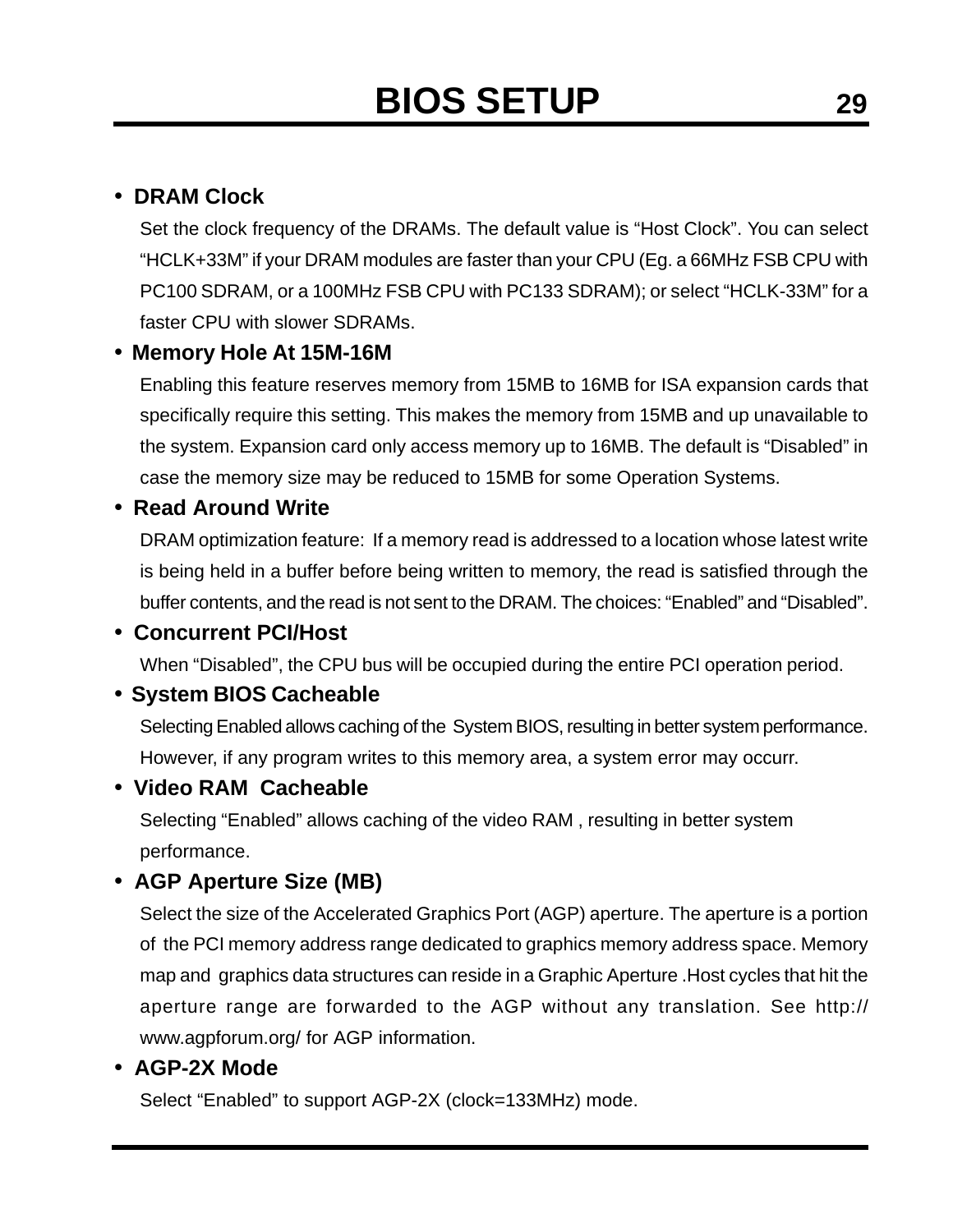### • **Onchip USB**

Select "Enable", if you have a USB keyboard or any device.

### • **USB Keyboard Support**

Select "Enable", if you want to use USB keyboard.

### • **CPU Host/PCI Clock**

This function allows you to set the FSB frequency of the CPU and the speed of the PCI bus. When JP1 is set to 66MHz, the default FSB is 66MHz, and there are several options under 100MHz available. When JP1 is set to 100MHz, the default FSB is 100MHz, and there are also several options between 100MHz and 133MHz available for you to choose. When JP1 is set to 133MHz, you can select from 124MHz to 150MHz.

### **NOTE: If you are not familar with this feature, we recommane you set this jumper to "AUTO".**

### • **CPU Warning Temperature**

This feature allows you to set the CPU warning temperature. You can choose from "50° C/122° F" to "70° C/158° F" or "Disabled".

### • **Current System Temp**

This field shows the current system Temperature.

### • **Current CPU Temperature**

This field shows the current CPU Temperature.

### • **Current CPU FAN Speed**

This field will show the CPU fan speed in RPM, if a 3-wire speed controllable fan is installed.

### • **Current Power FAN Speed**

This field will show the power fan speed in RPM, if a 3-wire speed controllable fan is installed.

### • **Vcore**

This field shows the CPU working voltage.

### • **VTT**

This field shows the GTL bus voltage.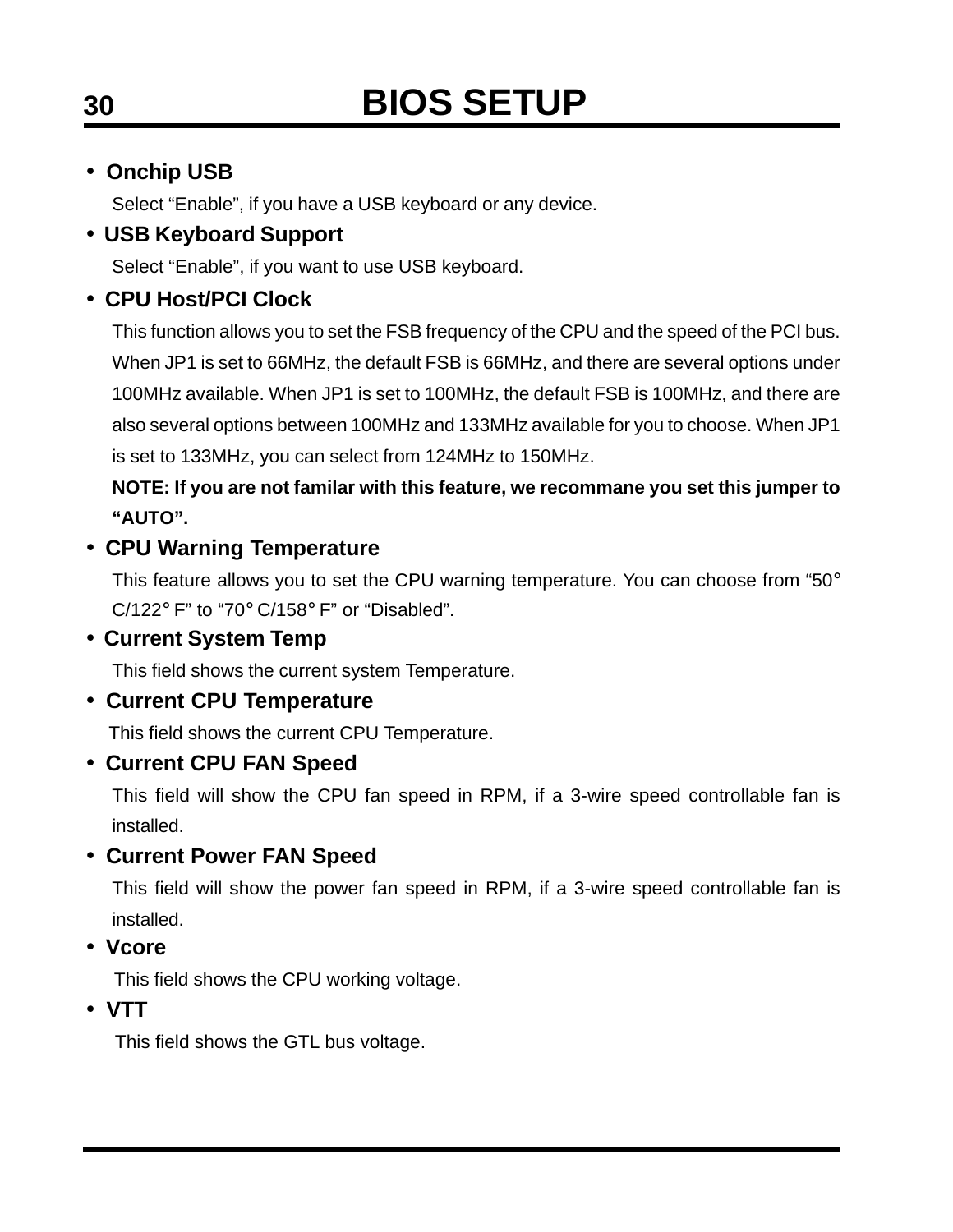### • **+/- 12V and +/- 5V**

These fields show the working voltage of +/- 12V and +/- 5V on the motherboard.

### • **3VSB and 5VSB**

This fields show the standby mode voltage.

### • **Shutdown Temperature**

This feature will automatically shutdown the system when the Current CPU Temperature field arrived the setting point you set in this field.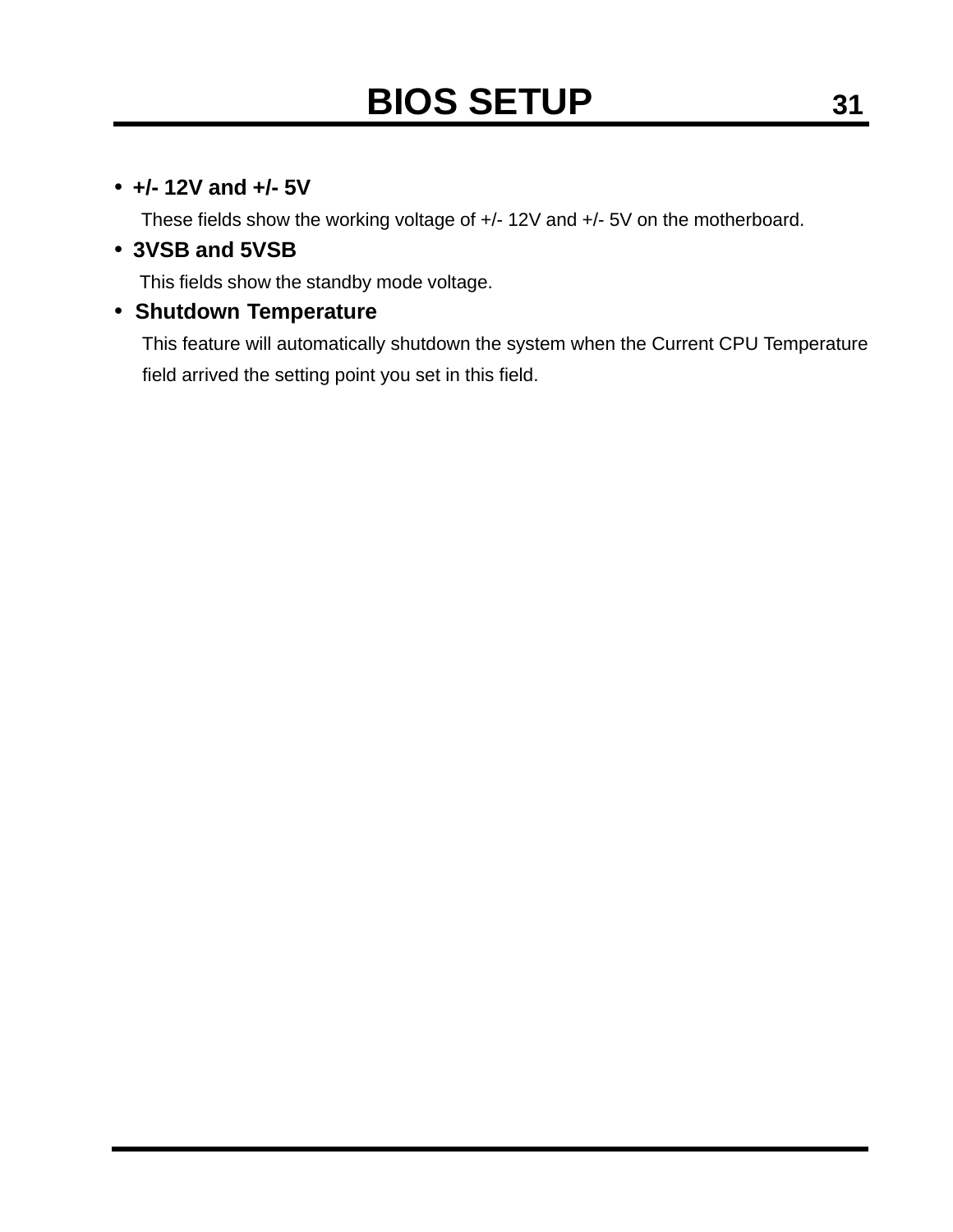### **3.6 Power Management Setup**

The Power Management Setup allows you to configure your system to save energy most effectively while operating in manner consistent with your own style of computer use.

| ROM PCI/ISA BIOS (2A6LGTLM)<br><b>POWER MANAGEMENT SETUP</b><br>AWARD SOFTWARE, INC.                                                                                                                                                                                                                                                                                                                                       |                                                                                       |                                                                                                                                                                                                         |  |  |  |  |
|----------------------------------------------------------------------------------------------------------------------------------------------------------------------------------------------------------------------------------------------------------------------------------------------------------------------------------------------------------------------------------------------------------------------------|---------------------------------------------------------------------------------------|---------------------------------------------------------------------------------------------------------------------------------------------------------------------------------------------------------|--|--|--|--|
| <b>ACPI function</b><br><b>Power Management : User Define</b><br><b>PM Control by APM</b><br>Uideo Off After - : NA<br>Uideo Off Method - : Blank Screen<br><b>MODEM Use IRO</b><br><b>Service State</b><br>Soft-Off by PWRBTN : Delay 4 Sec<br><b>HDD Power Down The Blue Books</b><br>Doze Mode : Disable<br>Suspend Mode the state of the Suspendix Mode<br>** PM Events **<br>VGA<br><b>LPT &amp; COM</b><br>HDD & FDD | : Enabled<br>$\mathbf{E}$ No.<br>: Disable<br>: Disable<br>: 0FF<br>: NOME<br>$= 0FF$ | <b>Primary INTR</b><br>: 0FF                                                                                                                                                                            |  |  |  |  |
| DMA/master<br>Modem Ring Resume : Disabled<br>RTC Alarm Resume<br>Wake Up On LAN                                                                                                                                                                                                                                                                                                                                           | 10 F<br>: Disabled<br>: Disabled                                                      | $ESC = Quit$<br>†↓→← : Select Item<br>F <sub>1</sub><br>$\mathbb{Z}$ Help<br>PU/PD/+/- : Modify<br>F5.<br>: Old Values (Shift)F2 : Color<br>F6.<br>: Load BIOS Defaults<br>F7.<br>: Load Setup Defaults |  |  |  |  |

### • **ACPI function**

This item allows you to enable /disable the Advanced Configuration and Power Interface (ACPI) functions.

### • **Power Management**

This category allows you to select the type (or degree) of power saving and is directly related to the following modes:

1. HDD Power Down 2. Doze Mode 3. Suspend Mode

There are three selections for Power Management. Three of which have fixed mode settings.

1.Min. Power Saving:

Minimum power management mode. Inactivity peroid is definded as below.

```
HDD Power Down = 15 min. Doze Mode = 1 hr. Suspend Mode = 1 hr.
```
2.Max. Power Saving:

Maximum power management mode. Inactivity period is defined as below.

```
HDD Power Down = 1 min. Doze Mode = 1 min. Suspend Mode = 1 min.
```
3.User Defined :

Allow you to set time-out period for each mode shown above individually.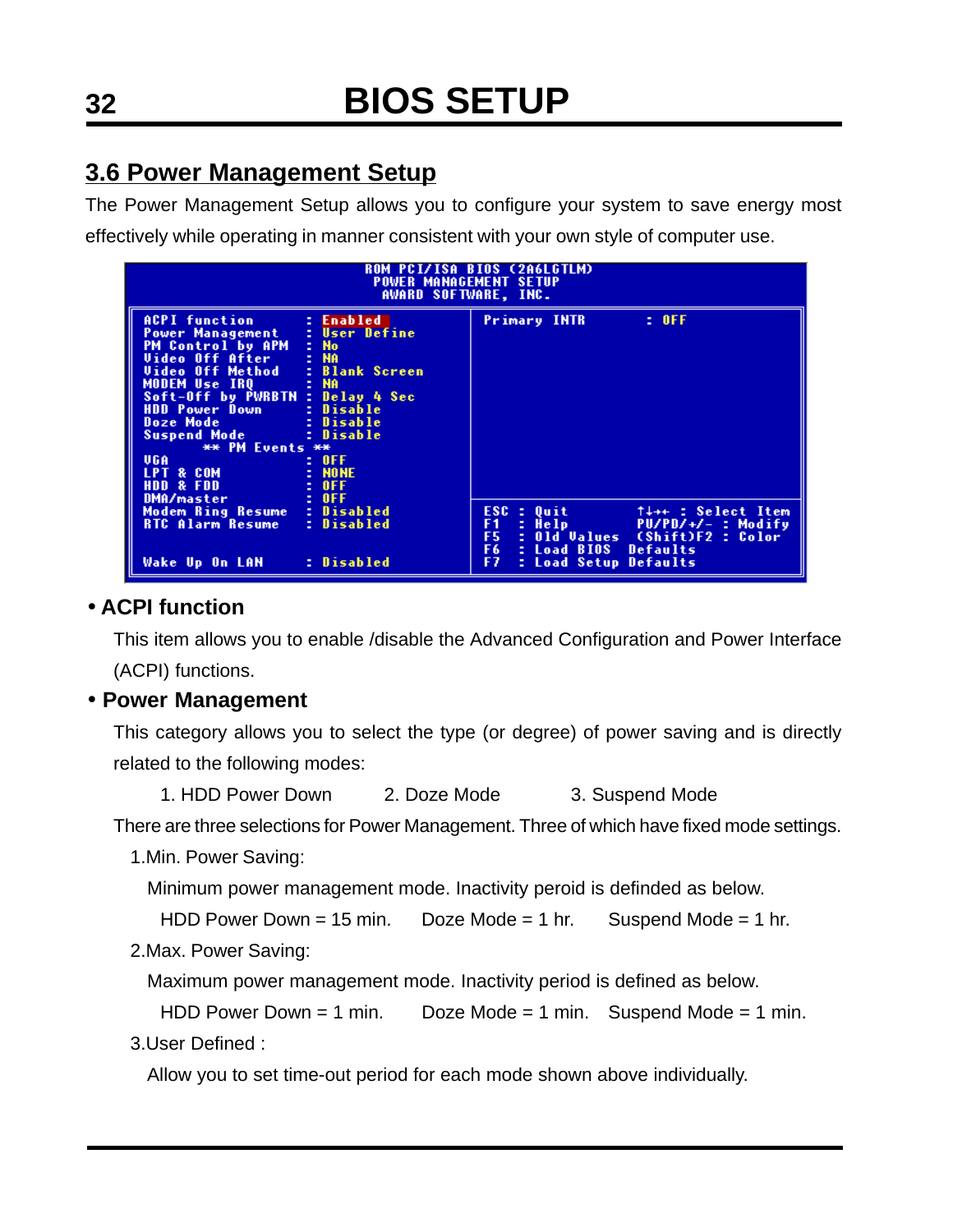### • **PM Control by APM**

When "Yes", an Advanced Power Management device will be activated to enhance the Max. Power Saving mode and stop the CPU internal clock.

### • **Video Off Method**

Determines the manner in which the monitor is blanked.

| -V/H SYNC+BLANK: System turns off vertical and horizontal synchronization ports |
|---------------------------------------------------------------------------------|
| and writes blanks to the video buffer.                                          |

-DPMS Support : The DPMS (Display Power Management System ) feature allows the BIOS to control the video display card if it supports this function.

-Blank Screen : System only writes blanks to the video buffer.

### • **Video Off After**

Select the power-saving modes during which the monitor goes blank.

-Doze : Monitor remains "on" during Doze modes.

-Suspend : Monitor blanked when system enters Suspend mode.

-N/A : This is default. When system enters power-saving mode, it does not do the video off action.

### • **MODEM Use IRQ**

You can select one of the following interrupt resources for MODEM use: "N/A", "3", "4", "5", "7", "9", "10" and "11".

### • **Soft-Off by PWRBTN**

When set to "Instant-off", the ATX switch can be used as a normal system Power Off button. When set to "Delay 4 sec", you need to hold the ATX switch for more than 4 seconds to Power Off your system.

Following are three Green PC power saving functions. They are user-configurable only during User Defined Power Management mode.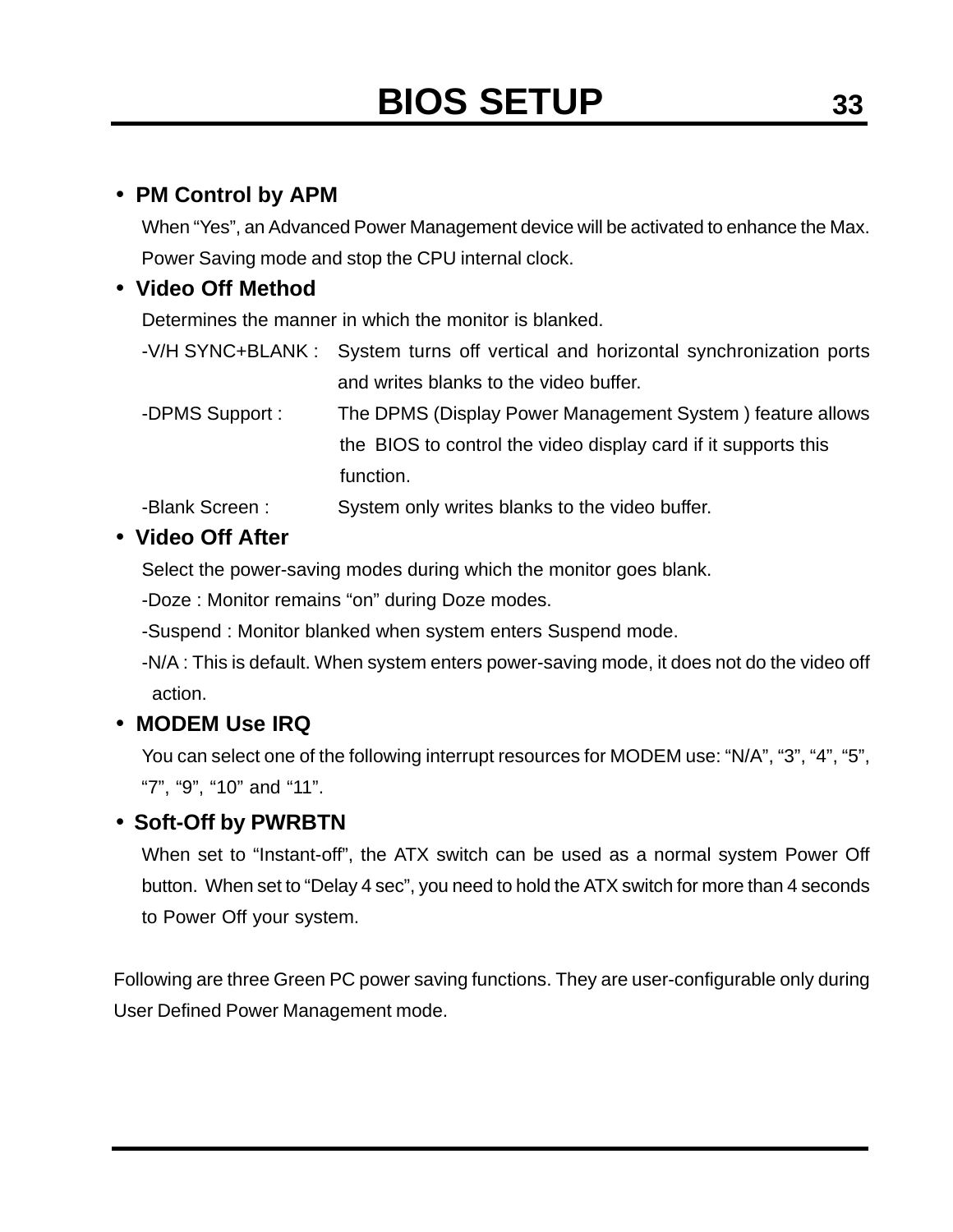#### • **HDD Power Down**

After the selected period of driver inactivity(1 to 15 minutes), the hard disk drive will be Power Down while all other devices remain active.

### • **Doze Mode**

After the selected period of system inactivity (1 minute to 1 hour), the CPU clock runs at slower speed while all other devices still operate at full speed.

### • **Suspend Mode**

After the selected period of system inactivity (1 minute to 1 hour), all devices except the CPU shut off.

### **\*\* PM Events \*\***

PM events are I/O events whose occurrence can prevent the system from entering a power saving mode or can awaken the system from such a mode. In effect, the system remains alert for anything which occurs to a device which is configured as "On" even when the system is in power saving mode.

### • **VGA**

When set to "On" (default), any event occurring at a VGA port will awaken a system which has been Powered Down.

### • **LPT & COM**

When set to "LPT/COM" (default), any event occurring at a COM(serial)/LPT (printer) port will awaken a system which has been Powered Down.

### • **HDD & FDD**

When set to "On" (default), any event occurring at a hard or floppy drive port will awaken a system which has been Powered Down.

### • **DMA/Master**

When set to On (default), any event occurring at will awaken a system which has been Powered Down.

### • **Modem Ring Resume**

This allows either setting of "Enabled" or "Disabled" for Power Up the computer when the MODEM receives a call and the computer is in the soft-off mode.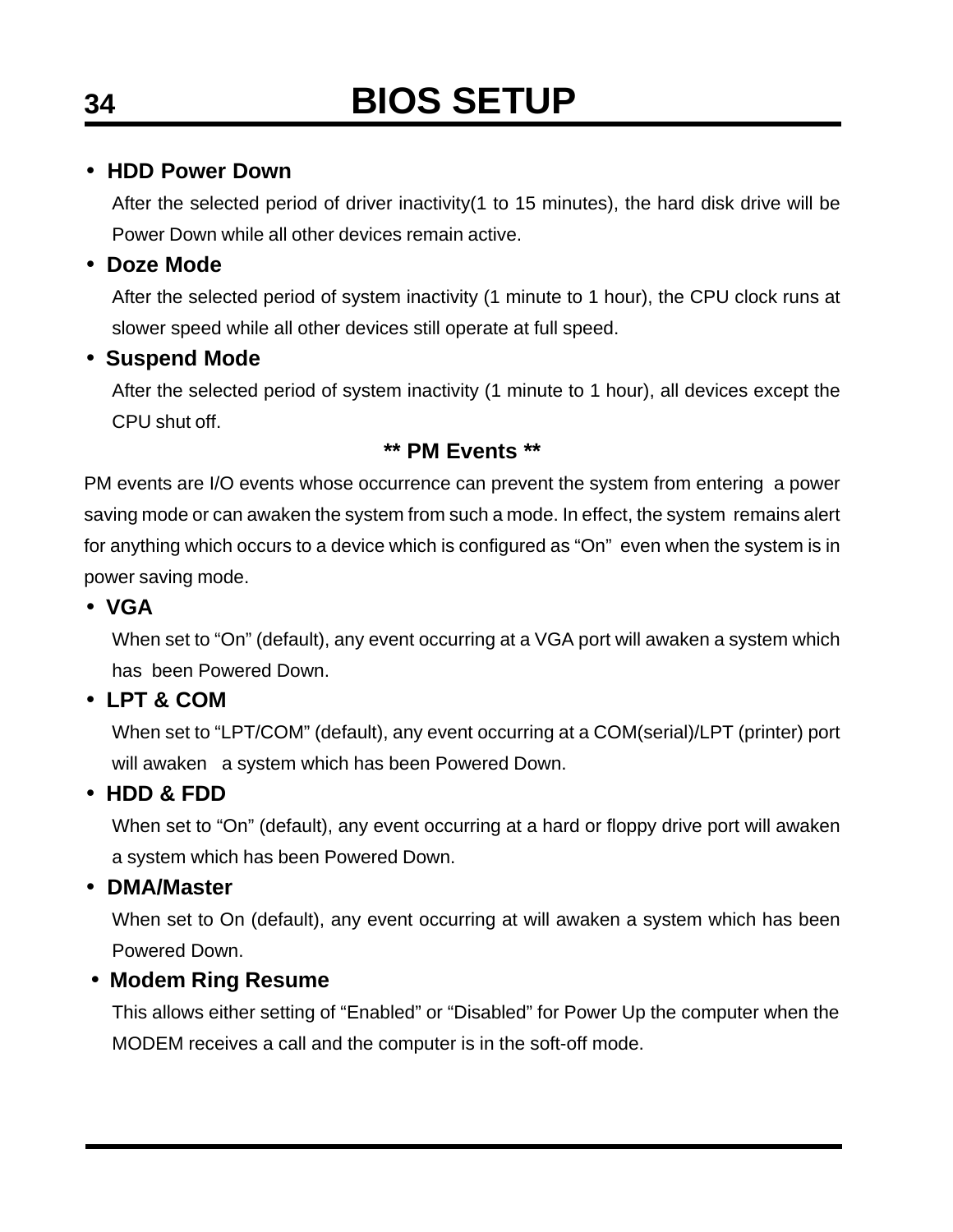### • **RTC Alarm Resume**

This item can Power On your computer at the time you selected.

### • **Wake Up On LAN**

This allows you to remotely Power Up your system through your network by sending a wake up frame or signal.

**NOTE: This feature requires the network interface and an ATX power supply with at least 720mA +5 V standby power.**

#### • **Primary INTR**

When set to "On" (default), any primary interrupt request will awake the system which has been Power Down.

Following is a list of IRQs (Interrupt Requests). You can set each IRQ channel to be "Primary", "Secondary" or "Disabled". When set to "Secondary", the interrupt request will neither prevent the system from going into a power management mode nor awake it.

- 
- 
- 
- IRQ9 (IRQ2 Redir) IRQ10 (Reserved)
- 
- IRQ13 (Coprocessor) IRQ14 (Hard Disk)
- IRQ15 (Reserved)
- $\bullet$  IRQ3 (COM2)  $\bullet$  IRQ4 (COM1)
- IRQ5 (LPT2) IRQ6 (Floppy Disk)
- IRQ7 (LPT1) IRQ8 (RTC Alarm)
	-
- IRQ11 (Reserved) IRQ12 (PS/2 Mouse)
	-

### **3.7 PnP/PCI Configuration Setup**

This section describes configuring the PCI bus system. PCI (Personal Computer Interconnect) is a system which allows I/O devices to operate at speeds nearing the speed that CPU itself uses when communicating with its own special components. This section covers some very technical items and it is strongly recommended that only experienced users change the configuration.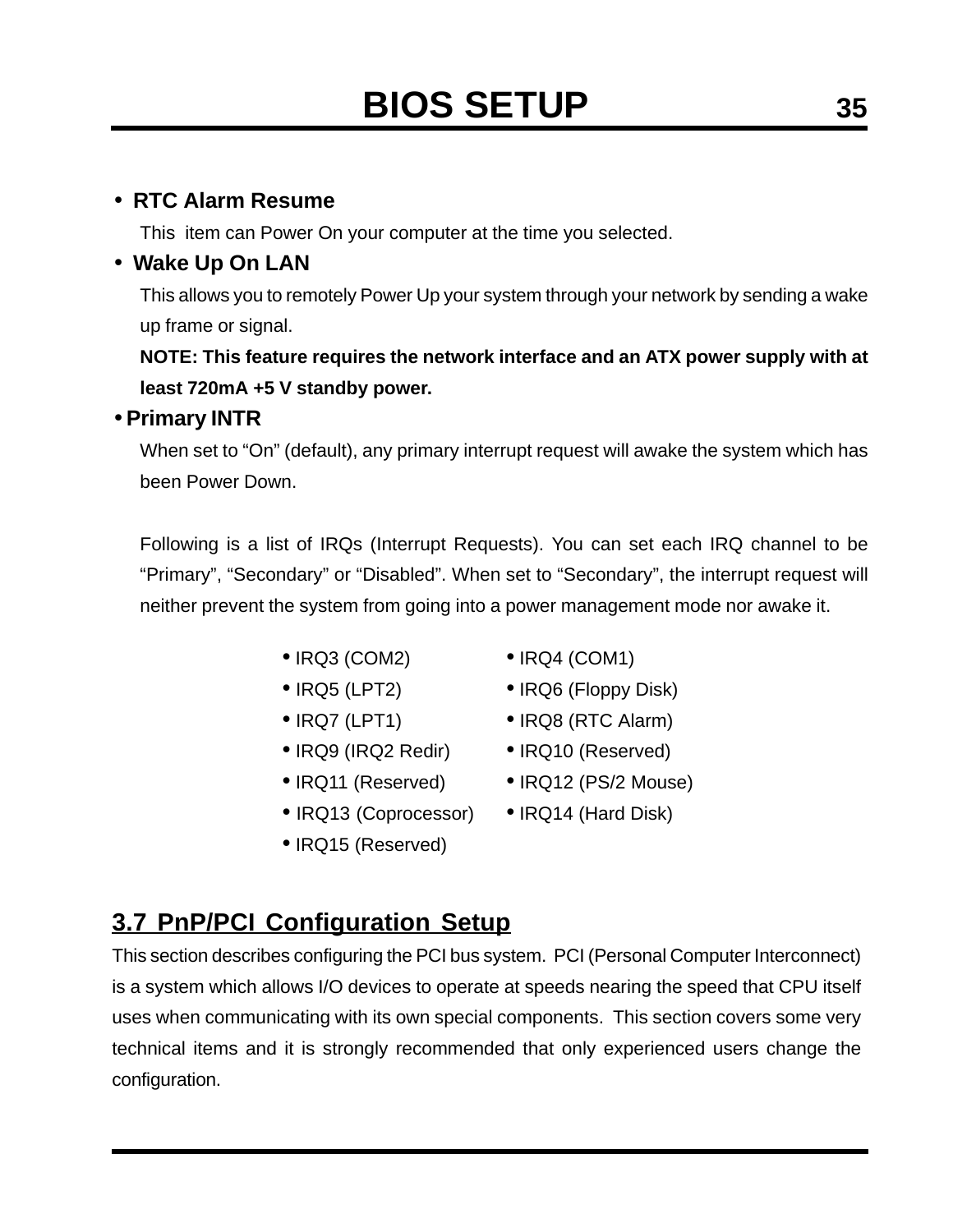| ROM PCI/ISA BIOS (2A6LGTLK)<br>PNP/PCI CONFIGURATION<br>AWARD SOFTWARE, INC.                                                                                                                                                                                                                                                                                                                                                                                                                                                      |                                                                                                                                                                                                                                                                                                                                        |  |  |  |
|-----------------------------------------------------------------------------------------------------------------------------------------------------------------------------------------------------------------------------------------------------------------------------------------------------------------------------------------------------------------------------------------------------------------------------------------------------------------------------------------------------------------------------------|----------------------------------------------------------------------------------------------------------------------------------------------------------------------------------------------------------------------------------------------------------------------------------------------------------------------------------------|--|--|--|
| PnP OS Installed<br>: No<br>Resources Controlled By : Manual<br>Reset Configuration Data : Disabled<br>Assigned to: PCI/ISA PnP<br>$IRQ-3$<br>Assigned to : PCI/ISA PnP<br>$IRQ-4$<br>Assigned to : PCI/ISA PnP<br>$IRQ-5$<br>Assigned to: PCI/ISA PnP<br>$IRQ-7$<br>Assigned to: PCI/ISA PnP<br>$IRQ-9$<br>IRQ-10 Assigned to: PCI/ISA PnP<br>IRQ-11 Assigned to: PCI/ISA PnP<br>IRQ-12 Assigned to: PCI/ISA PnP<br>IRQ-14 Assigned to: PCI/ISA PnP<br>IRQ-15 Assigned to : PCI/ISA PnP<br>Assigned to: PCI/ISA PnP<br>$DMA = 0$ | CPU to PCI Write Buffer: Enabled<br>PCI Dynamic Bursting<br>: Enabled<br>PCI Master O WS Write<br>: Enabled<br>: Enabled<br>PCI Delay Transaction<br>PCI#2 Access #1 Retry<br>: Disabled<br>AGP Master 1 WS Write<br>: Enabled<br>: Disabled<br>AGP Master 1 WS Read<br>Assign IRQ For USB : Disabled<br>Assign IRQ For VGA : Disabled |  |  |  |
| Assigned to: PCI/ISA PnP<br>$DMA-1$<br>Assigned to : PCI/ISA PnP<br>$DMA-3$<br>Assigned to: PCI/ISA PnP<br>$DMA-5$<br>Assigned to : PCI/ISA PnP<br>$DMA-6$<br>Assigned to : PCI/ISA PnP<br>$DMA - 7$                                                                                                                                                                                                                                                                                                                              | $ESC$ : Quit<br>$+1 \rightarrow -1$ : Select Item<br>$\therefore$ Help $PU/PD/+/-$ : Modify<br>F1<br>: Old Values (Shift)F2 : Color<br>F5 -<br>FG<br>: Load BIOS<br>Defaults<br>Defaults<br>: Load Setup<br>FZ.                                                                                                                        |  |  |  |

### • **PnP OS Installed**

This field allows you to use a Plug-and-Play (PnP) operating system to configure the PCI bus slots instead of using the BIOS. Thus interrupts may be re-assigned by the OS when "Yes" is selected. When a non-PnP OS is installed to prevent re-assigning of interrupt settings, select the default setting of "No".

### • **Resource Controlled by**

The Award Plug and Play BIOS can automatically configure all the boot and Plug and Play(PnP) compatible devices. If you select "Auto", all the interrupt request (IRQ) and DMA assignment fields disappear, as the BIOS automatically assigns them.

### • **Reset Configuration Data**

Normally, you leave this field "Disabled". Select "Enabled" to reset Extended System Configuration Data (ESCD) when you exit "Setup", if you have installed a new add-on and the system reconfiguration has caused such a serious conflict that the operating system cannot boot.

### • **IRQ-n Assigned to**

When resources are controlled manually, assign each system interrupt as one of the following types, depending on the type of device using the interrupt.

- Legacy ISA Devices, requiring a specific interrupt (such as IRQ4 for serial port1), compliant with the original PC AT bus specification.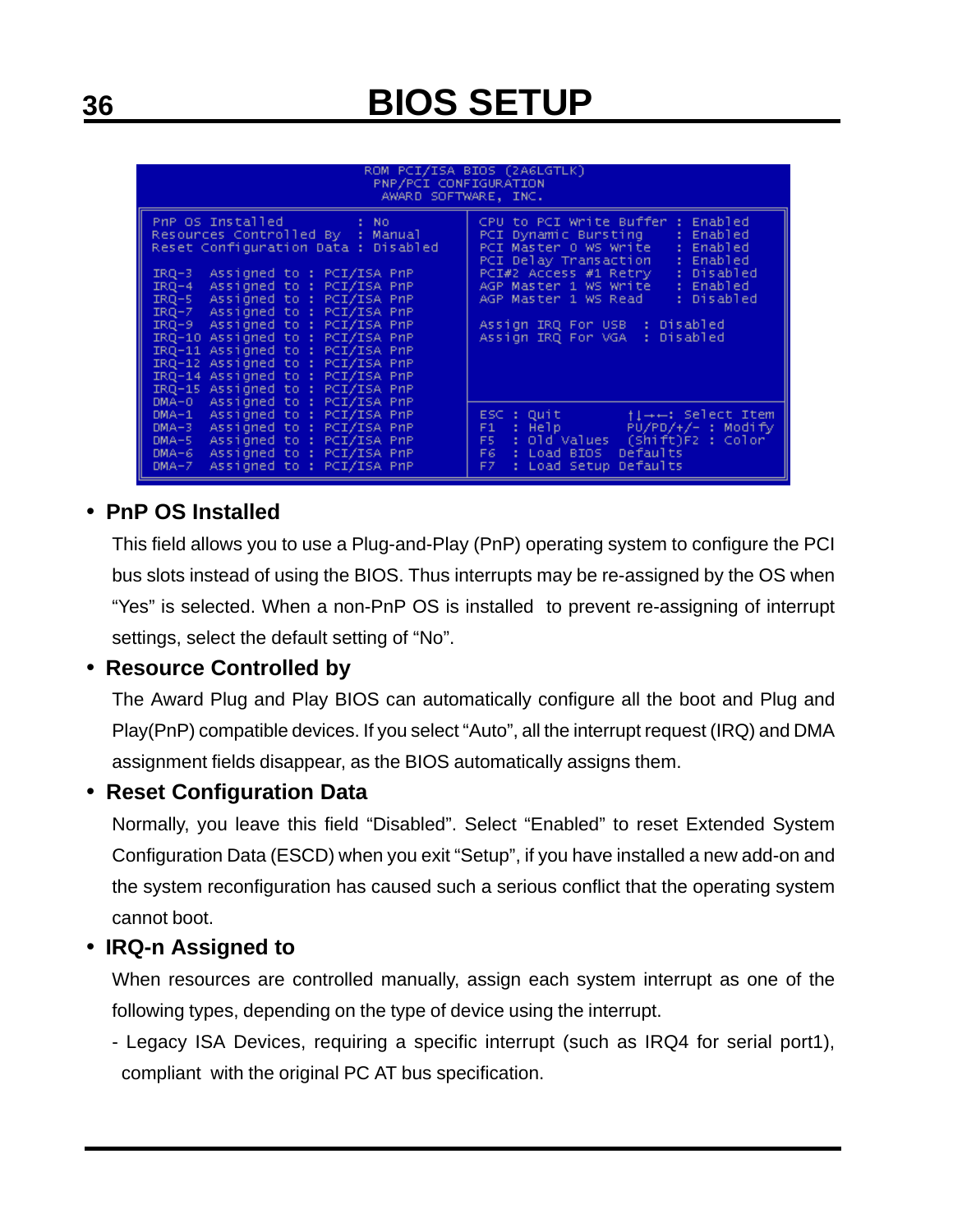- PCI/ISA PnP devices, whether designed for PCI or ISA bus architecture, compliant with the Plug and Play standard.

### • **DMA-n Assigned to**

When resources are controlled manually, assign each system a DMA channel as one of the following types, depending on the type of device using the DMA.

- Legacy ISA Devices, requiring a specific DMA channel, compliant with the original PCAT bus specification.
- PCI/ISA PnP devices, whether designed for PCI or ISA bus architecture, compliant with the Plug and Play standard.

### • **CPU to PCI Write Buffer**

When "Enabled", up to four Dword of data can be written to the PCI bus without waiting for the PCI bus finish. When "Disabled", a write buffer is not used and the CPU must wait after each write cycle until the PCI bus signals that it is ready to receive more data.

### • **PCI Dynamic Bursting**

When "Enabled", every write transaction goes to the write buffer. Burstable transactions then burst on the PCI bus and nonburstable transactions will write to PCI bus immediately.

### • **PCI Master 0 WS Write**

When "Enabled", writes to the PCI bus are executed with zero wait states.

### • **PCI Delay Transaction**

The chipset has an embedded 32-bit posted write buffer to support delay transactions cycles. Select "Enabled" to support compliance with PCI specification version 2.1.

### • **PCI #2 Access #1 Retry**

Select "Enabled" to support PCI #2 (AGP bus) access to PCI #1 (PCI bus) retry function when a error occurred. The default value is "Disabled".

### • **AGP Master 1 WS Write**

Selecting "Enabled" will implement a single delay when writing to the AGP Bus. By default, two wait states are used by the system, allowing for greater stability.

### • **AGP Master 1 WS Read**

This implements a single delay when reading to the AGP Bus. By default, two-wait states are used by the system, allowing for greater stability.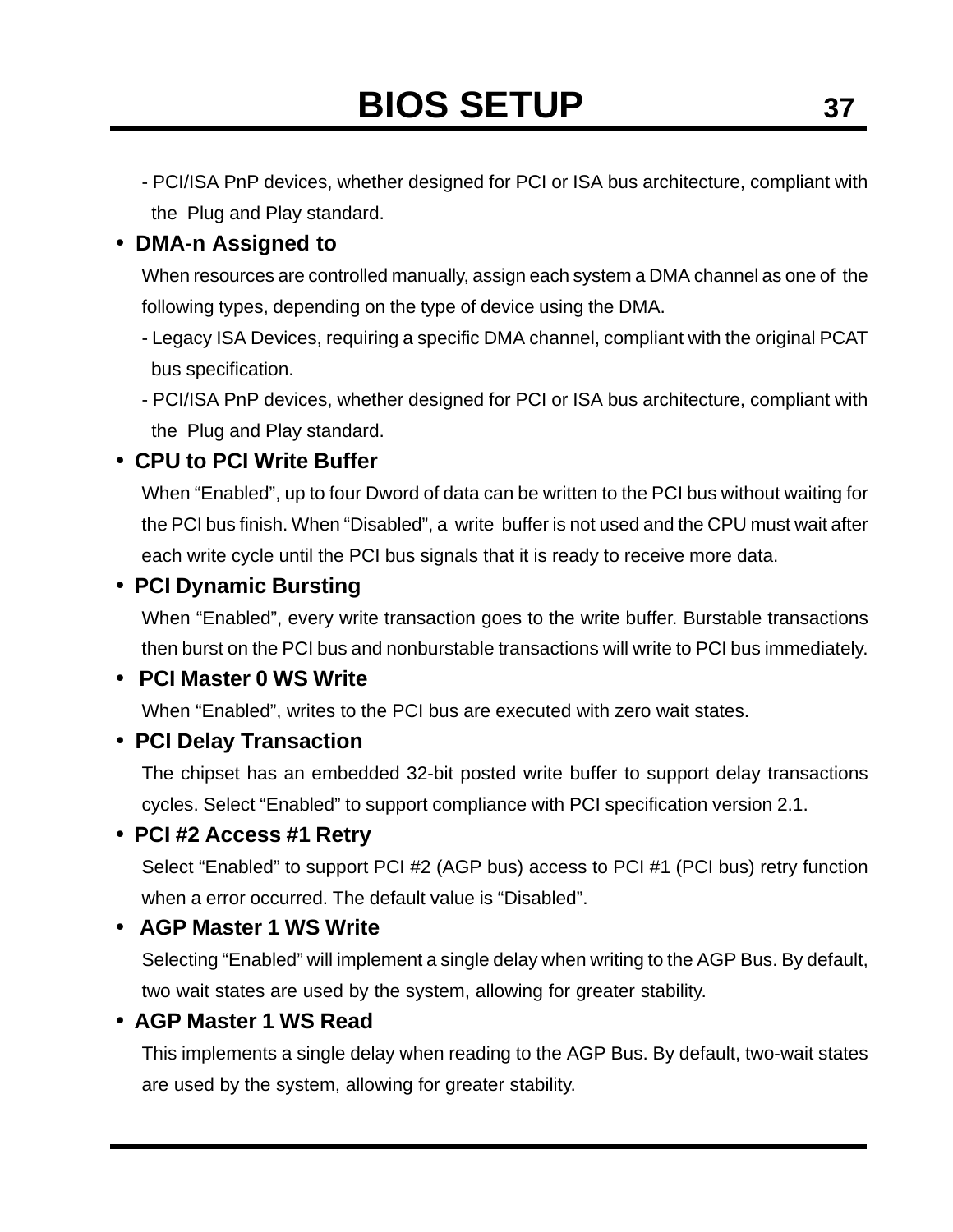### • **Assign IRQ For USB**

When "Enabled", BIOs will assign an IRQ channel for USB controller.

### • **Assign IRQ For VGA**

Select "Enabled" only if your VGA card requires an assigned IRQ. Most ordinary cards do not; but some high-end cards with video capture function do. Consult your VGA documentation to set this field. Activity of the selected IRQ always awakens the system.

### **3.8 Integrated Peripherals**

The Integrated Peripherals changes the value of I/O chipset registers. These registers control the system options in the computer.

| <b>INTEGRATED PERIPHERALS</b><br>AWARD SOFTWARE, INC.                                                                                                           | ROM PCI/ISA BIOS (2A6LGTLM)                                                                                                                                                                                                                                     |
|-----------------------------------------------------------------------------------------------------------------------------------------------------------------|-----------------------------------------------------------------------------------------------------------------------------------------------------------------------------------------------------------------------------------------------------------------|
| OnChip IDE ChannelO : Disabled<br>OnChip IDE Channel1 : Disabled<br><b>IDE Prefetch Mode</b><br>: Disabled                                                      | <b>UART Mode Select</b><br>$E$ Full<br>UART2 Duplex Mode<br>RxD . TxD Active<br>: Hi.Hi<br>: Disabled<br>IR Transmission Delay<br><b>Onboard Parallel Port</b><br><b>Parallel Port Mode</b><br>÷.<br>ECP Mode Use DMA = : 1<br><b>EPP Mode Select</b><br>EPP1.9 |
| Init Display First : PCI Slot<br><b>POWER ON Function</b><br><b>KB Power ON Password : Enter</b>                                                                | PWRON After PWR-Fail : Off                                                                                                                                                                                                                                      |
| Hot Key Power ON : Ctrl-F1<br><b>KBC</b> Input Clock : 6 MHz<br>Onboard FDC Controller: Disabled<br>Onboard Serial Port 1 : Disabled<br>Onboard Serial Port 2 : | ESC : Ouit that : Select Item<br>F1 : Help PU/PD/+/- : Modify<br>F5 : Old Values (Shift)F2 : Color<br>F6 : Load BIOS Defaults<br><b>F7</b> : Load Setup Defaults                                                                                                |

### • **OnChip IDE Channel 0/1**

Select "Enabled" to activate the first and/or second onboard IDE interface. Select "Disabled" to deactivate an onboard interface, if you install a primary and/or secondary **add-in** IDE interface.

### • **IDE Prefetch Mode**

The onboard IDE drive interfaces supports IDE prefetching, for faster drive accesses. If you install a primary and/or secondary add-in IDE interface, set this field to "Disabled" if the interface does not support prefetching.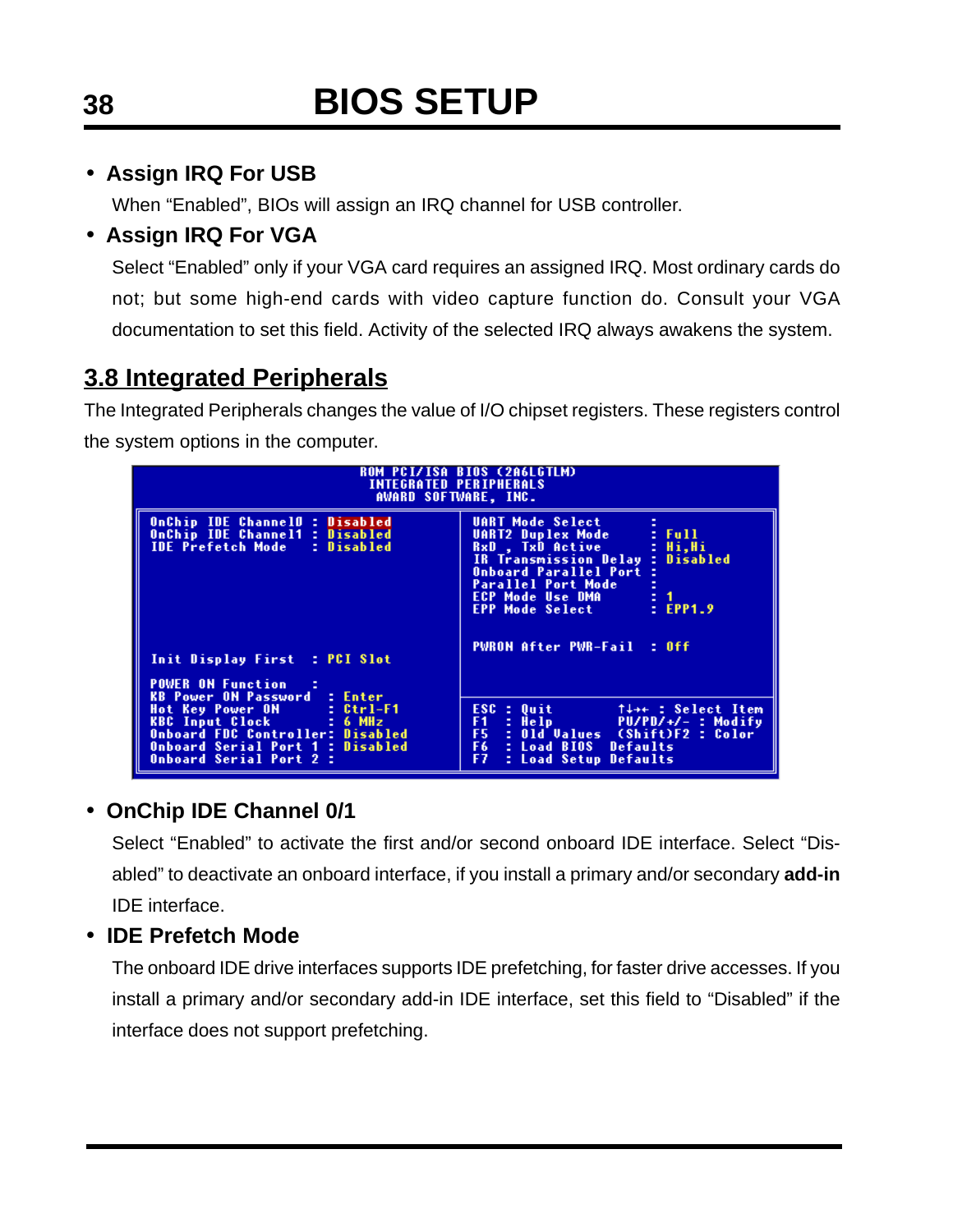### • **Primary/Secondary Master/Slave PIO**

The four IDE PIO (Programmed Input/Output) fields let you set a PIO mode (0-4) for each of the four IDE devices that the onboard IDE interface supports. Modes 0 through 4 provide successively increased performance. In "Auto" mode, the system automatically determines the best mode for each device.

### • **Primary/Secondary Master/Slave UDMA**

Ultra DMA/33/66 implementation is possible only if your IDE hard drive can support and the operating environment includes a DMA driver (Windows 95 OSR2 or a third-party IDE bus master driver). If your hard disk drive and your system software can both support Ultra DMA/33/66, select "Auto" to enable BIOS support.

### • **Init Display First**

This item allows you to decide whether to activate "PCI Slot" display card or "AGP" display card first.

#### • **Power On Function**

- Button only : Power On only by pushing button on the case (Default).
- Keyboard 98 : You can Power On system by pushing Power-On key of keyboard 98.
- Password : Power On only if you key in correct password.
- Hot KEY : You can choose a hot key to Power On the system.
- Mouse [Left] : Power On system by double clicking the Mouse left button.
- Mouse [Right] : Power On system by double clicking the Mouse right button.

### • **KB Power On Password**

Enter the Power On password here.

• **Hot Key Power On**

Choose a hot key from [Ctrl]+[F1] to [Ctrl]+[F12].

• **KBC Input Clock**

Select the following frequency for the Keyboard controller input clock:

 $\bullet$  6MHz  $\bullet$  8MHz  $\bullet$  12MHz  $\bullet$  16MHz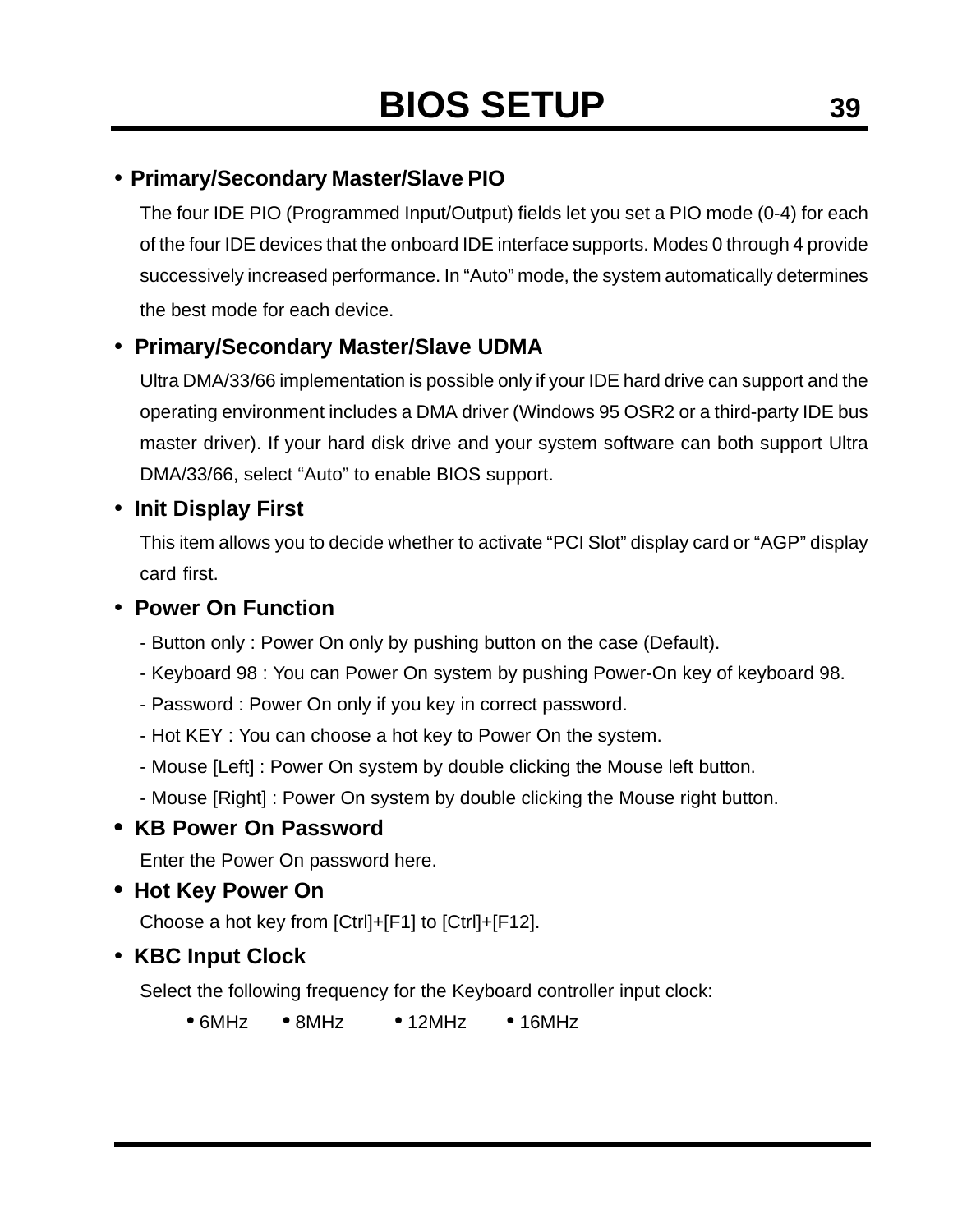### • **Onboard FDC Controller**

You can use this function to enable or disable the onboard FDC controller.

### • **Onboard Serial Port 1/Port 2**

Select an address and the corresponding interrupt for each of the first and second serial ports. The choice: "3F8/IRQ4", "2F8/IRQ3", "3E8/IRQ4", "2F8/IRQ3", "Disabled" and "Auto". **The second serial port shares resources (address and IRQ) with IrDA.**

### • **UART Mode Select**

Choose the right type of the infrared device:

- Normal : Normal operation
- IrDA : IrDA compliant serial infrared port
- ASKIR : Amplitude shift keyed infrared port

### • **UART2 Duplex Mode**

Consult your IR peripheral documentation to set this field.

• **RxDx , TxD Active**

Consult your IR peripheral documentation to set this field.

• **IR Tranmission Delay**

Consult your IR peripheral documentation to set this field.

• **Onboard Parallel Port**

Select a logical LPT port name and matching address for the physical parallel (printer) port. The choice: "378H/IRQ7", "278H/IRQ5", "3BCH/IRQ7" or "Disabled".

### • **Parallel Port Mode**

This field allows you to set the operation mode of the parallel port. The setting "SPP", allows normal-speed operation but in one direction only; "EPP" allows bi-directional parallel port operation at maximum speed; "ECP" allows the parallel port to operate in bi-directional mode and at a speed faster than the maximum data transfer rate; "ECP+EPP" allows normal speed operation in a two-way mode.

### • **ECP Mode Use DMA**

This selection is available only if you select "ECP" or "ECP+EPP" in the Parallel Port Mode. Select either DMA Channel "1" or "3".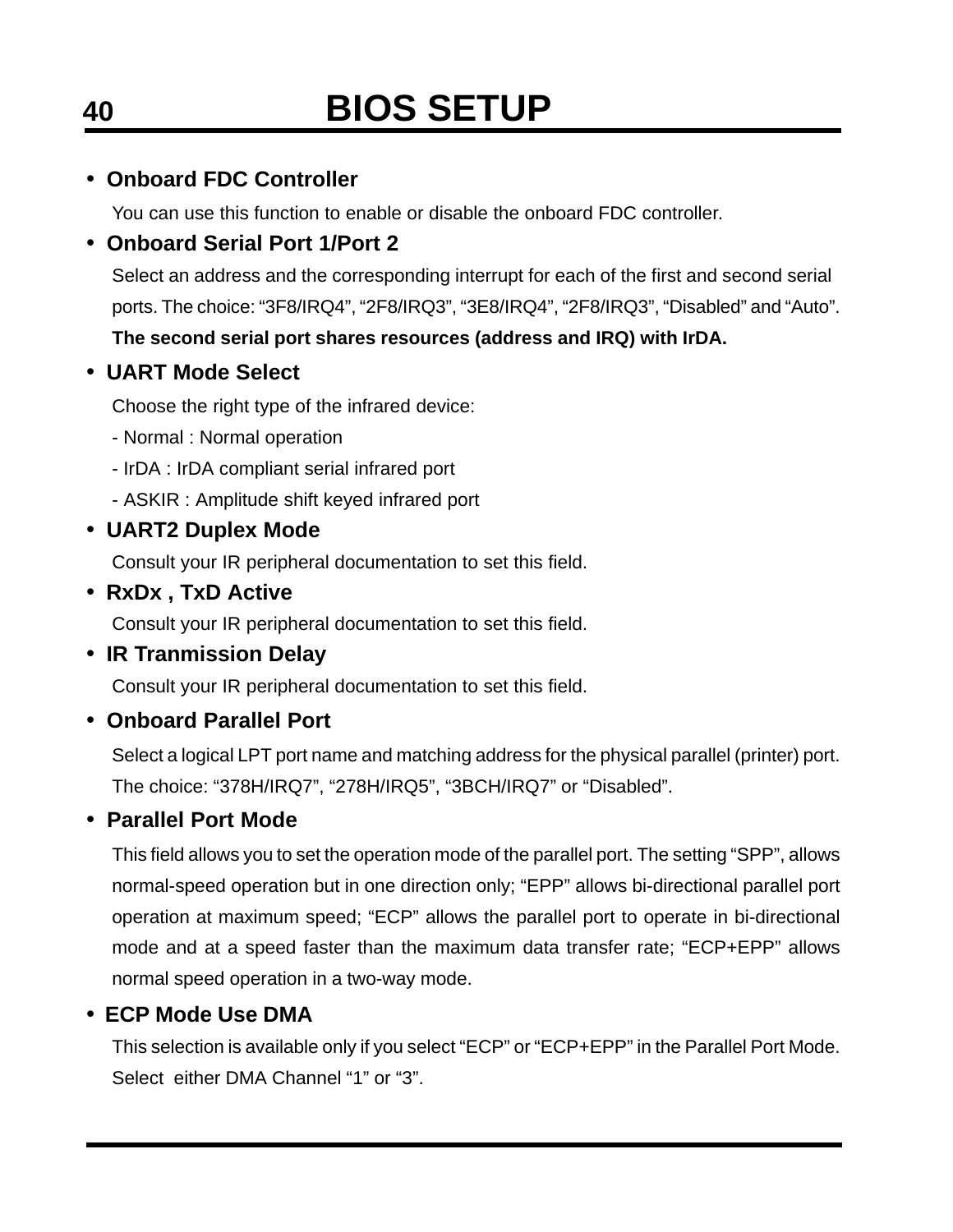### • **EPP Mode Select**

There are two versions 1.7 and 1.9, available for EPP Mode. Wher setting the version, check if the device connected to the parallel port needs the specified version or not. If not, it's recommended to select version 1.9.

### • **Pwron After PWR-Fail**

Turning on this function will automatically power on the system after a power fail.

### **3.9 Supervisor Password**

Passwords prevents unauthorized use of your computer. If you set a password, the system prompts for the correct password before you boot or access "Setup"

| ROM PCI/ISA BIOS (2A6LGTLK)<br>CMOS SETUP UTILITY<br>AWARD SOFTWARE, INC. |                 |                                                            |                        |
|---------------------------------------------------------------------------|-----------------|------------------------------------------------------------|------------------------|
| STANDARD CMOS SETUP                                                       |                 |                                                            | INTEGRATED PERIPHERALS |
| <b>BIOS FEATURES SETUP</b>                                                |                 |                                                            | SUPERVISOR PASSWORD    |
| CHIPSET FEATURES SETUP                                                    |                 | USER PASSWORD                                              |                        |
| POWER MANAGEMENT SETUP                                                    |                 |                                                            | IDE HDD AUTO DETECTION |
| PNP/PCI CONFIGURATION                                                     |                 | SAVE & EXIT SETUP                                          |                        |
| LOAD BIOS DEFAULTS                                                        | Enter Password: |                                                            | UT SAVING              |
| <b>LOAD SETUP DEFAULTS</b>                                                |                 |                                                            |                        |
| Esc : Quit<br>F10 : Save & Exit Setup                                     |                 | $1 + \leftarrow$ : Select Item<br>(Shift)F2 : Change Color |                        |
| Change/Set/Disable Password                                               |                 |                                                            |                        |

#### **To set a password:**

- 1. At the prompt, type your password. Your password can be up to 8 alphanumeric characters. When you type the characters, they appear as asterisks (\*) on the password screen box.
- 2. After typing the password, press [Enter] key.
- 3. At the next prompt, re-type your password and press [Enter] key again to confirm the new password. After the password entry, the screen automatically reverts to the main screen.

#### **To disable the password:**

Press [Enter] key when prompted to enter the password. The screen displays a message confirming that the password has been disabled.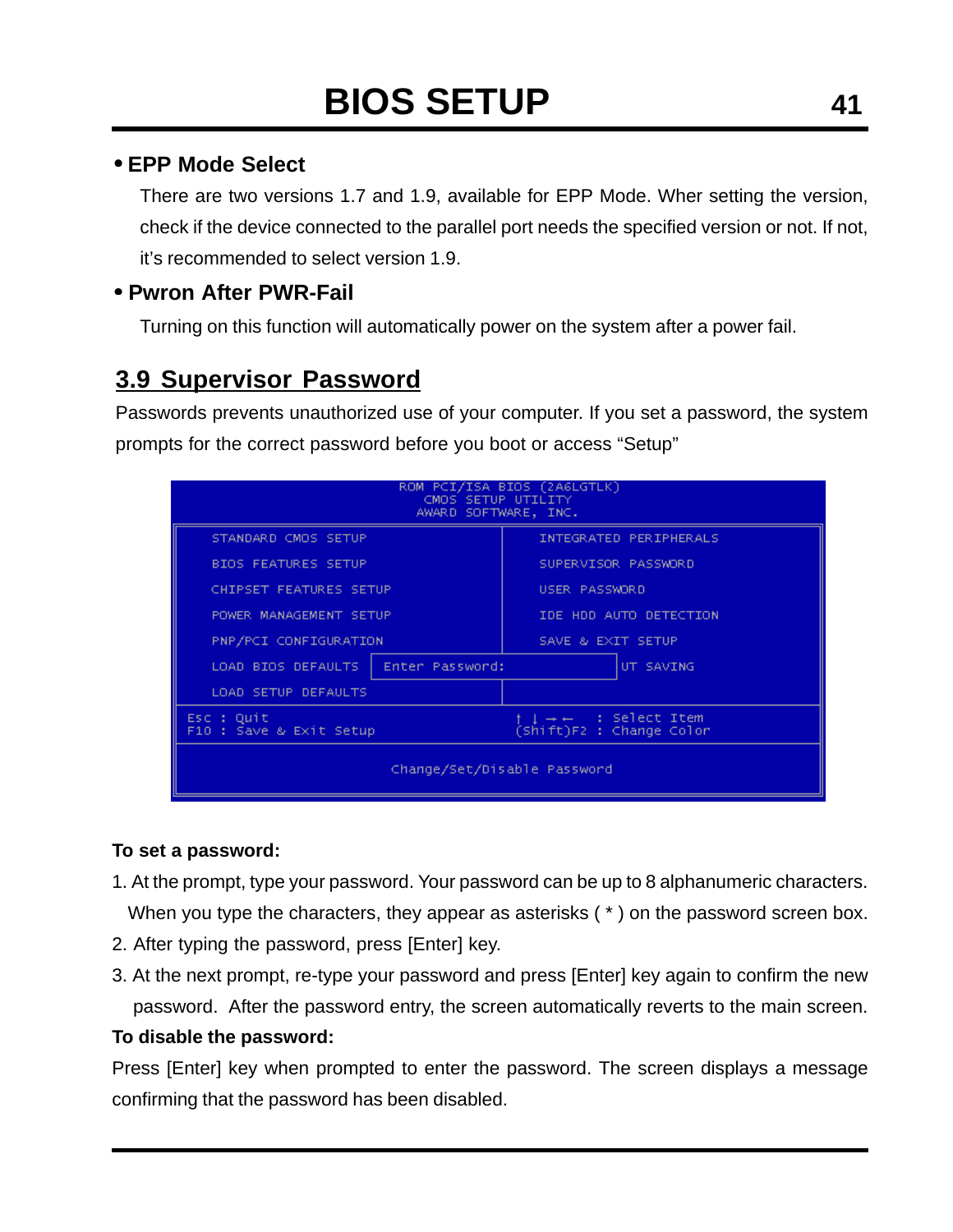### **3.10 User Password**

This option allows you to a set the password to prevent others from changing the BIOS setting of your system. This operation is the same as Supervisor Password.

| ROM PCI/ISA BIOS (2A6LGTLK)<br>CMOS SETUP UTILITY<br>AWARD SOFTWARE, INC. |                        |                                                            |                        |
|---------------------------------------------------------------------------|------------------------|------------------------------------------------------------|------------------------|
| STANDARD CMOS SETUP                                                       |                        |                                                            | INTEGRATED PERIPHERALS |
| <b>BIOS FEATURES SETUP</b>                                                |                        |                                                            | SUPERVISOR PASSWORD    |
| CHIPSET FEATURES SETUP                                                    |                        | USER PASSWORD                                              |                        |
|                                                                           | POWER MANAGEMENT SETUP |                                                            | IDE HDD AUTO DETECTION |
| PNP/PCI CONFIGURATION                                                     |                        | SAVE & EXIT SETUP                                          |                        |
| LOAD BIOS DEFAULTS                                                        | Enter Password:        |                                                            | UT SAVING              |
| <b>LOAD SETUP DEFAULTS</b>                                                |                        |                                                            |                        |
| Esc : Quit<br>F10 : Save & Exit Setup                                     |                        | $1 + \leftarrow$ : Select Item<br>(Shift)F2 : Change Color |                        |
| Change/Set/Disable Password                                               |                        |                                                            |                        |

### **3.11 IDE HDD Auto Detection**

Use the BIOS utility to detect the HDD type automatically. Press "Y" to accept, "N" to reject, and "ESC" to the next detection.

|                  | HARD DISKS . TYPE . SIZE . CYLS HEAD PRECOMP LANDZ SECTOR MODE |  |                                          |  |                     |  |
|------------------|----------------------------------------------------------------|--|------------------------------------------|--|---------------------|--|
|                  |                                                                |  |                                          |  |                     |  |
| Primary Master : |                                                                |  |                                          |  |                     |  |
|                  |                                                                |  |                                          |  |                     |  |
|                  |                                                                |  |                                          |  |                     |  |
|                  |                                                                |  |                                          |  |                     |  |
|                  |                                                                |  |                                          |  |                     |  |
|                  | Select Primary Master Option (N=Skip) : N                      |  |                                          |  |                     |  |
|                  |                                                                |  |                                          |  |                     |  |
| OPTIONS          |                                                                |  | SIZE CYLS HEAD PRECOMP LANDZ SECTOR MODE |  |                     |  |
|                  |                                                                |  |                                          |  |                     |  |
| 3.               | $2(Y)$ 3241 785 128 0 6703<br>3243 6704 15 65535 6703          |  |                                          |  | 63 LBA<br>63 NORMAL |  |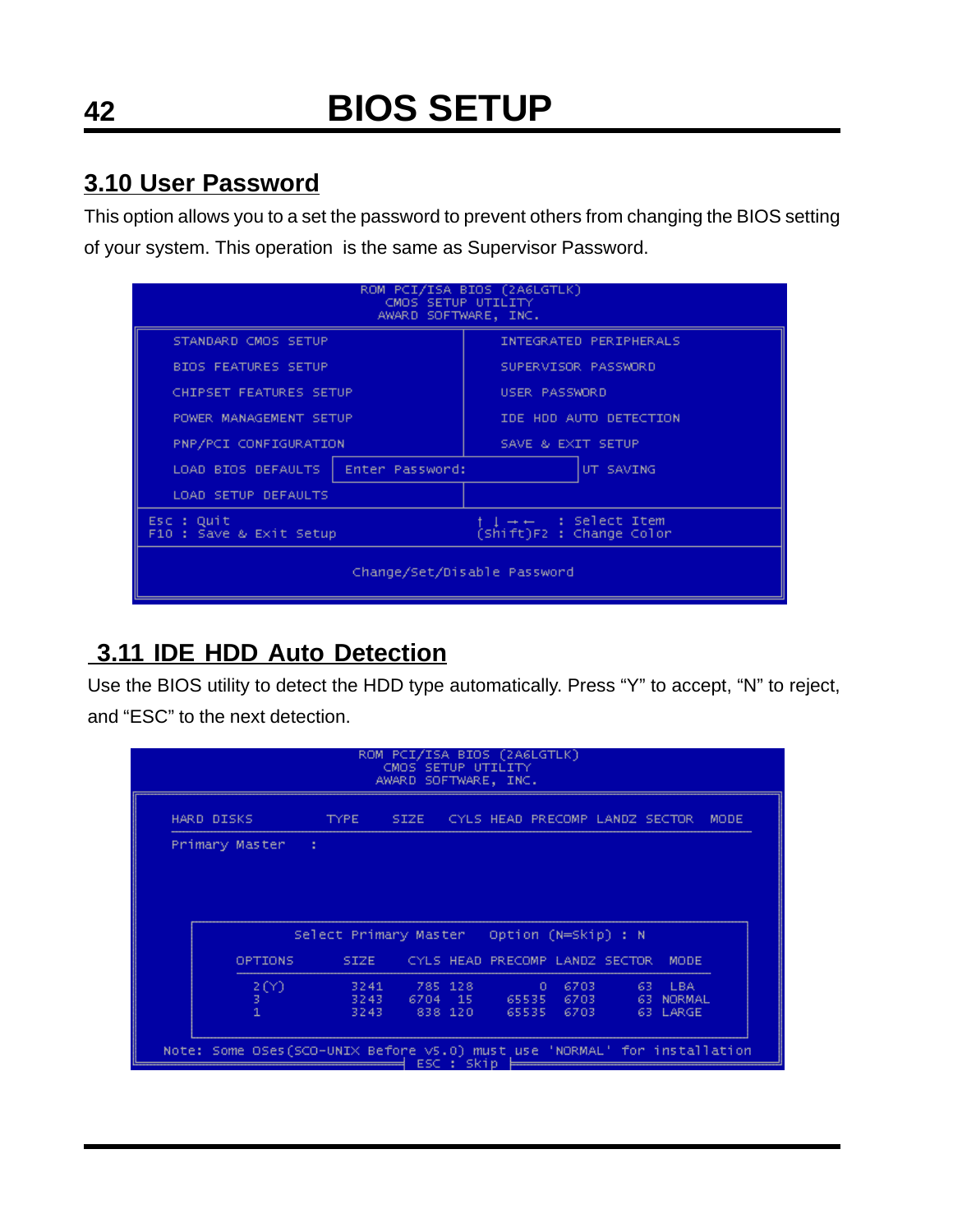### **3.12 Save & Exit Setup**

Save the setting and exit the BIOS utility.

| ROM PCI/ISA BIOS (2A6LGTLK)<br>CMOS SETUP UTILITY<br>AWARD SOFTWARE, INC. |                                                            |  |
|---------------------------------------------------------------------------|------------------------------------------------------------|--|
| STANDARD CMOS SETUP                                                       | INTEGRATED PERIPHERALS                                     |  |
| <b>BIOS FEATURES SETUP</b>                                                | SUPERVISOR PASSWORD                                        |  |
| CHIPSET FEATURES SETUP                                                    | USER PASSWORD                                              |  |
| POWER MANAGEMENT SETUP                                                    | IDE HDD AUTO DETECTION                                     |  |
| PNP/PCI CONFIGURA<br>SAVE to CMOS and EXIT (Y/N)? N<br>LOAD BIOS DEFAULT  | <b>ETUP</b><br><b>SAVING</b>                               |  |
| <b>LOAD SETUP DEFAULTS</b>                                                |                                                            |  |
| Esc : Quit<br>F10 : Save & Exit Setup                                     | $1 + \leftarrow$ : Select Item<br>(Shift)F2 : Change Color |  |
| Save Data to CMOS & Exit SETUP                                            |                                                            |  |

### **3.13 Exit Without Saving**

Abort the current change and exit the BIOS utility.

| ROM PCI/ISA BIOS (2A6LGTLK)<br>CMOS SETUP UTILITY<br>AWARD SOFTWARE, INC.                                                                                                                                     |                                                                                                                   |  |
|---------------------------------------------------------------------------------------------------------------------------------------------------------------------------------------------------------------|-------------------------------------------------------------------------------------------------------------------|--|
| STANDARD CMOS SETUP<br><b>BIOS FEATURES SETUP</b><br>CHIPSET FEATURES SETUP<br>POWER MANAGEMENT SETUP<br>PNP/PCI CONFIGURA<br>Quit Without Saving (Y/N)? N<br>LOAD BIOS DEFAULT<br><b>LOAD SETUP DEFAULTS</b> | INTEGRATED PERIPHERALS<br>SUPERVISOR PASSWORD<br>USER PASSWORD<br>IDE HDD AUTO DETECTION<br><b>ETUP</b><br>SAVING |  |
| Esc : Quit<br>F10 : Save & Exit Setup                                                                                                                                                                         | $1 + \leftarrow$ : Select Item<br>(Shift)F2 : Change Color<br>Abandon all Datas & Exit SETUP                      |  |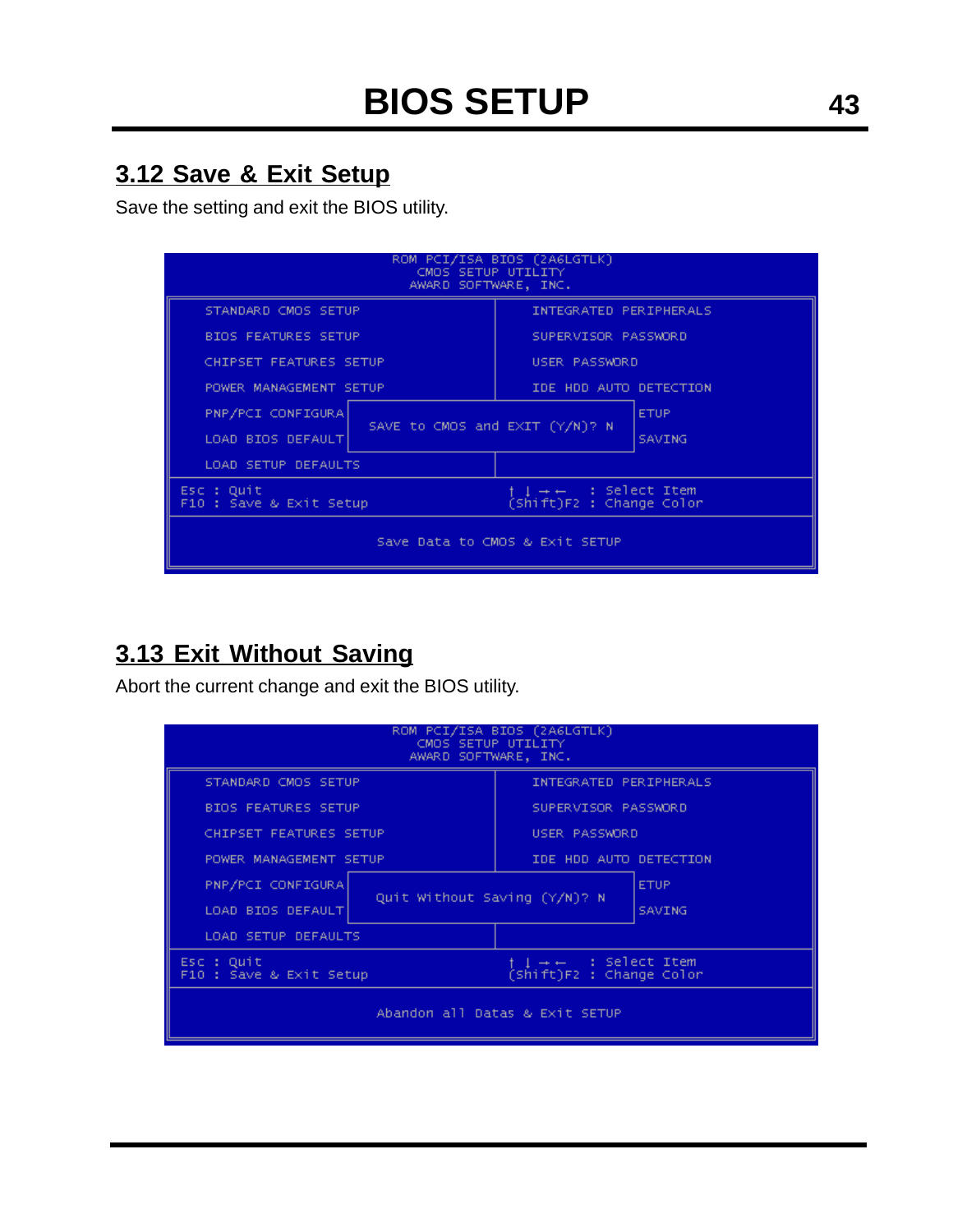### **3.14 Load BIOS Defaults**

**NOTE: This option allows you to load the troubleshooting default values permanently stored in the BIOS ROM. These default settings are non-optimal and disable all high performance features.**

| ROM PCI/ISA BIOS (2A6LGTLK)<br>CMOS SETUP UTILITY<br>AWARD SOFTWARE, INC. |                                                            |  |
|---------------------------------------------------------------------------|------------------------------------------------------------|--|
| STANDARD CMOS SETUP                                                       | INTEGRATED PERIPHERALS                                     |  |
| <b>BIOS FEATURES SETUP</b>                                                | SUPERVISOR PASSWORD                                        |  |
| CHIPSET FEATURES SETUP                                                    | USER PASSWORD                                              |  |
| POWER MANAGEMENT SETUP                                                    | IDE HDD AUTO DETECTION                                     |  |
| PNP/PCI CONFIGURA<br>Load BOIS Defaults (Y/N)? N<br>LOAD BIOS DEFAULT     | <b>ETUP</b><br><b>SAVING</b>                               |  |
| <b>LOAD SETUP DEFAULTS</b>                                                |                                                            |  |
| Esc : Quit<br>F10 : Save & Exit Setup                                     | $1 + \leftarrow$ : Select Item<br>(Shift)F2 : Change Color |  |
| Load BIOS Defaults Except Standard CMOS SETUP                             |                                                            |  |

### **3.15 Load Setup Defaults**

This option allows you to load the default values to the system configuration fields. These default values are the optimized configuration settings for the system.

| ROM PCI/ISA BIOS (2A6LGTLK)<br>CMOS SETUP UTILITY<br>AWARD SOFTWARE, INC. |                                                            |  |
|---------------------------------------------------------------------------|------------------------------------------------------------|--|
| STANDARD CMOS SETUP                                                       | INTEGRATED PERIPHERALS                                     |  |
| <b>BIOS FEATURES SETUP</b>                                                | SUPERVISOR PASSWORD                                        |  |
| CHIPSET FEATURES SETUP                                                    | USER PASSWORD                                              |  |
| POWER MANAGEMENT SETUP                                                    | IDE HOD AUTO DETECTION                                     |  |
| PNP/PCI CONFIGURA<br>Load SETUP Defaults (Y/N)? N<br>LOAD BIOS DEFAULT    | <b>ETUP</b><br><b>SAVING</b>                               |  |
| LOAD SETUP DEFAULTS                                                       |                                                            |  |
| Esc : Quit<br>F10 : Save & Exit Setup                                     | $1 + \leftarrow$ : Select Item<br>(Shift)F2 : Change Color |  |
| Load Setup Defaults Except Standard CMOS SETUP                            |                                                            |  |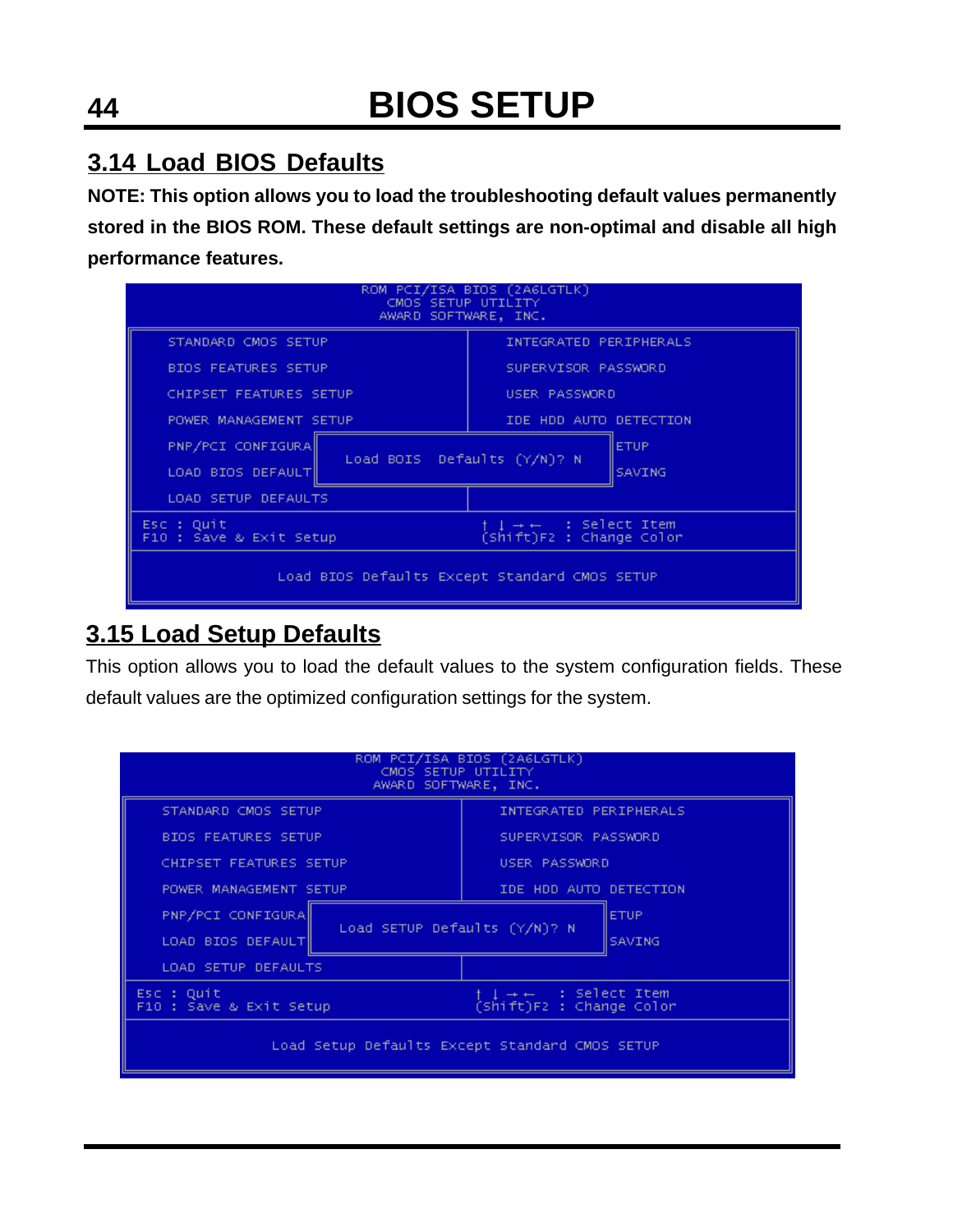## **CHAPTER 4 BIOS UPGRADE**

### **4.1 How to Check Your BIOS File Name and Version**

Please turn on PC first, the screen will display as follows :



TRANSCEND MODULAR BIOS : **AVD3-Ver.1.01**

You can see a description shown on the third line.



### **4.2 Downloading the Correct BIOS File from the Transcend Web Site**

Please enter Transcend web site : **http://www.transcendusa.com/**

Choose BIOS upgrade environment.

The BIOS file name consists of 5 characters. Check the exact BIOS to download. Your BIOS file name must absolutely match the one shown on our web. Then download the suitable version to your disk.

**Your system could be damaged, if a wrong BIOS version is Warning: accidently used. If you are not sure what version you should choose, please contact us at techsupport@transcend.com.tw**